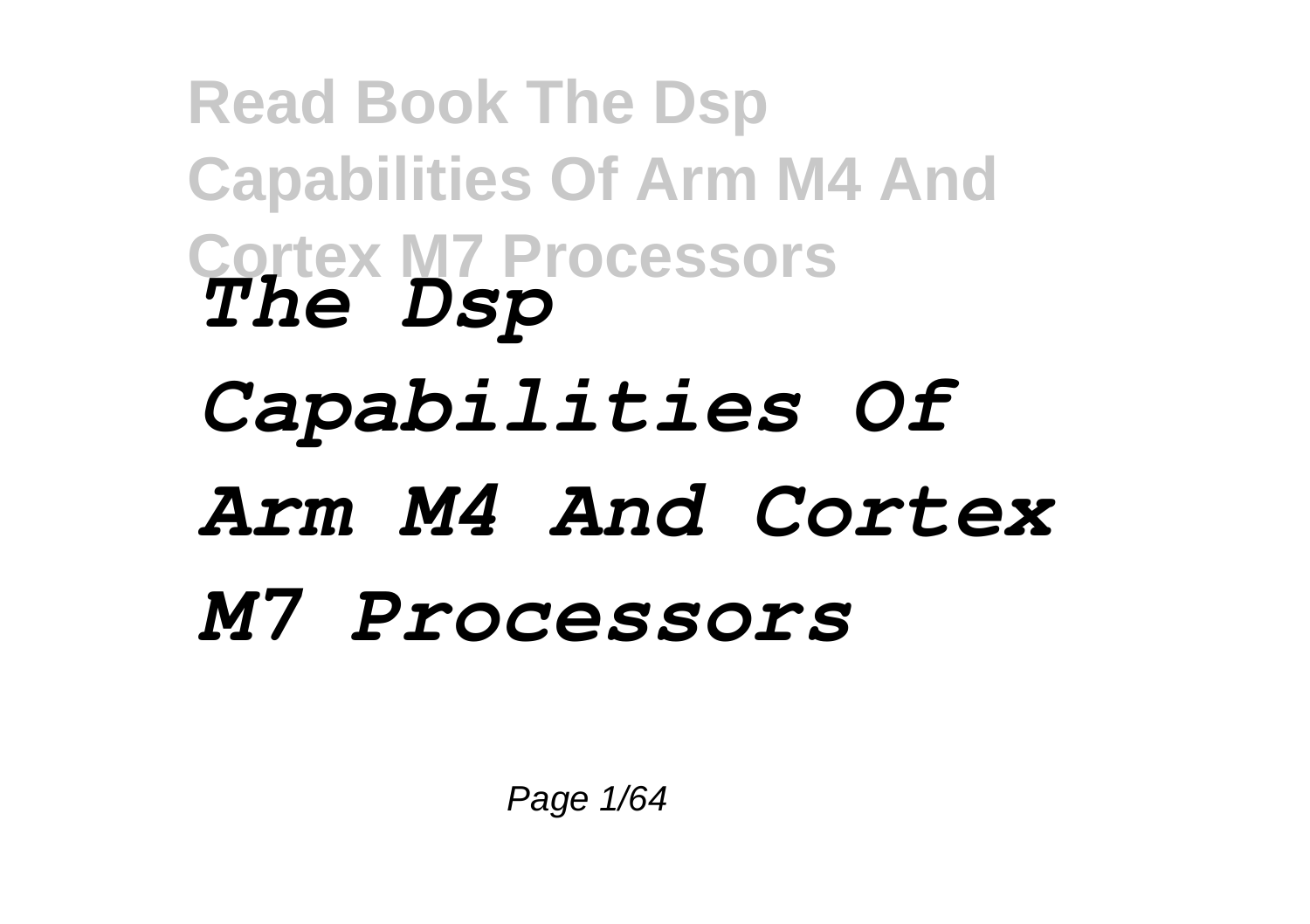**Read Book The Dsp Capabilities Of Arm M4 And Cortex M7 Processors** *Running DSP Algorithms on Arm Cortex M Processors*

*ARM-based Digital Signal Processing WebinarGet to Know the ARM Cortex M7 A History of The ARM Microprocessor | Dave Jaggar | Talks at Google Introduction to the CMSIS DSP library The Future of Computing* Page 2/64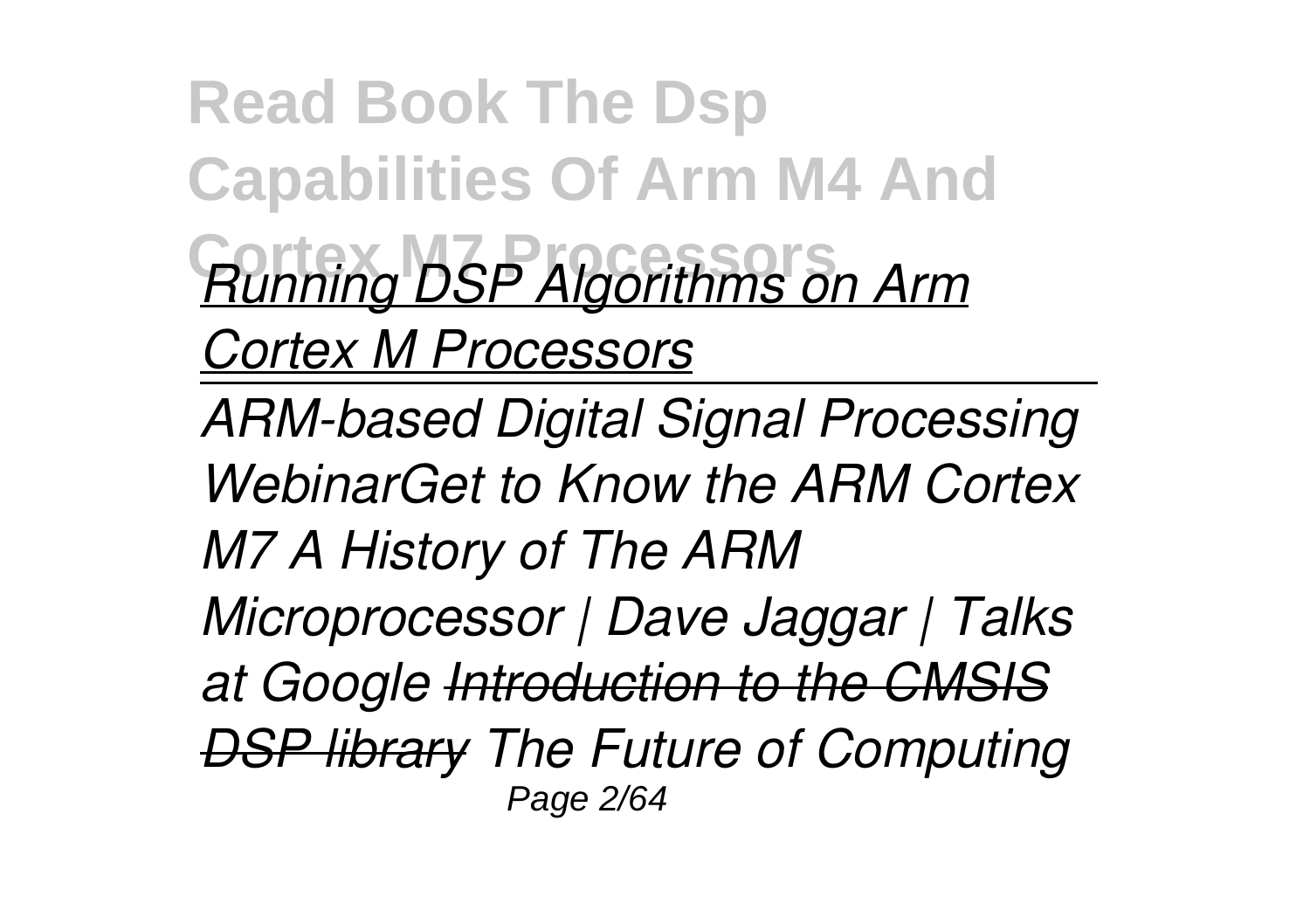**Read Book The Dsp Capabilities Of Arm M4 And Cortex M7 Processors** *(Heterogeneous Architecture – CPUs, GPUs, FPGAs, ASICs, ...) Learn DSP on ARM based Microcontrollers 2 of 2 The ARM University Program, ARM Architecture Fundamentals Cortex-M4 DSP Capabilities DSP Audio Processing based on ARM Cortex-M7 (EMB 2015) How do Smartphone* Page 3/64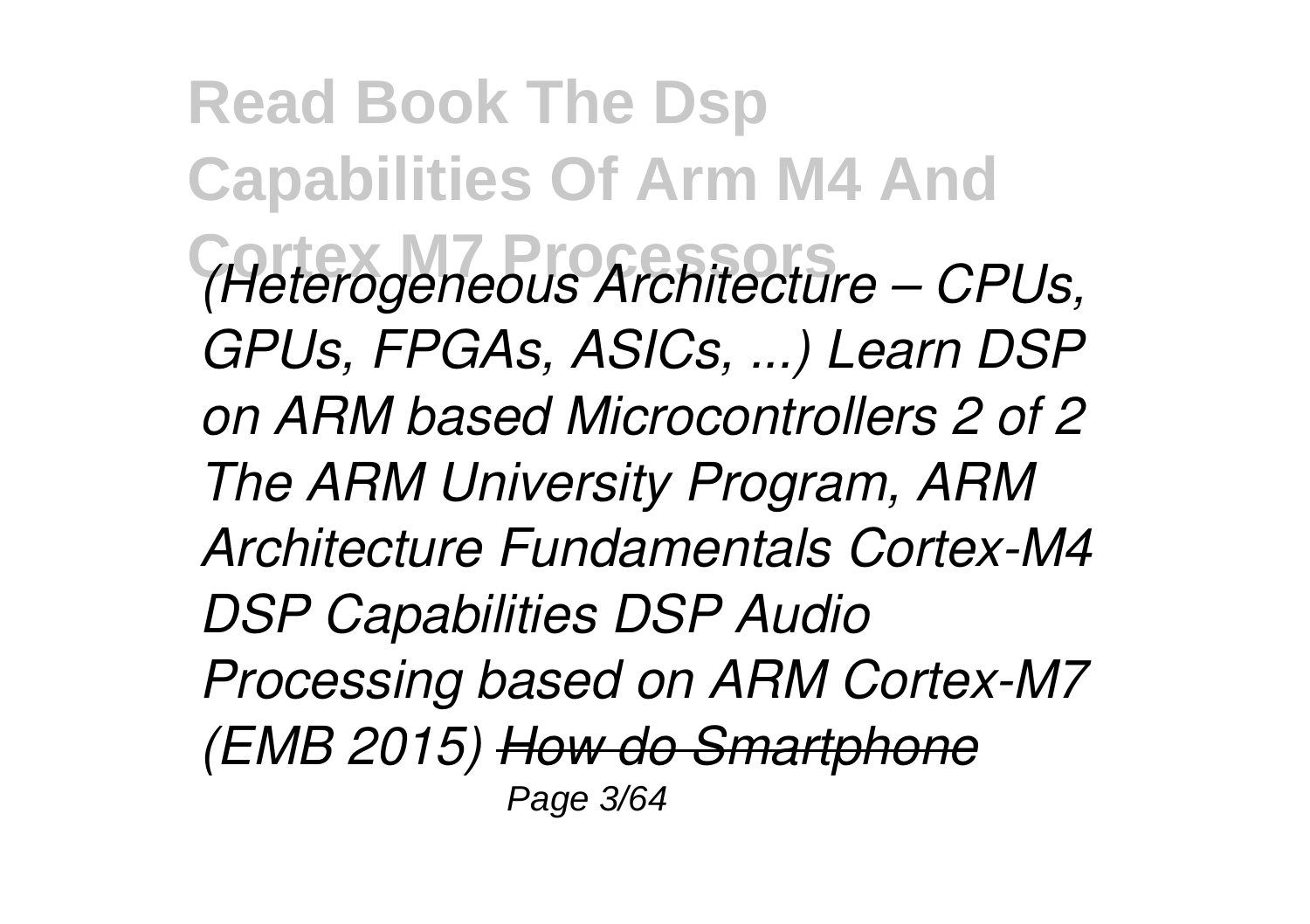**Read Book The Dsp Capabilities Of Arm M4 And Cortex M7 Processors** *CPUs Work? || Inside the System on a Chip CMSIS DSP Library FIR Low Pass Filter example Intel is in serious trouble. ARM is the Future. DSP Tries It - Valedictorian Tales, The ''Incident'' 4th Annibegacy, VESTival After 100 Vest Streaks Custom ARM Macs coming in 2020? Let's talk about it* Page 4/64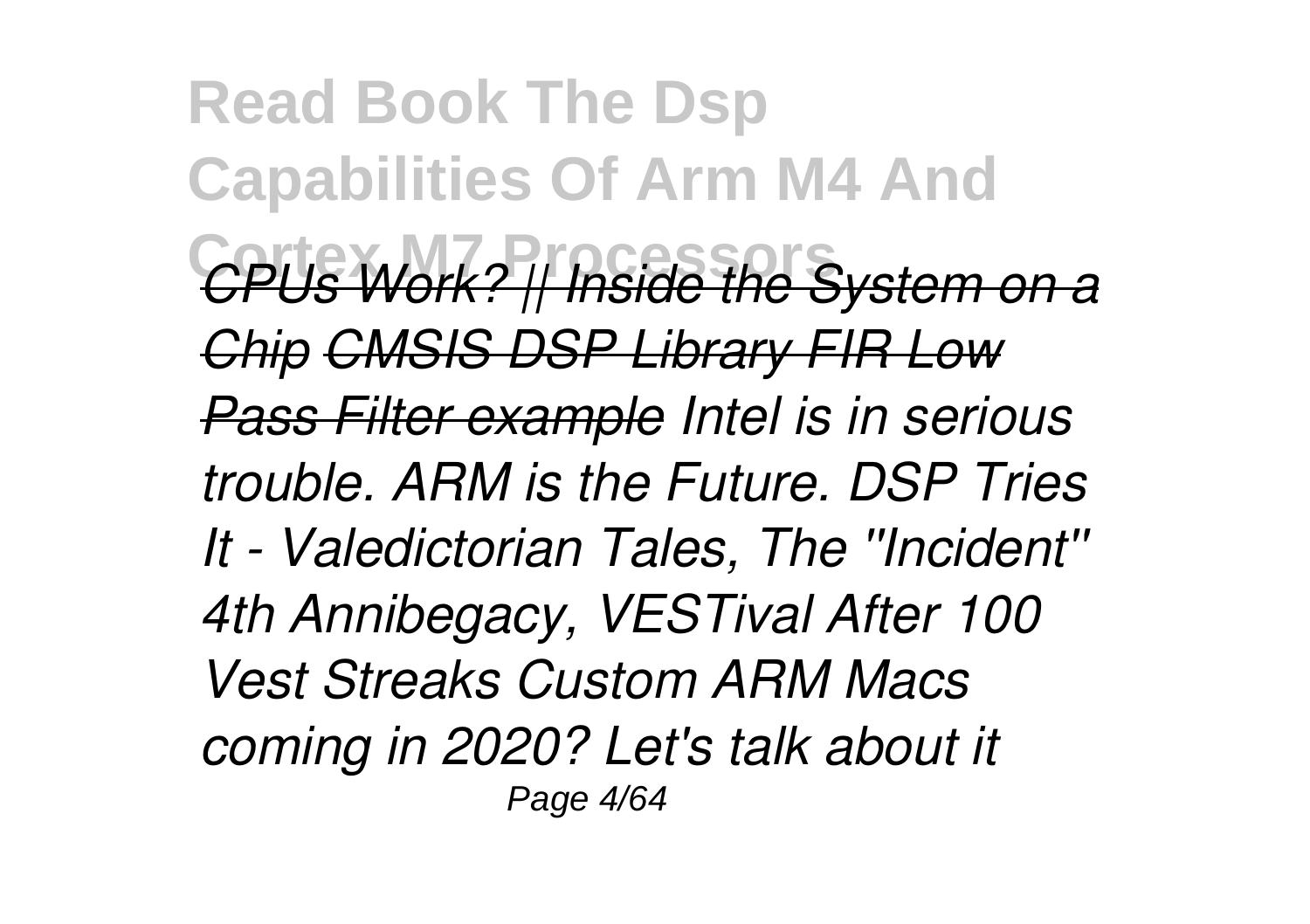**Read Book The Dsp Capabilities Of Arm M4 And Cortex M7 Processors** *Fourier Transform, Fourier Series, and frequency spectrum* 

*ARM inventor: Sophie Wilson (Part 1) What is DSP? Why do you need it? What DSP its Better then the Dayton DSP ?* 

*FFT TutorialBut what is the Fourier*

*Transform? A visual introduction.* Page 5/64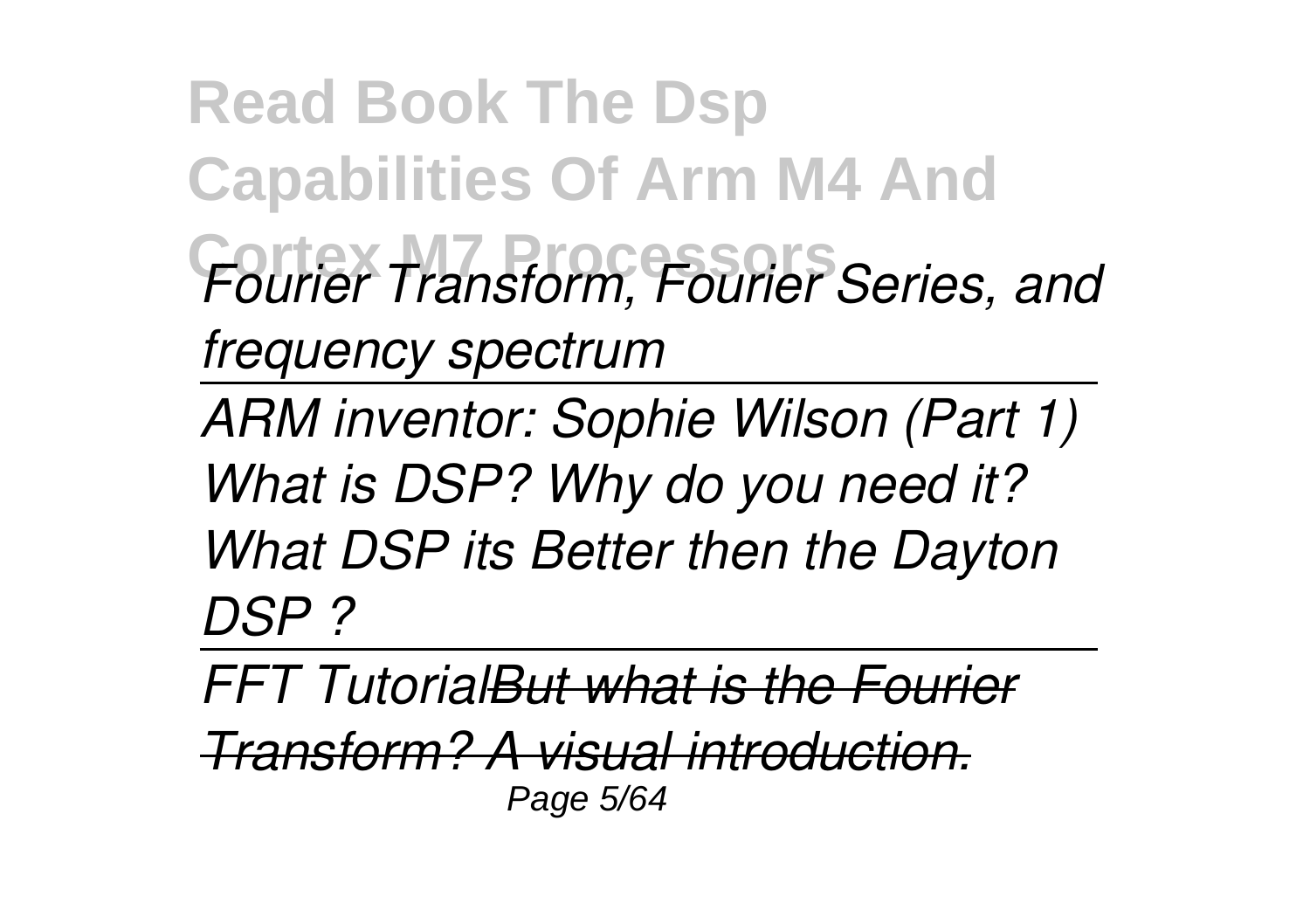**Read Book The Dsp Capabilities Of Arm M4 And Cortex M7 Processors** *EEVblog #635 - FPGA's Vs Microcontrollers Is Intel in trouble? Is ARM The Future? STM32F7 workshop: 04.10 DSP corner - Fast Fourier transformation (FFT ) Machine learning for embedded systems at the edge by NXP \u0026 Arm Building a 6800 CPU on an FPGA with nMigen* Page 6/64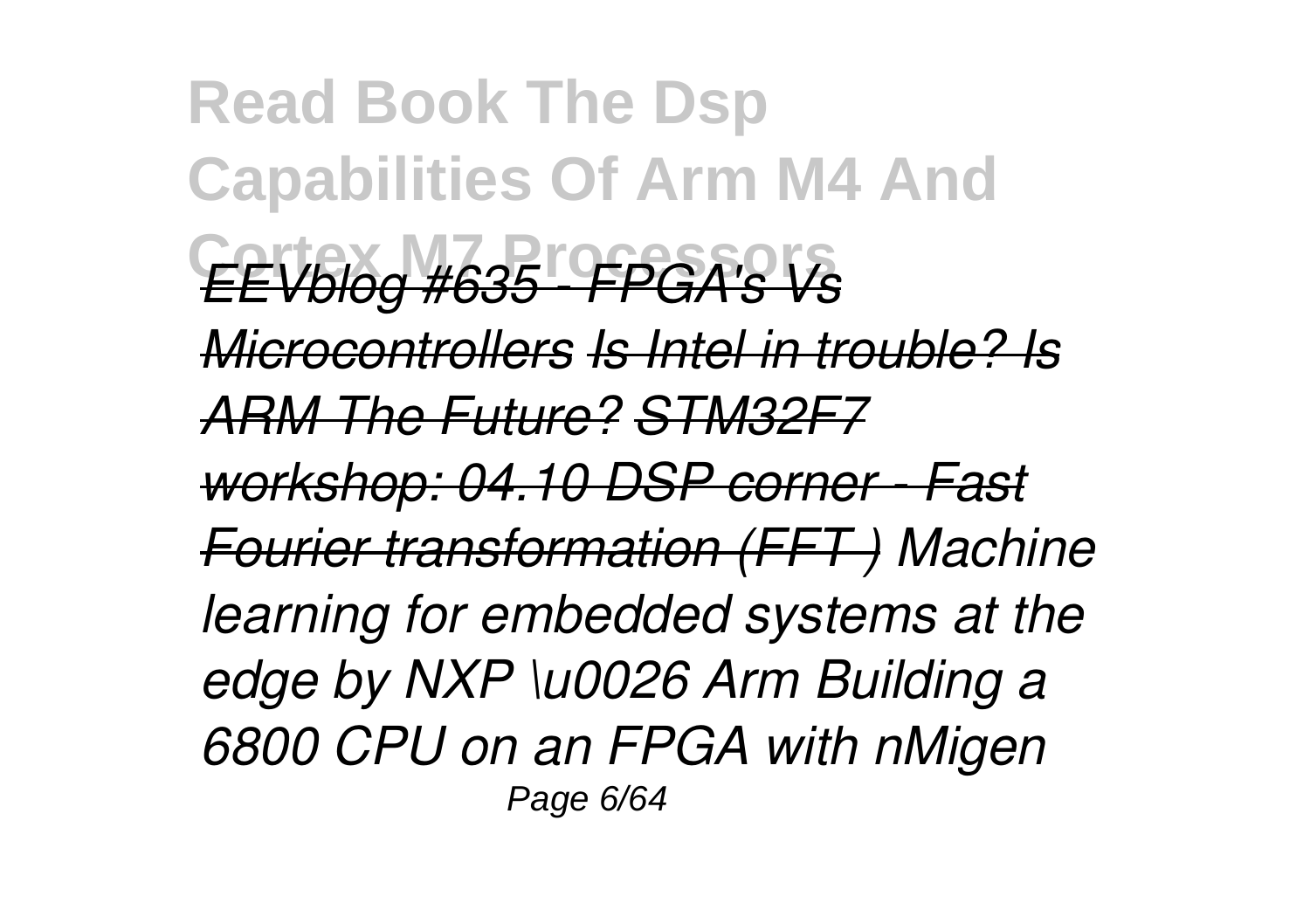**Read Book The Dsp Capabilities Of Arm M4 And Cortex M7 Processors** *(part 1) ARM CMSIS DSP FFT Library Use ASN Filter Designer to Generate CMSIS-DSP Code [#15] CMSIS DSP Library - Audio DSP On STM32 (24 Bit / 48 kHz) Signal Processing and Communications Hands On Using scikit dsp comm | SciPy 2017 Tutorial | Mark Wic The Dsp Capabilities Of Arm* Page 7/64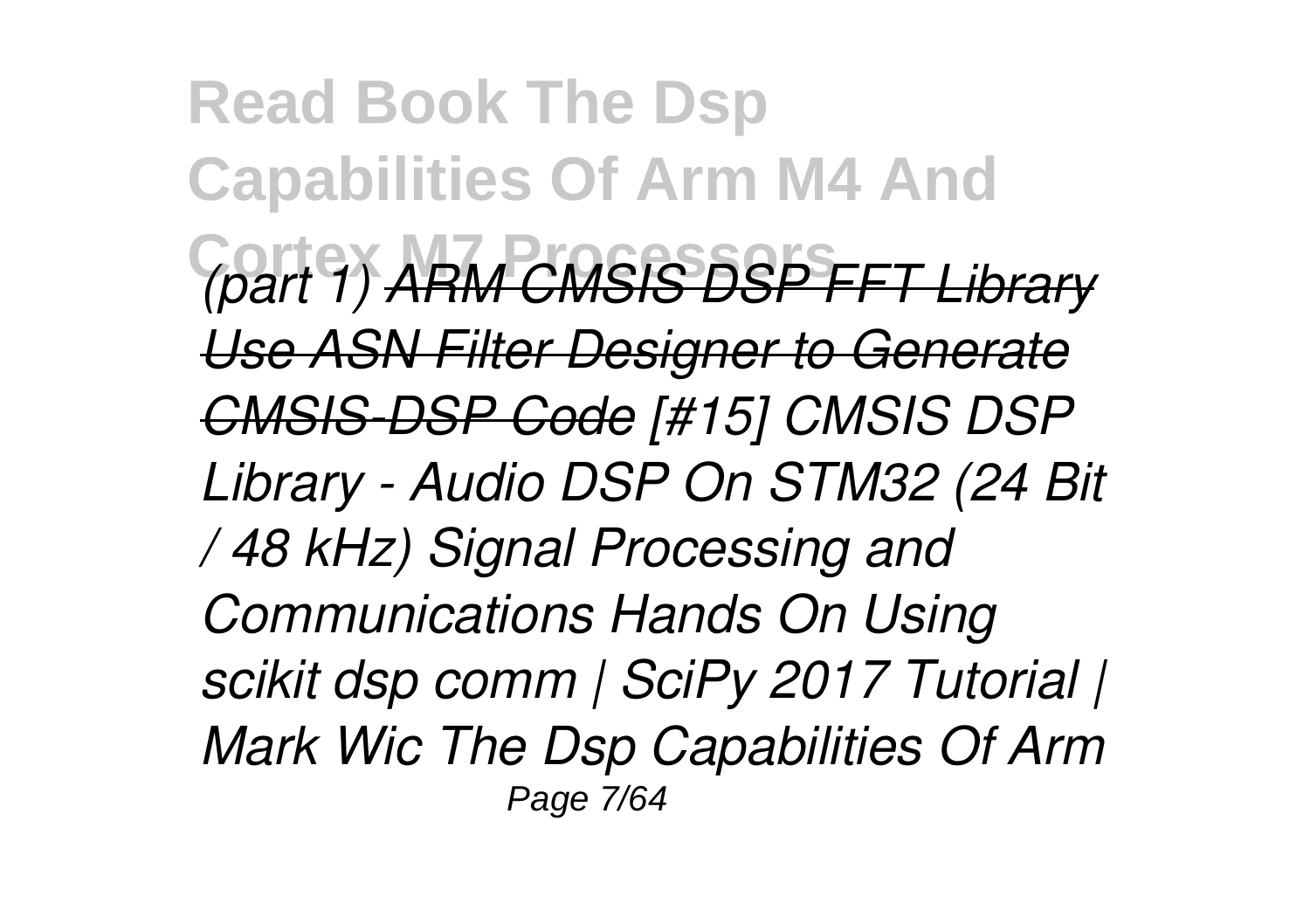**Read Book The Dsp Capabilities Of Arm M4 And Cortex M7 Processors** *as C or C++, rather than the handcrafted assembler often used for a proprietary DSP. ARM's Digital Signal Controllers, Cortex-M4 and Cortex-M7, address the need for highperformance generic code processing as well as digital signal processing applications. The key feature of the* Page 8/64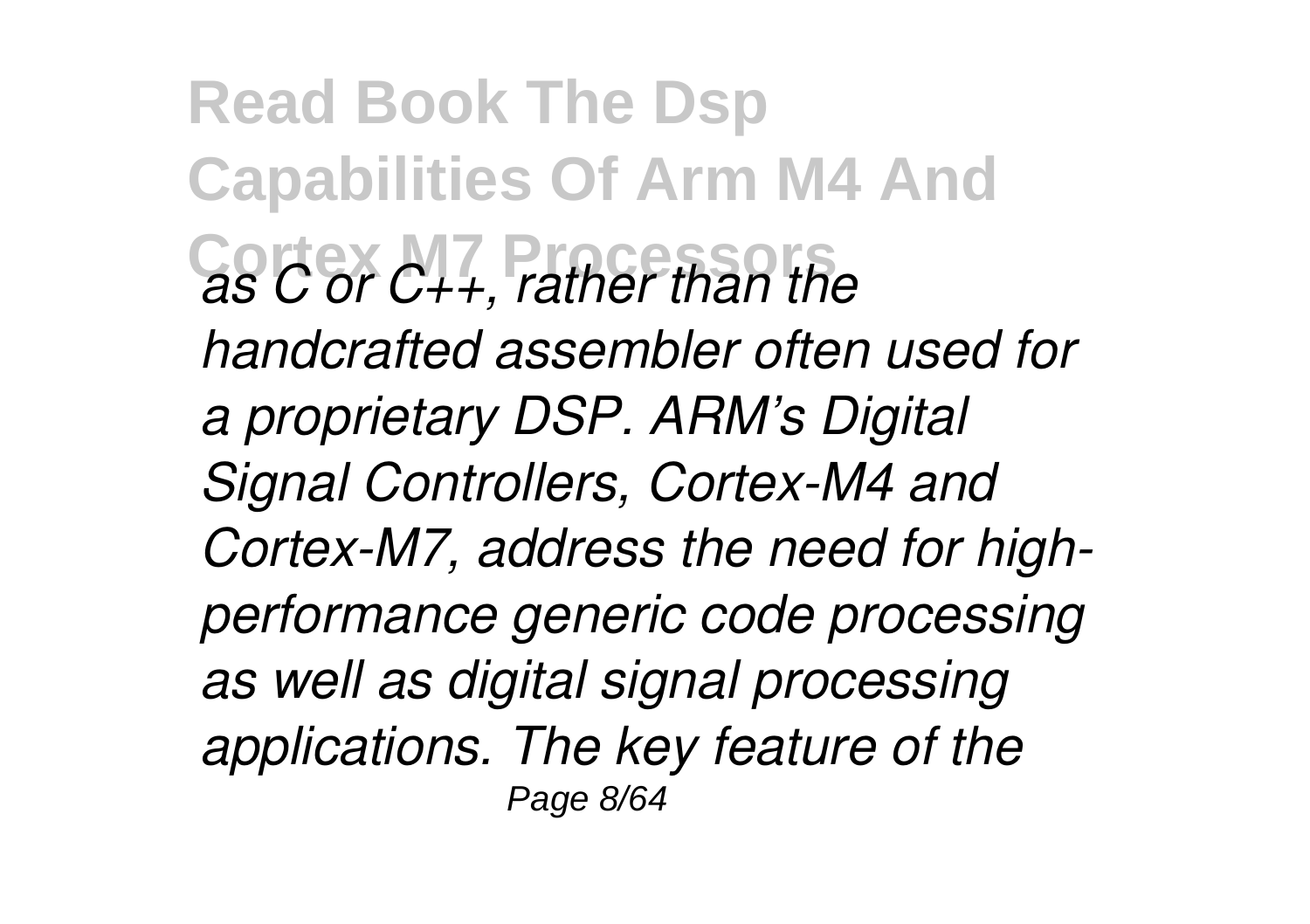**Read Book The Dsp Capabilities Of Arm M4 And Cortex M7 Processors** *Cortex-M4 and Cortex-M7*

*The DSP capabilities of ARM -M4 and Cortex-M7 Processors Arm DSP instruction set extensions increase the DSP processing capability of Arm solutions in highperformance applications, while* Page 9/64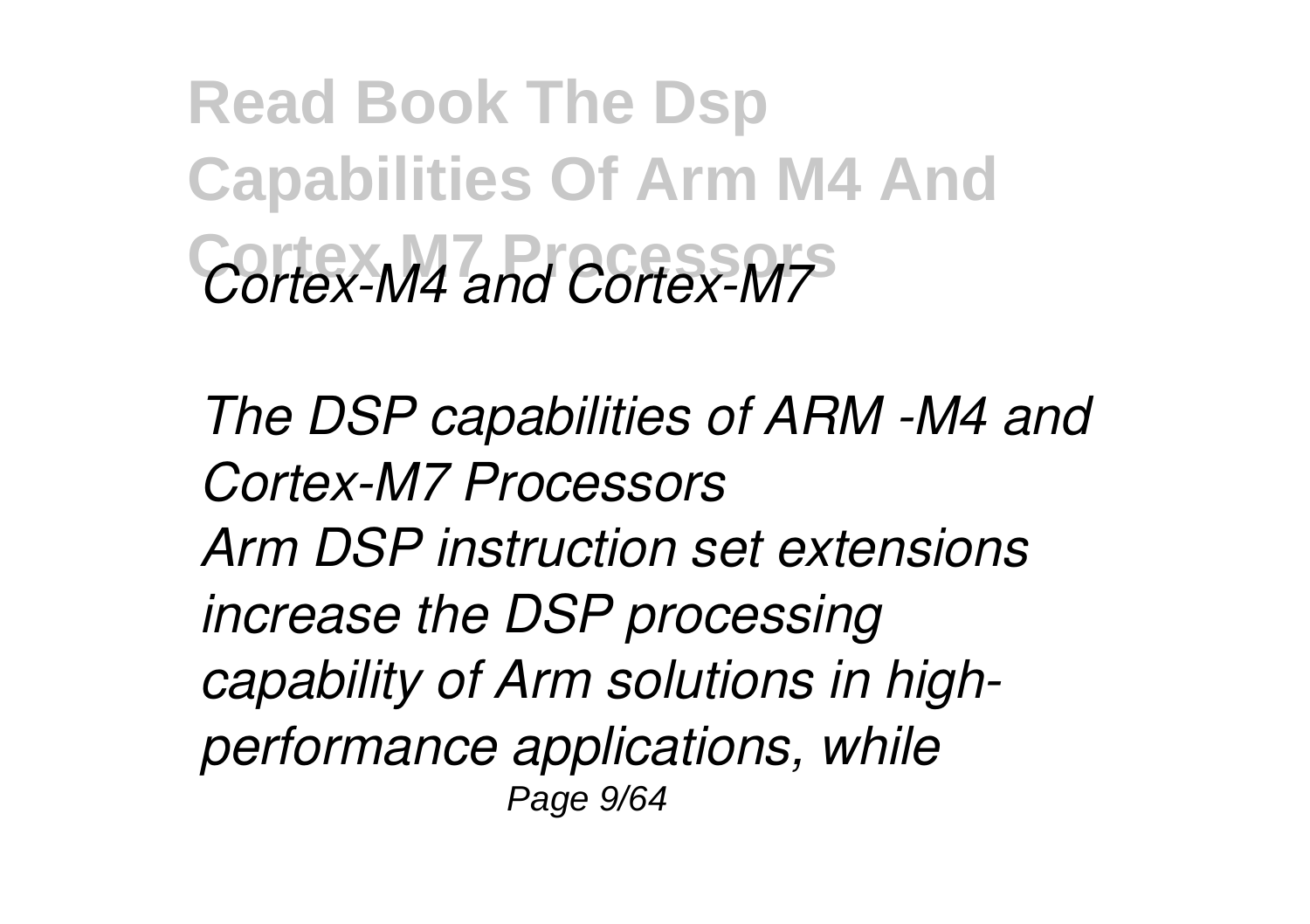**Read Book The Dsp Capabilities Of Arm M4 And Cortex M7 Processors** *offering the low-power consumption required by portable, battery-powered devices. Due to their flexibility, Arm DSP instructions touch a wide range of applications and industries.*

*DSP – Arm ARM's Digital Signal Controllers,* Page 10/64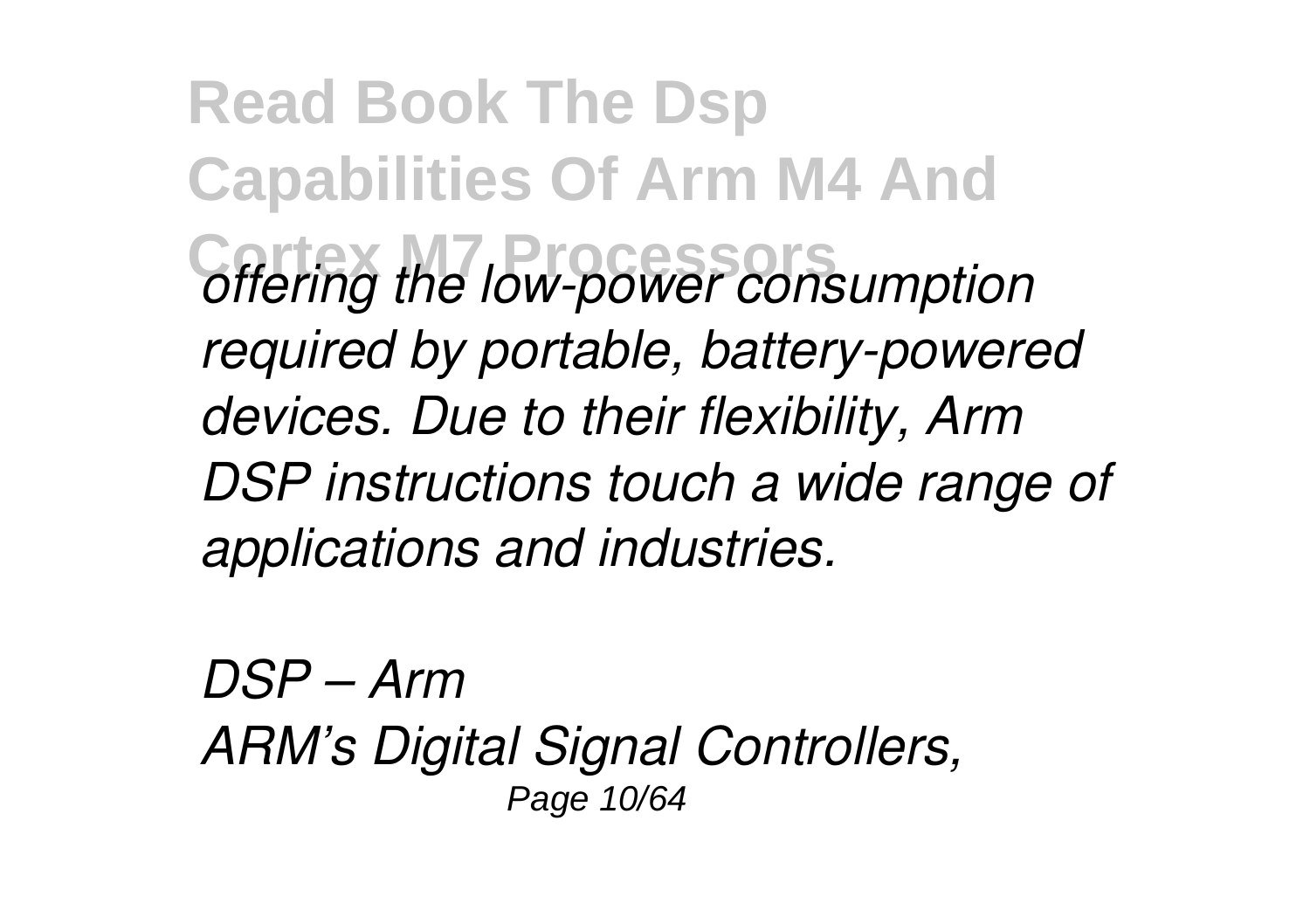**Read Book The Dsp Capabilities Of Arm M4 And Cortex M7 Processors** *Cortex-M4 and Cortex-M7, address the need for high-performance generic code processing as well as DSP applications. The key feature of the Cortex-M4 and Cortex-M7 processors is the addition of DSP extensions to the Thumb instruction set, as defined in ARM's architecture ARMv7-M and* Page 11/64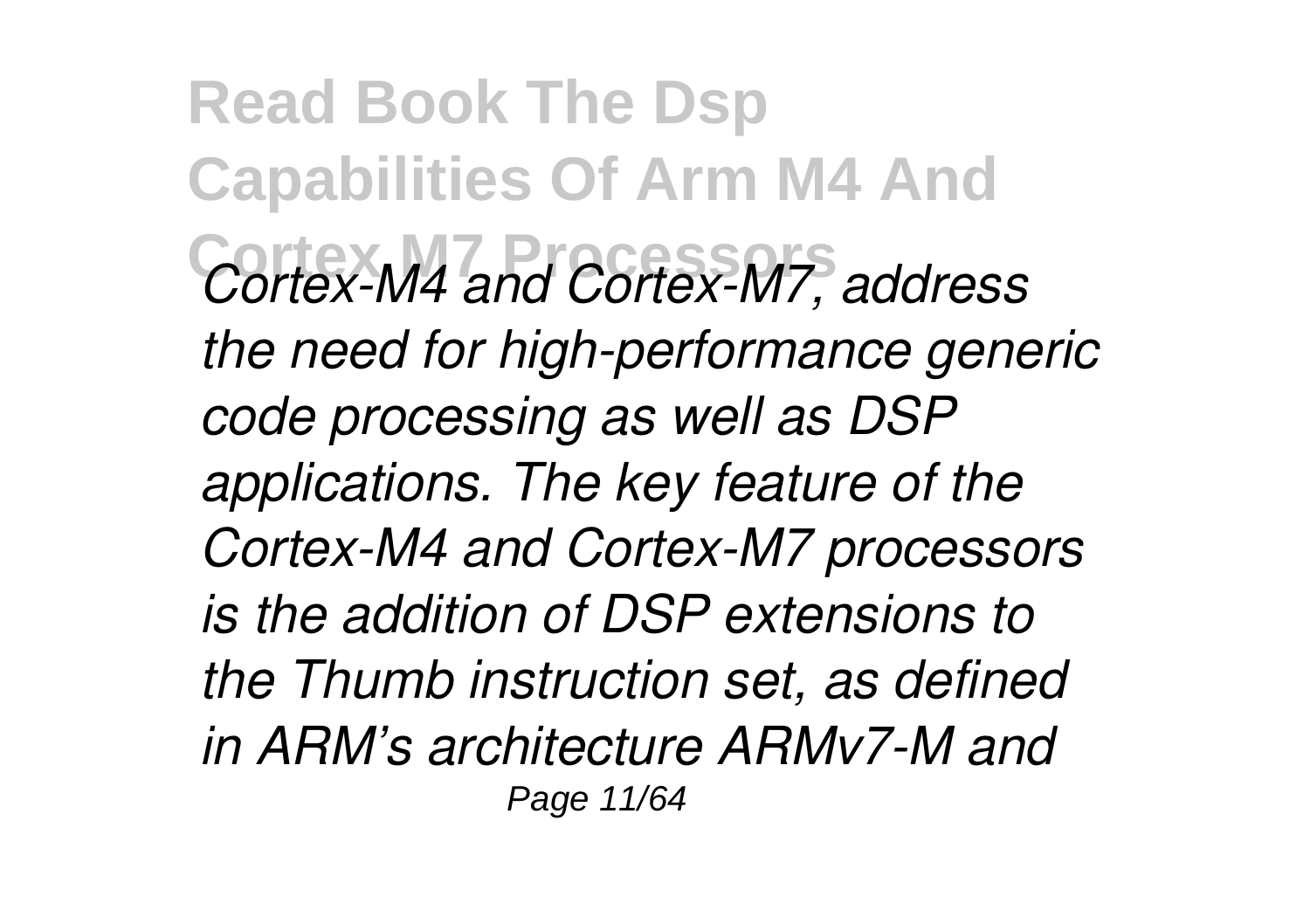**Read Book The Dsp Capabilities Of Arm M4 And Cortex M7 Processors** *the optional floating-point unit (FPU).*

*Whitepaper: DSP capabilities of Cortex-M4 and Cortex-M7 - ARM the-dsp-capabilities-of-arm-m4-andcortex-m7-processors 1/3 Downloaded from dev.horsensleksikon.dk on November 28, 2020 by guest [Book]* Page 12/64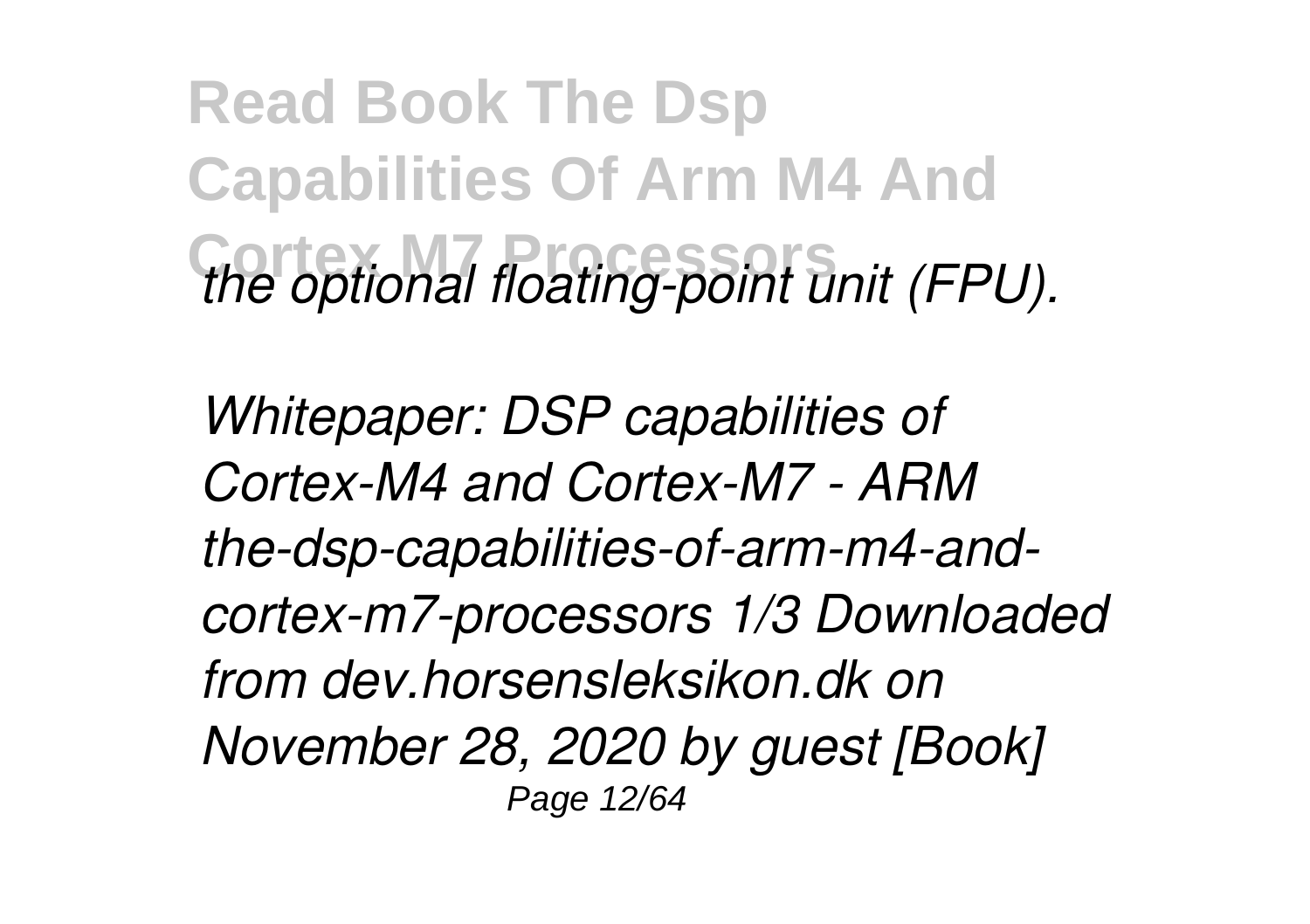**Read Book The Dsp Capabilities Of Arm M4 And Cortex M7 Processors** *The Dsp Capabilities Of Arm M4 And Cortex M7 Processors Yeah, reviewing a ebook the dsp capabilities of arm m4 and cortex m7 processors could grow your close connections listings.*

*The Dsp Capabilities Of Arm M4 And* Page 13/64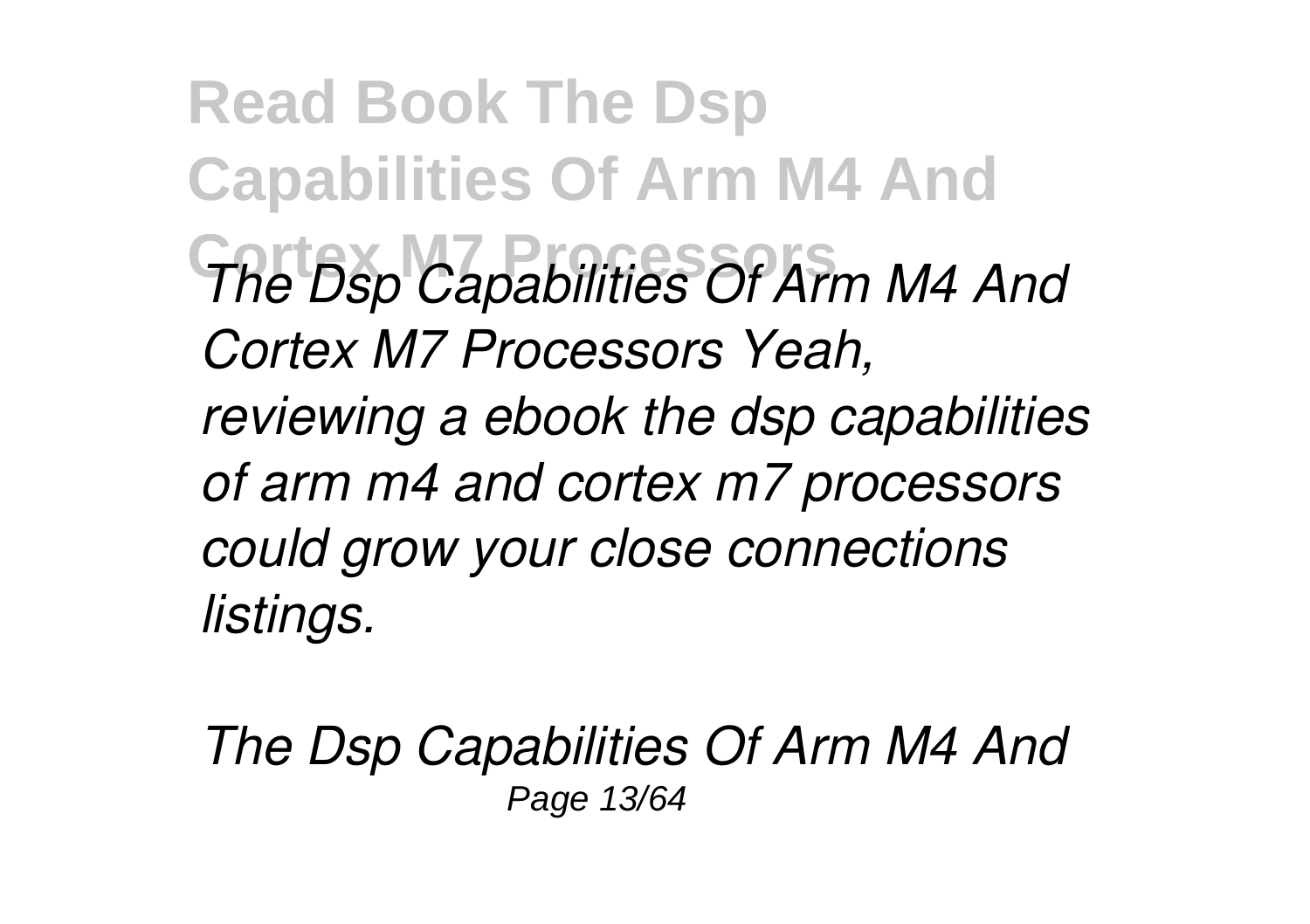**Read Book The Dsp Capabilities Of Arm M4 And Cortex M7 Processors** *Cortex M7 Processors ... ARM's Digital Signal Controllers, Cortex-M4 and Cortex-M7, address the need for high-performance generic code processing as well as DSP applications. The key feature of the Cortex-M4 and Cortex-M7 processors is the addition of DSP extensions to* Page 14/64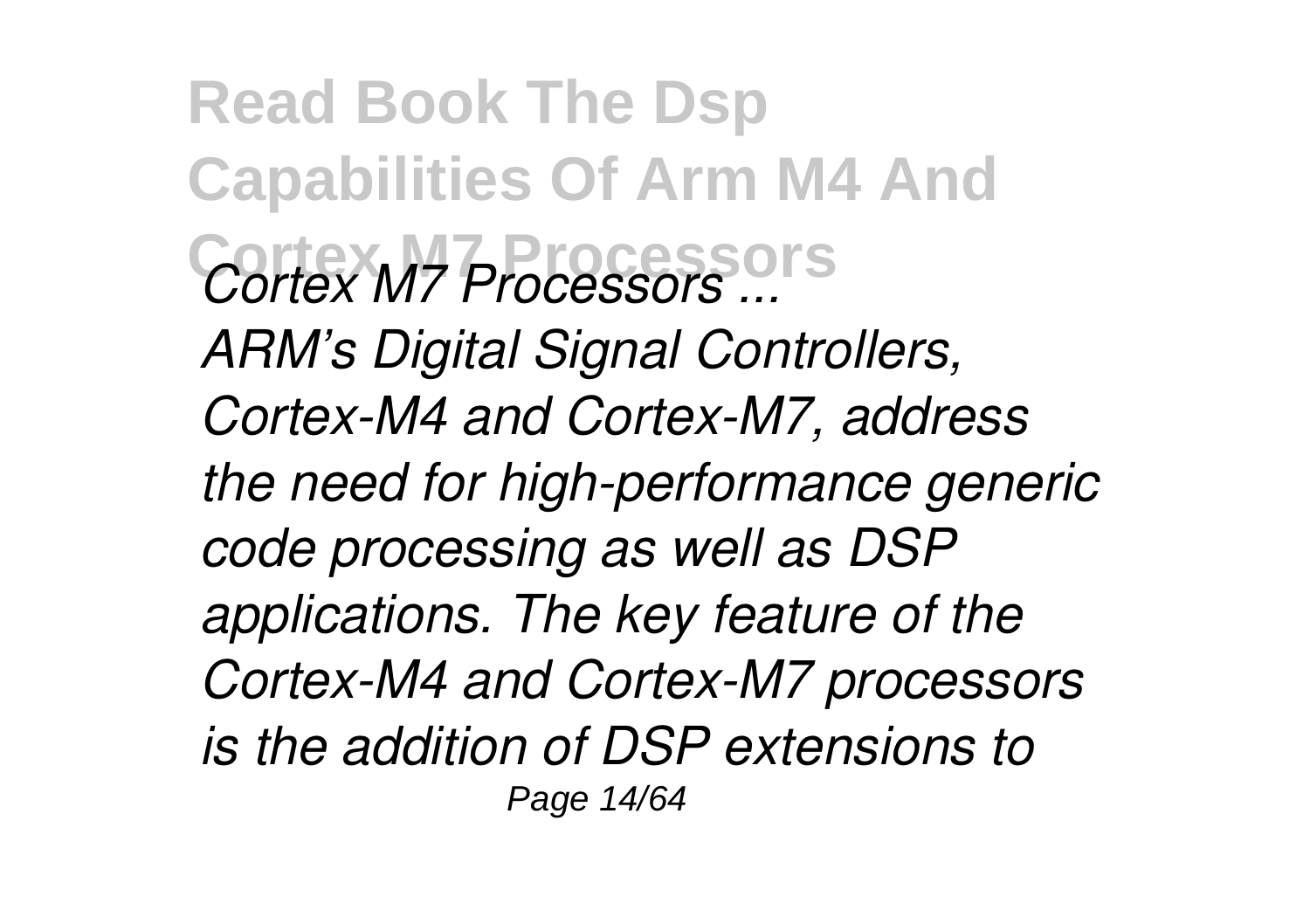**Read Book The Dsp Capabilities Of Arm M4 And Cortex M7 Processors** *the Thumb instruction set, as defined in ARM's architecture ARMv7-M and the optional floating-point unit (FPU).*

*Whitepaper: DSP capabilities of Cortex-M4 ... - Arm Community TI's commercial processors, including single and multicore Arm®, DSP, and* Page 15/64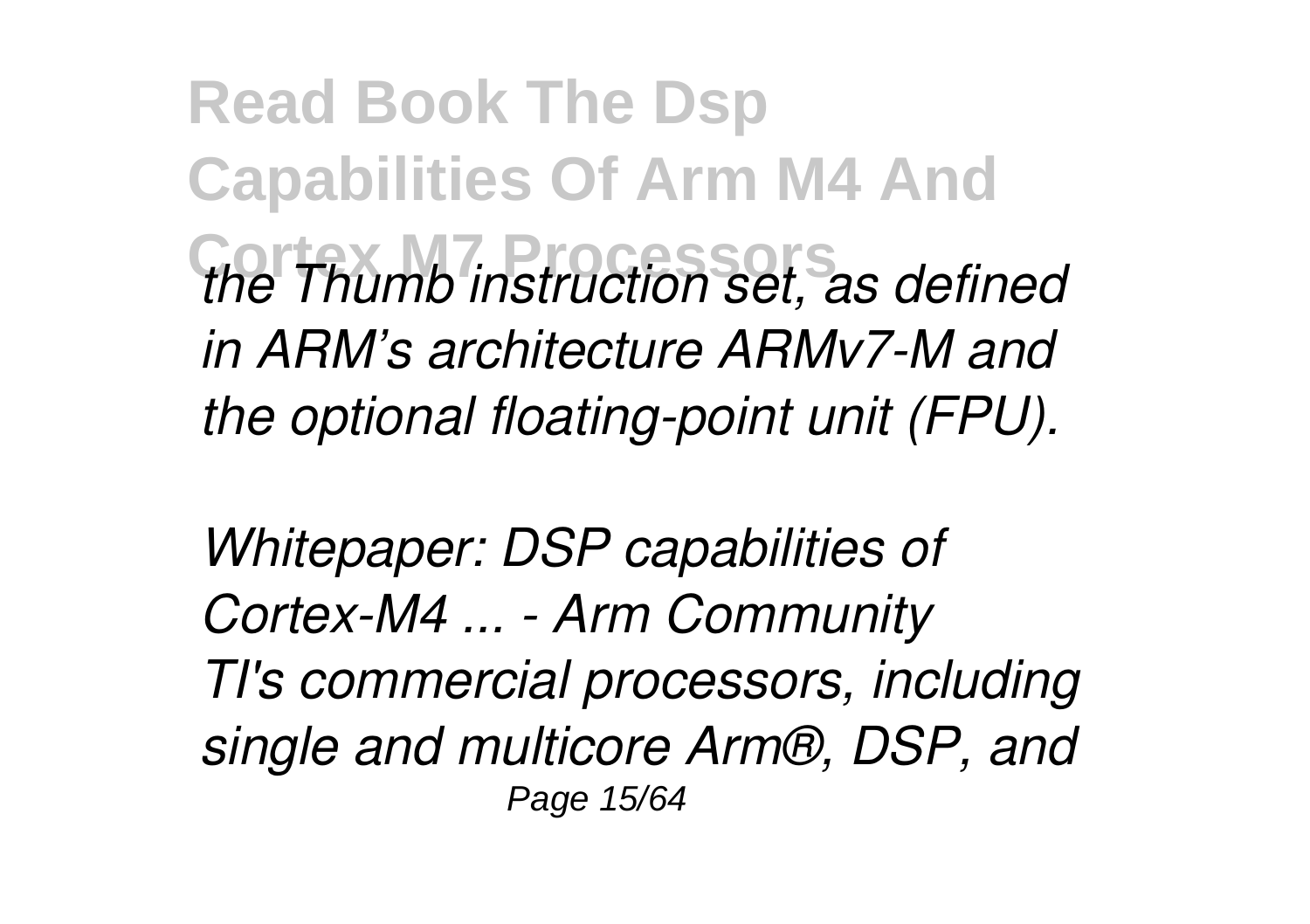**Read Book The Dsp Capabilities Of Arm M4 And Cortex M7 Processors** *Arm®+DSP, are well-suited to defense and avionics applications including radar, electronic warfare, avionics, and software defined radios (SDR) . Our processors feature industrial temperature ranges, ECC on on-chip memory, secure boot, security features.*

Page 16/64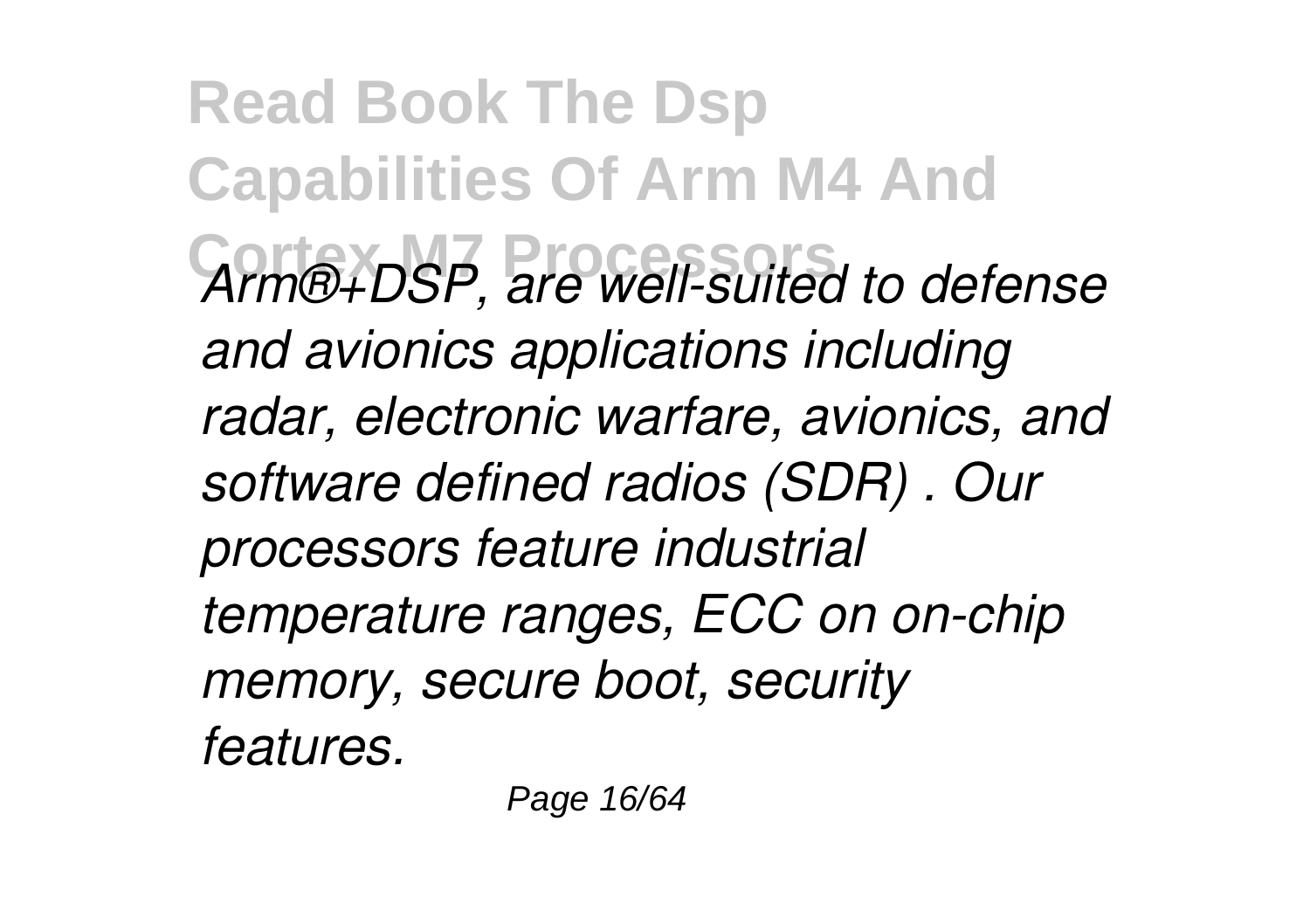### **Read Book The Dsp Capabilities Of Arm M4 And Cortex M7 Processors**

#### *DSP | Applications | Processors | TI.com*

*Arm has been working on technologies that boost the signal processing and machine learning capabilities without the pain by combining them into one single processor solution. And* Page 17/64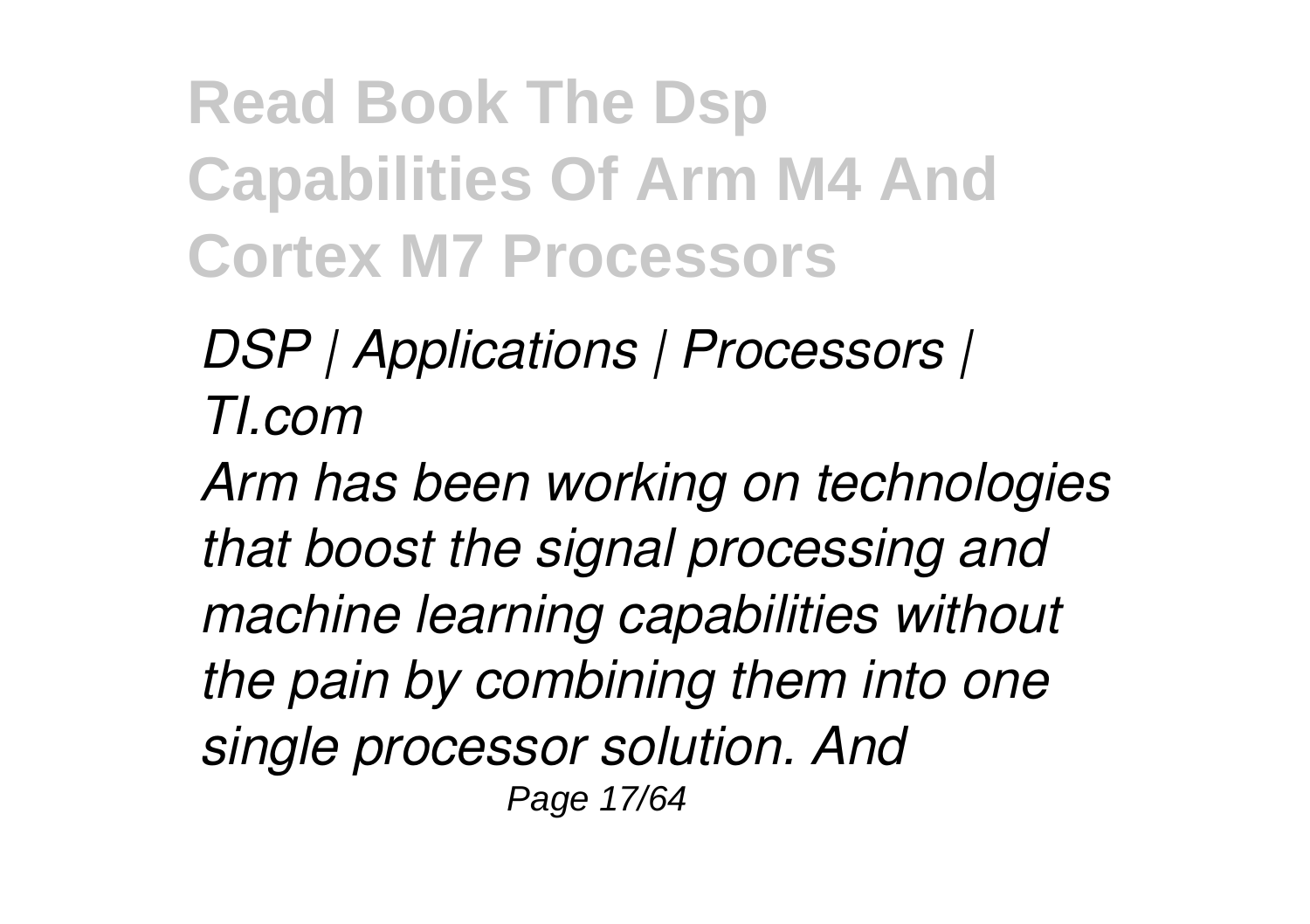**Read Book The Dsp Capabilities Of Arm M4 And Cortex M7 Processors** *recently, Arm announced the new Arm Cortex-M55 processor to take efficient on-device processing to the next level and simplify software development so billions more ...*

*White paper: Blending DSP and ML Features into a Low ... - ARM* Page 18/64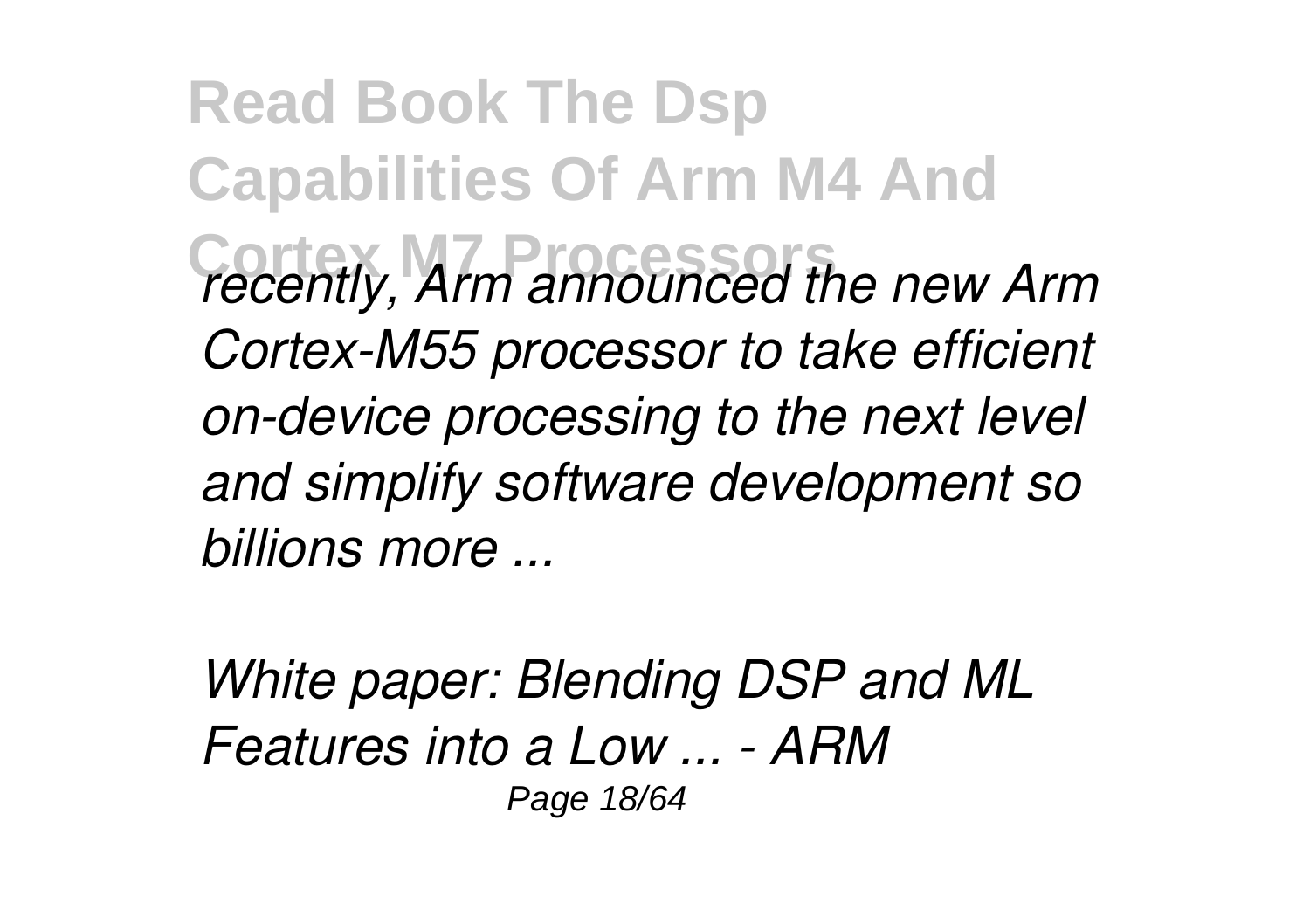**Read Book The Dsp Capabilities Of Arm M4 And**  $Gaining$  traction in DSP applications. 4 *© 2017 Arm Limited. Addressing a wide range of performance points. NEON Cortex M Cortex- R Cortex-A. Optimized DSP extensions. (8-bit, 16-bit SIMD capability) Designed for high-level operating systems Designed for high performance, hard real-time* Page 19/64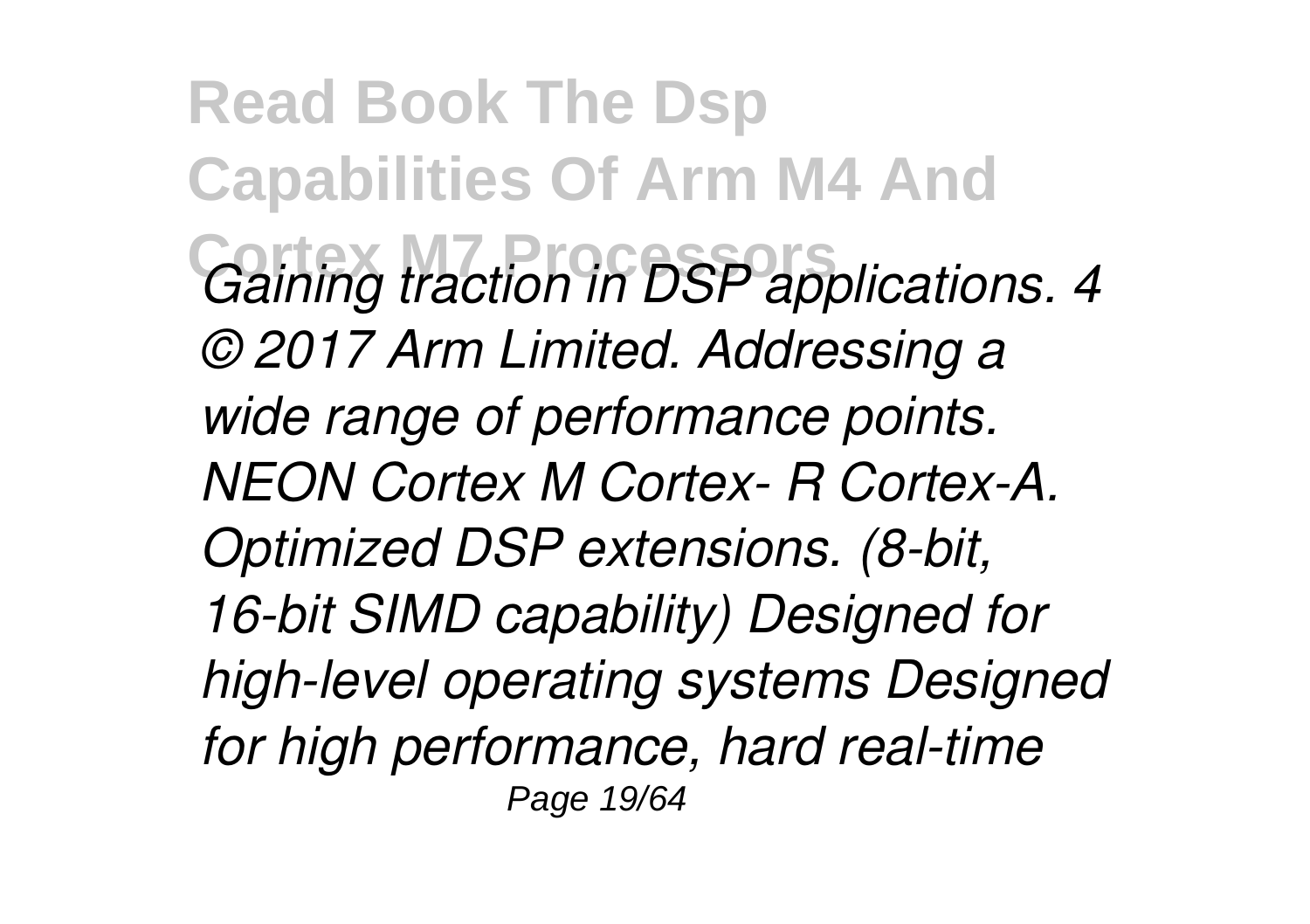**Read Book The Dsp Capabilities Of Arm M4 And Cortex M7 Processors** *applications Designed for discrete processing and microcontrollers.*

*Unleash the DSP performance of Arm Arm Helium technology is the M-Profile Vector Extension (MVE) for the Arm Cortex-M processor series. Helium is an extension of the* Page 20/64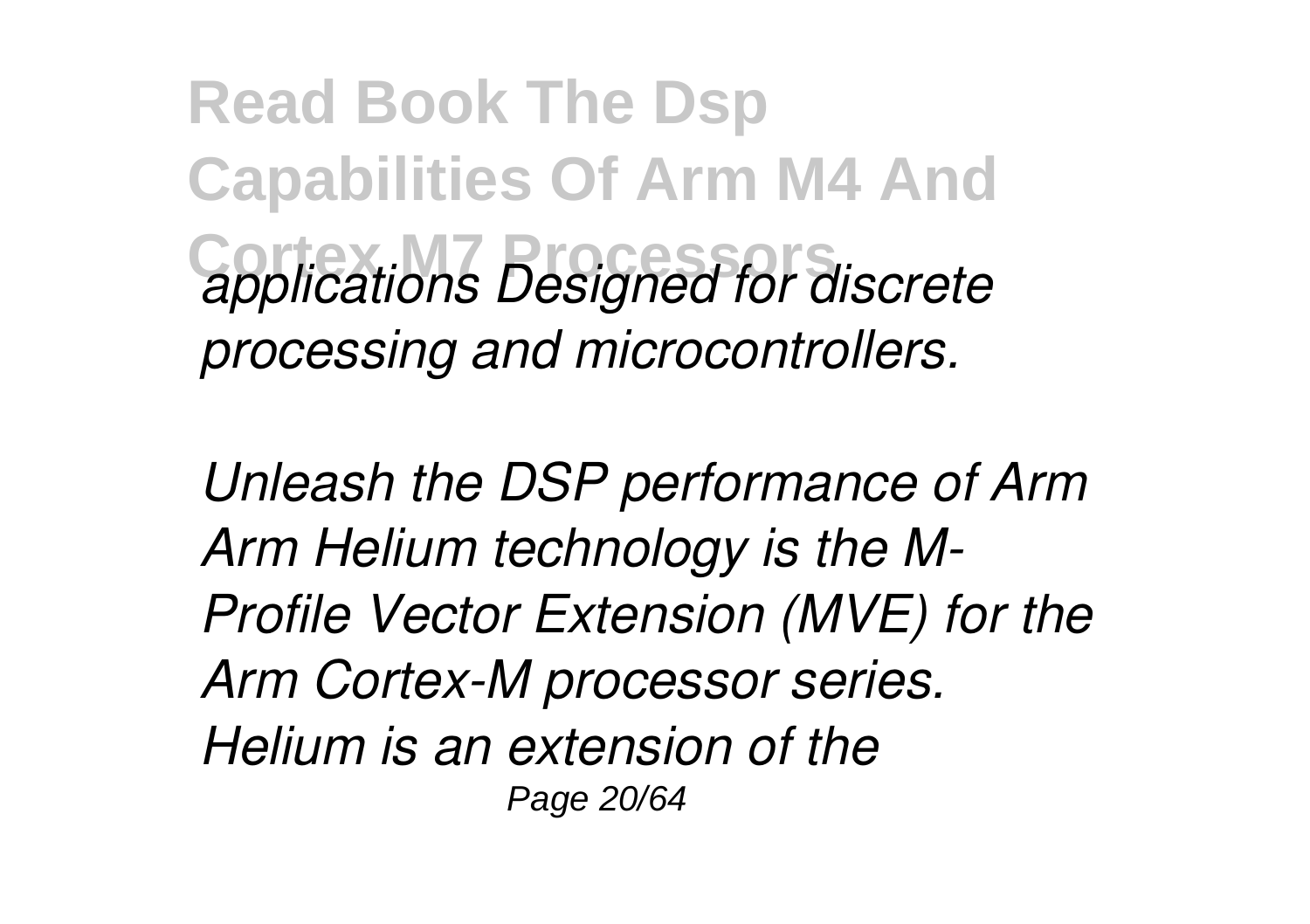**Read Book The Dsp Capabilities Of Arm M4 And Cortex M7 Processors** *Armv8.1-M architecture and delivers a significant performance uplift for machine learning (ML) and digital signal processing (DSP) applications. The Cortex-M55 processor is the first Arm processor to support Helium, which enables small, low-power embedded systems to manage the* Page 21/64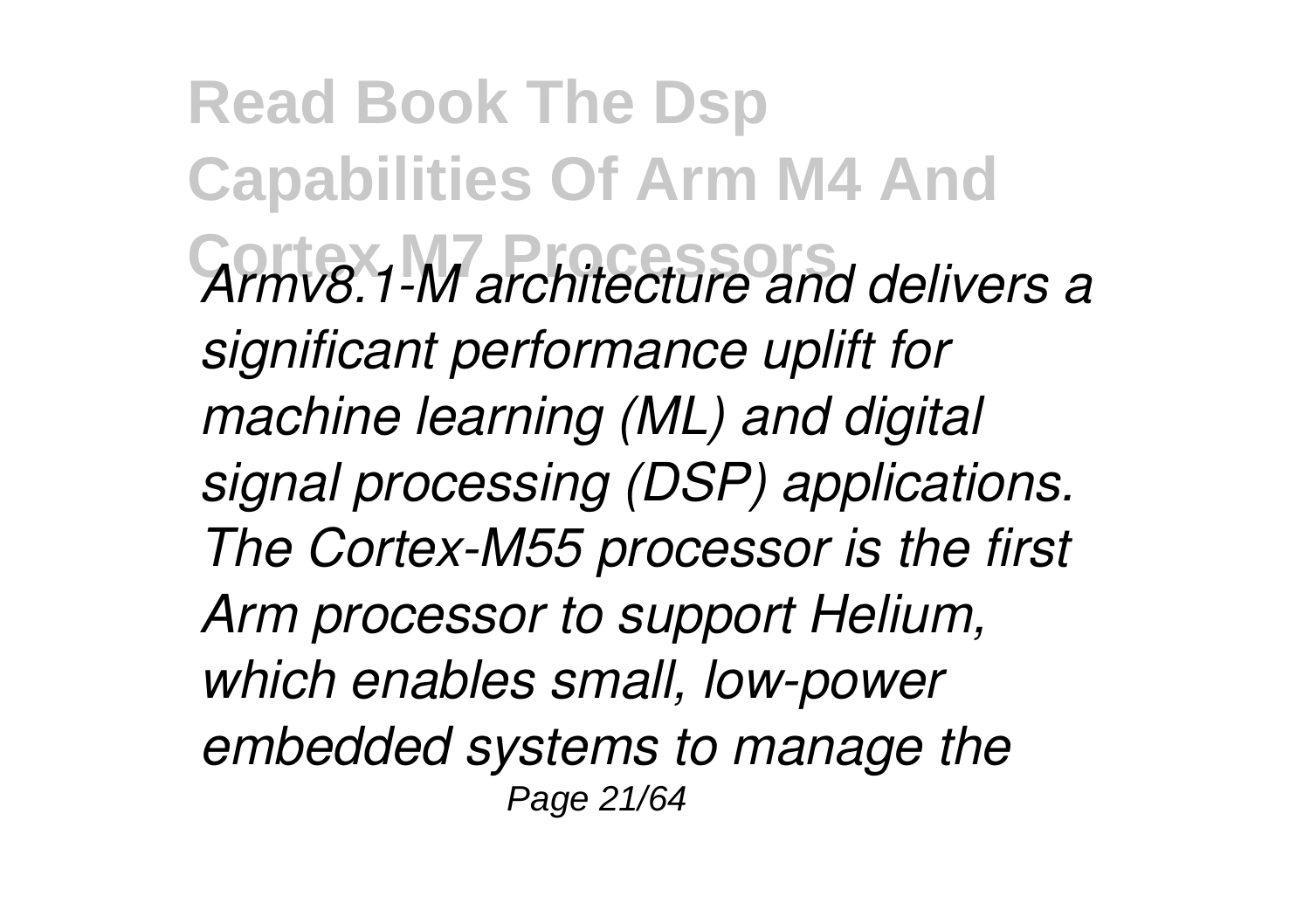**Read Book The Dsp Capabilities Of Arm M4 And**  $compute$  *challenges in many applications, such as audio devices, sensor hubs, keyword ...*

*Helium Technology – Arm 4. DSP Extension. The optional integer DSP extension adds 85 instructions. In most cases, the DSP instructions* Page 22/64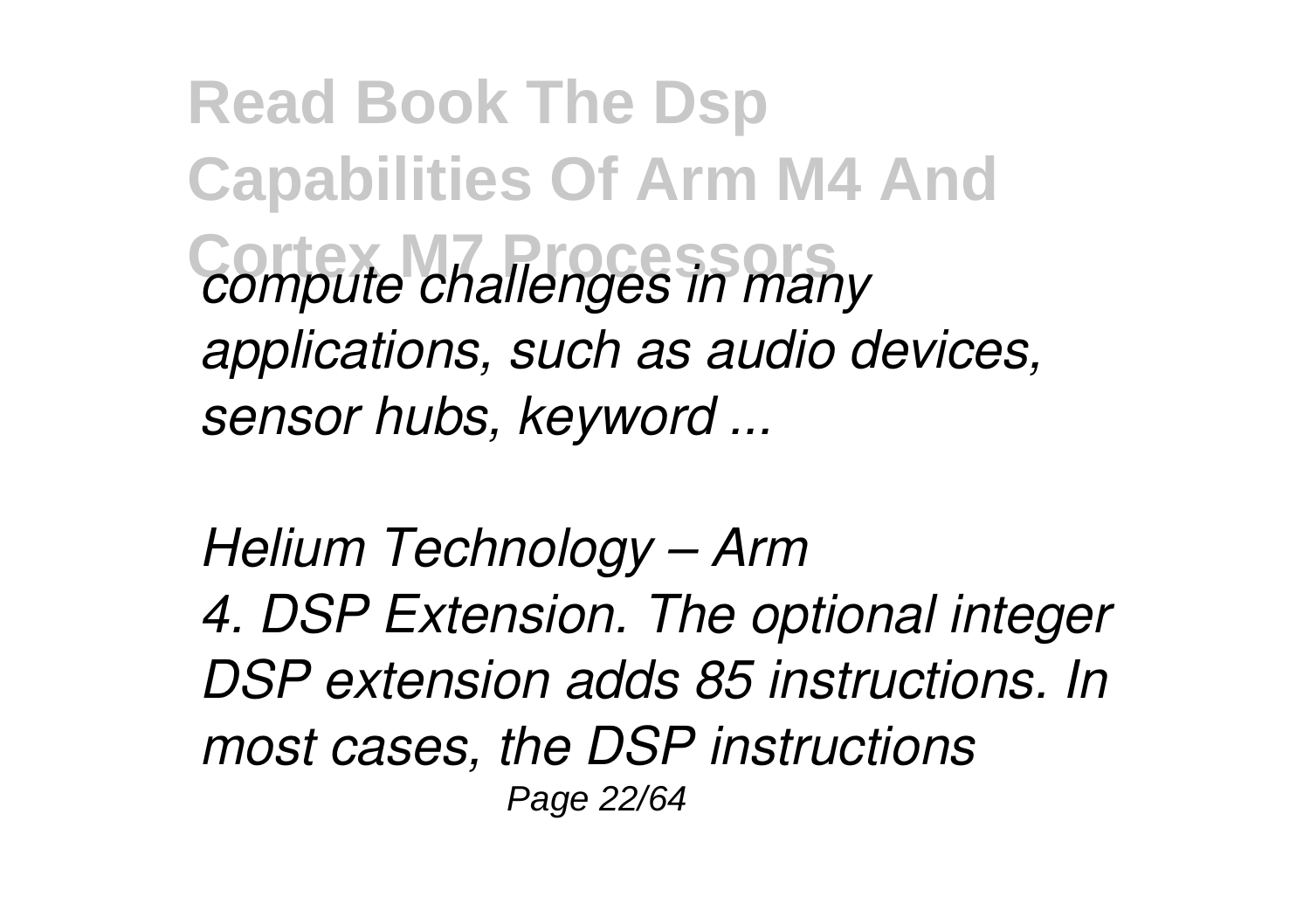**Read Book The Dsp Capabilities Of Arm M4 And Cortex M7 Processors** *would increase performance by an average of three times, giving a boost to all applications that are centred around digital signal control. To accelerate software development, Arm also deliver a free DSP library in the CMSIS project. The library contains a range of filter, transformation and* Page 23/64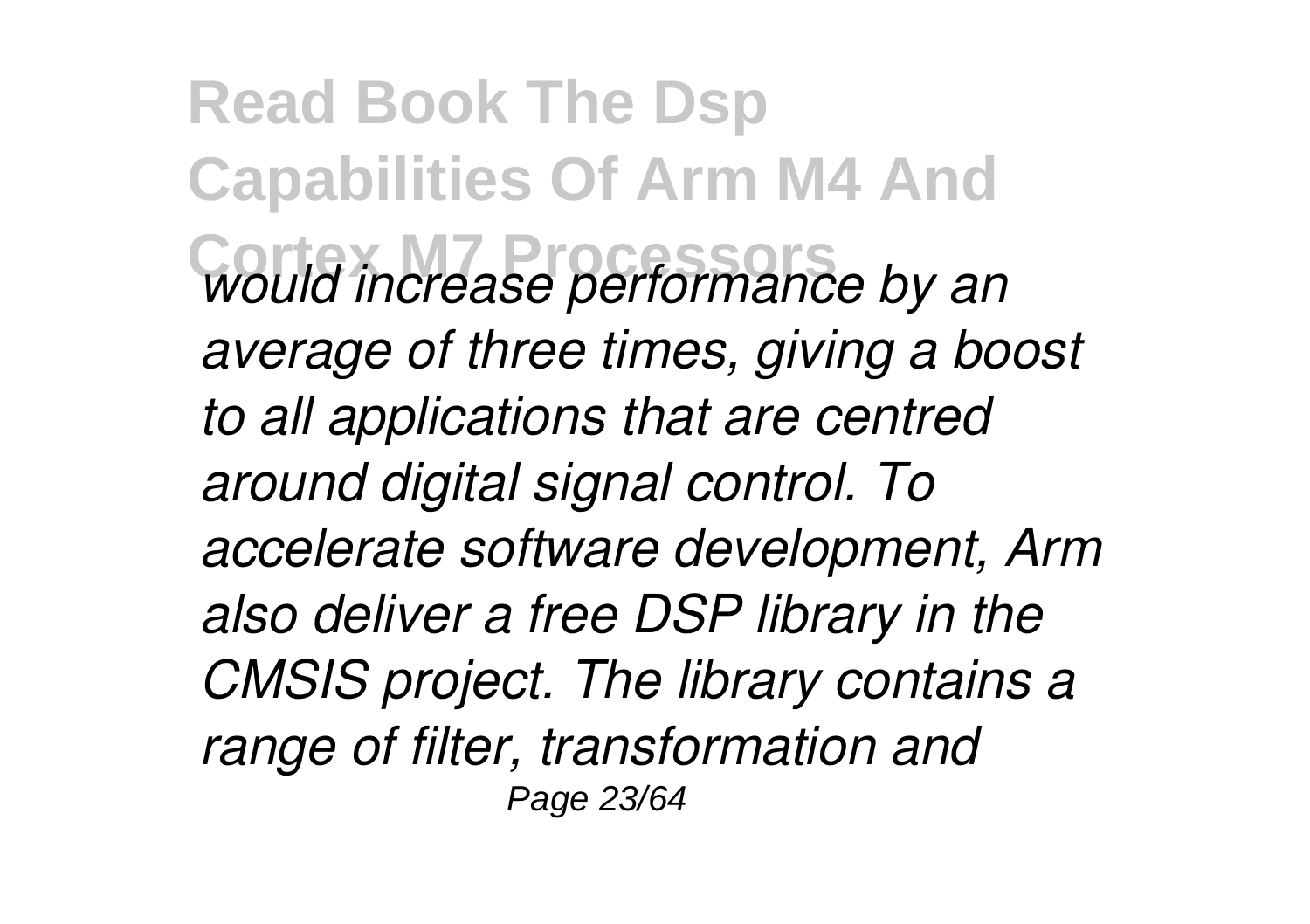**Read Book The Dsp Capabilities Of Arm M4 And**  $C$ *maths functions (e.g. matrix), and support a range of data types.*

*Five key features of the ARM Cortex-M33 Processor ...*

*ARM Processors with this mode will support the extended DSP Instruction Set for high performance DSP* Page 24/64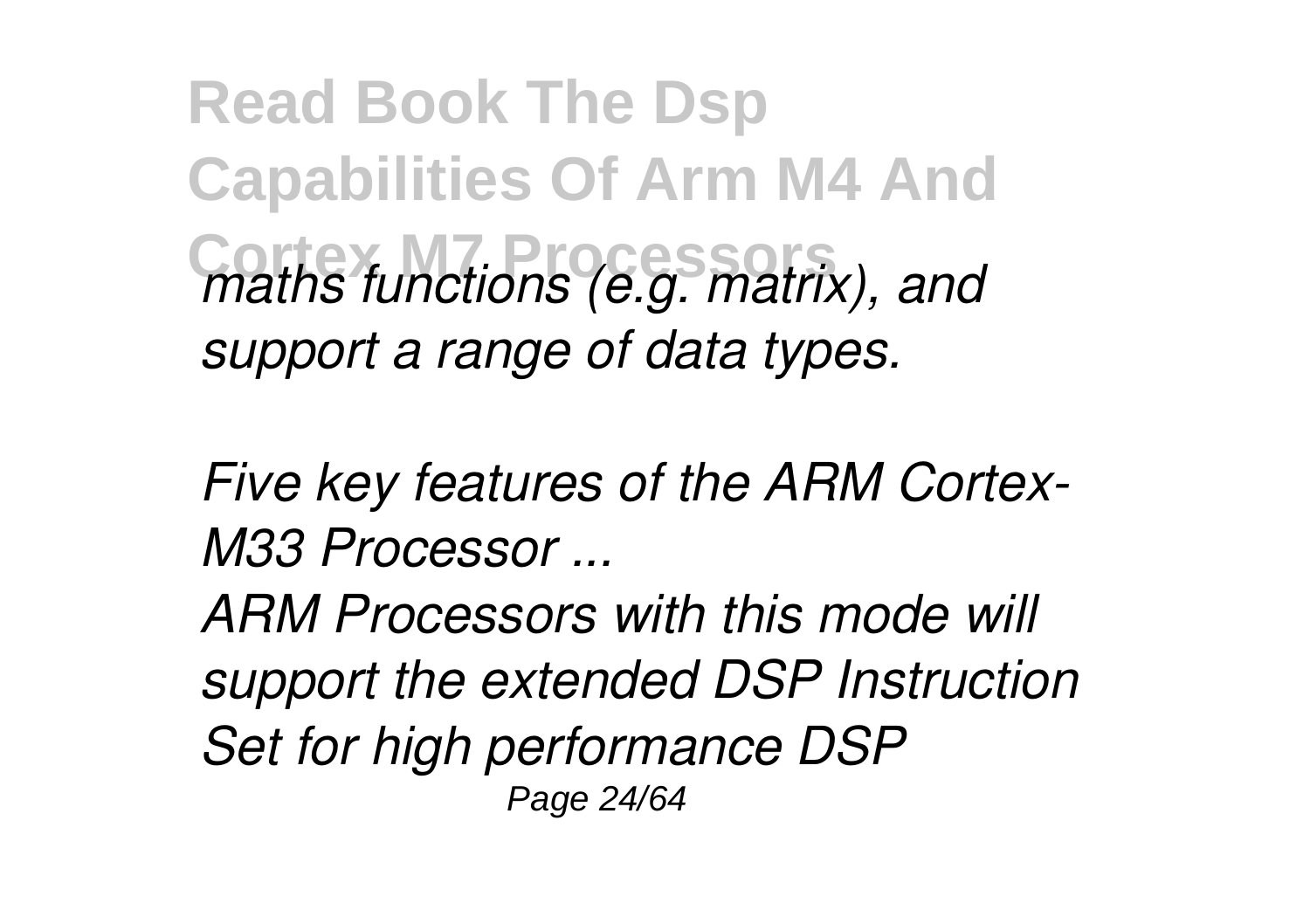**Read Book The Dsp Capabilities Of Arm M4 And Cortex M7 Processors** *applications. With these extended DSP instructions, the DSP performance of the ARM Processors can be increased without high clock frequencies. J – Jazelle. ARM Processors with Jazelle Technology can be used in accelerated execution of Java bytecodes.*

Page 25/64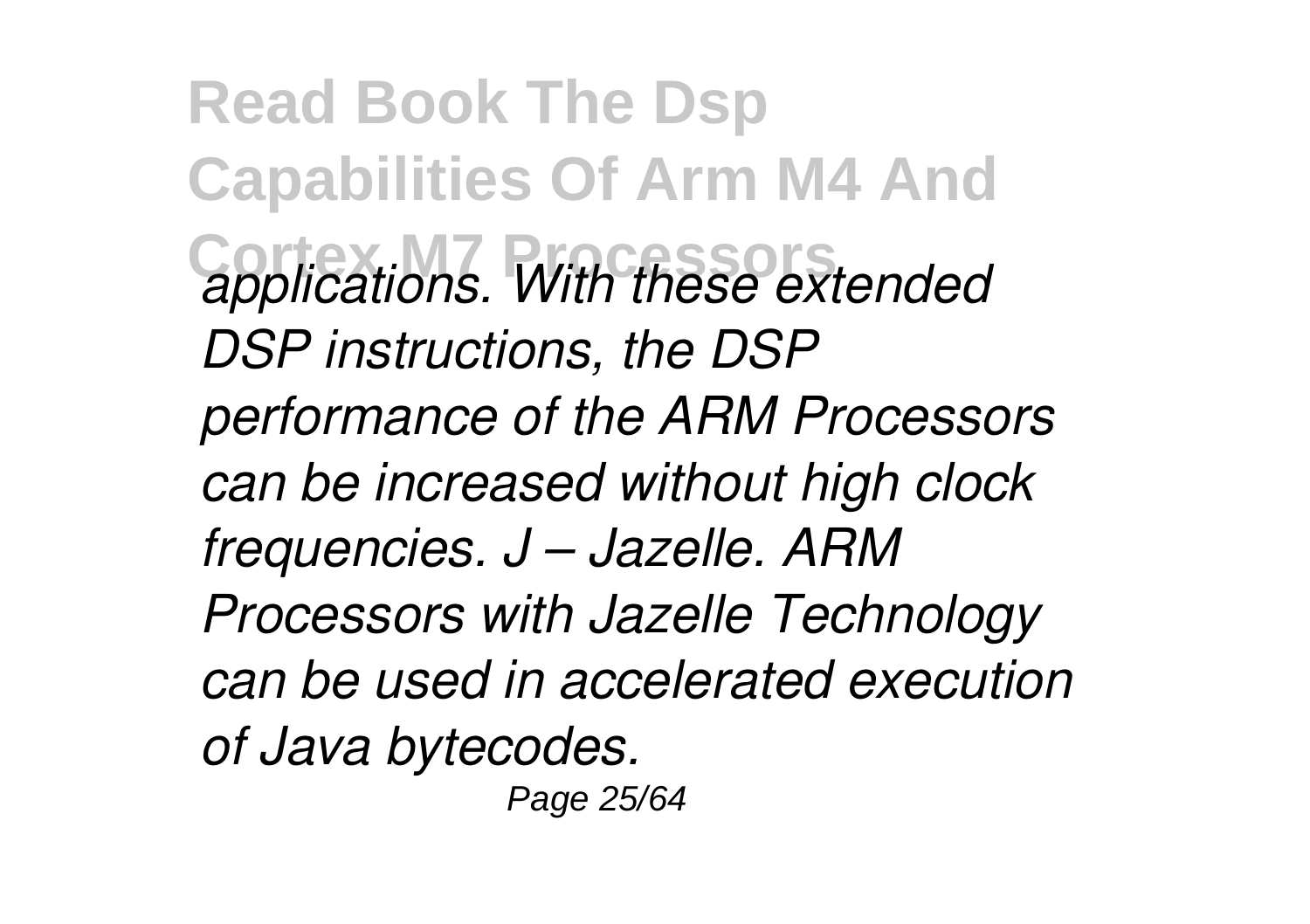### **Read Book The Dsp Capabilities Of Arm M4 And Cortex M7 Processors**

*ARM Introduction - Electronics Hub Arm's most advanced processor designed for safety-critical applications. Suited to complex automated driving and industrial autonomous systems. Split-Lock capability with hybrid mode for flexible* Page 26/64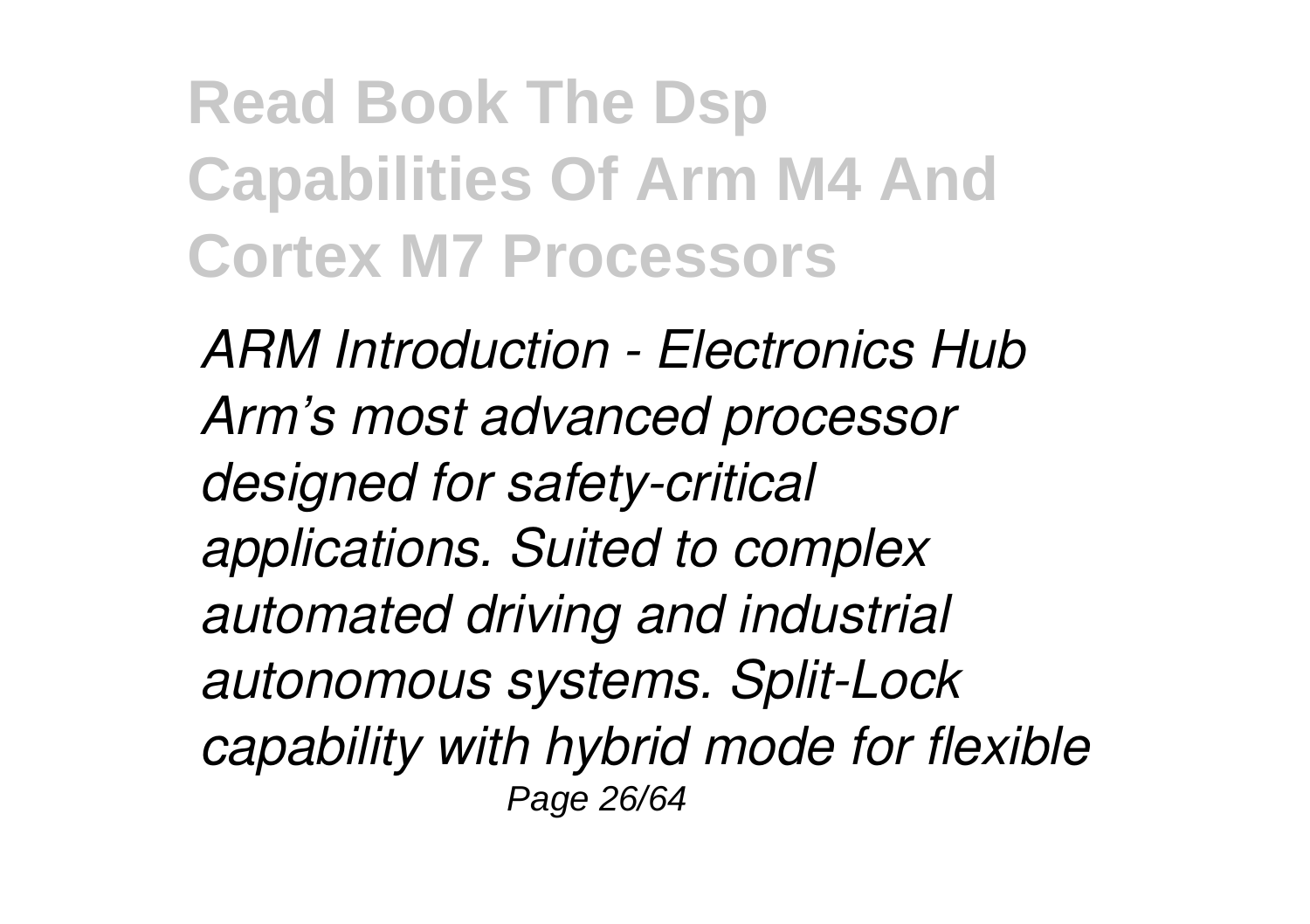**Read Book The Dsp Capabilities Of Arm M4 And**  $C$ <sub>operations. Enhanced support for ISO</sub> *26262 ASIL B and ASIL D safety requirements.*

*Microprocessor Cores and Technology – Arm*

*Arm Cortex-M processor portfolio, including those with DSP extensions* Page 27/64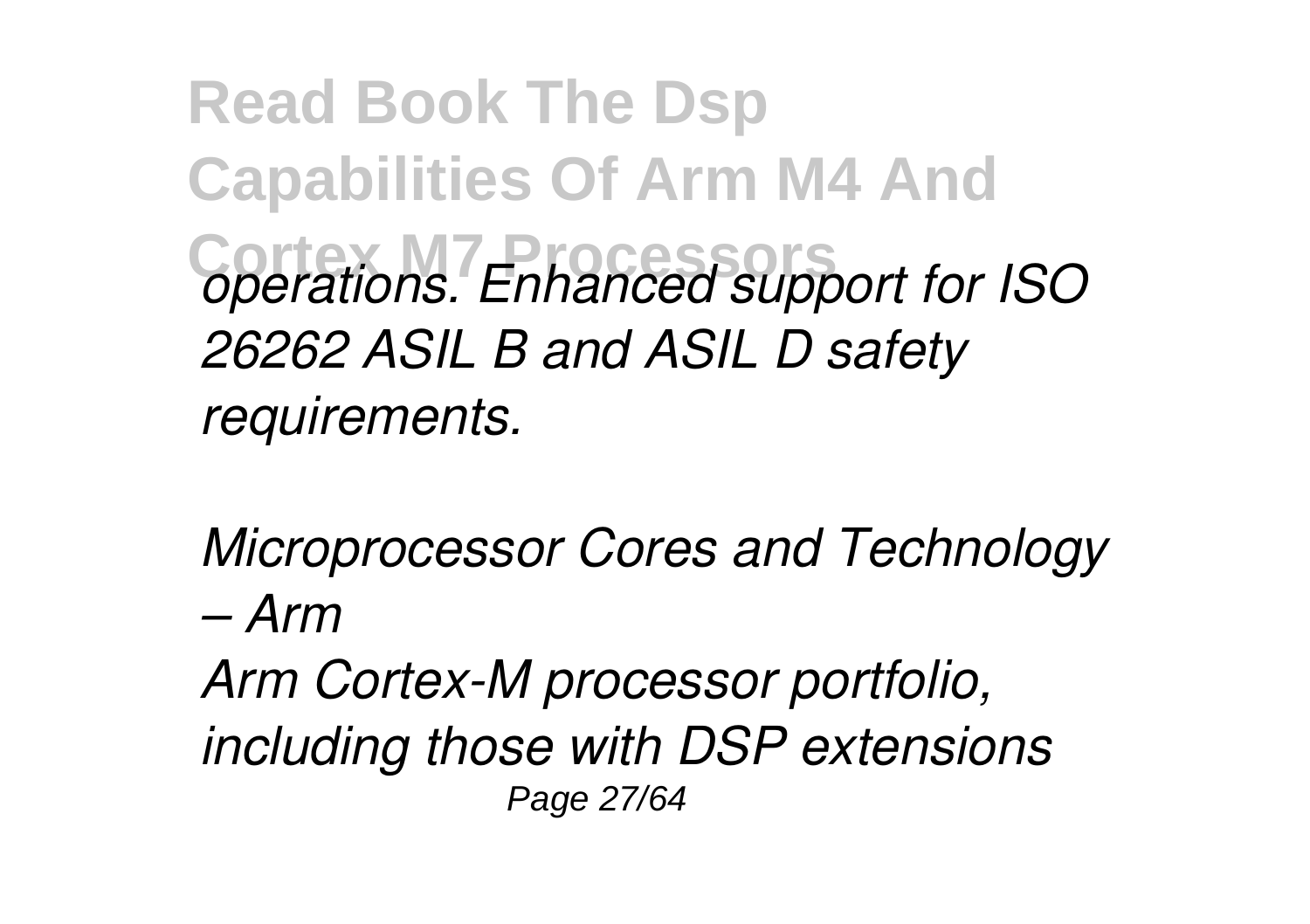**Read Book The Dsp Capabilities Of Arm M4 And Cortex M7 Processors** *Arm digital signal controllers with MCU and DSP capabilities The Cortex-M4, Cortex-M7, Cortex-M33 and Cortex-M35P are digital signal controllers that address the need for highperformance generic code processing as well as digital signal processing applications.*

Page 28/64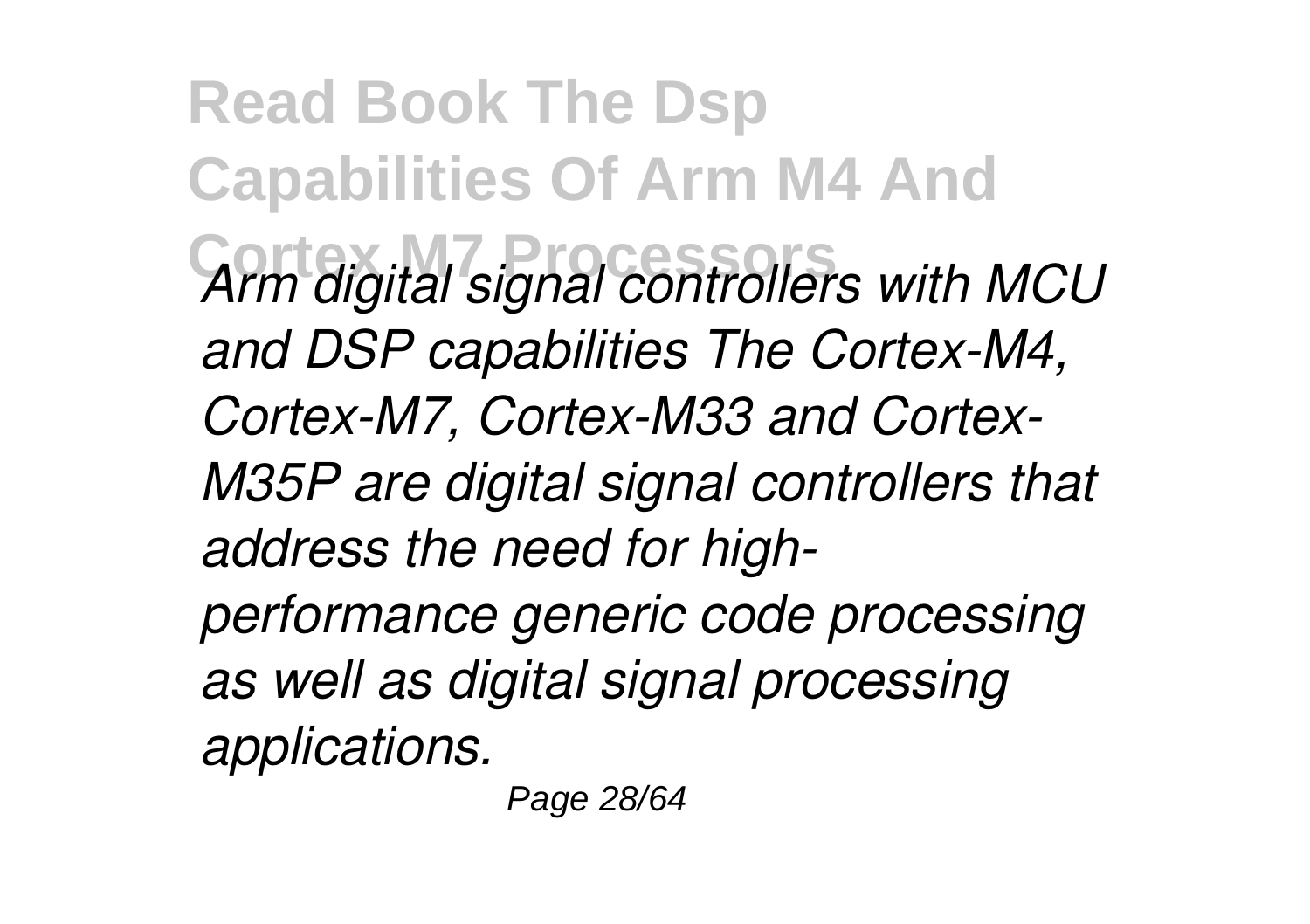### **Read Book The Dsp Capabilities Of Arm M4 And Cortex M7 Processors**

*Signal processing capabilities of Cortex-M devices - ARM Wide range of DSP and SIMD instructions All Armv7-R and Armv8-R processors have the capability to provide improved performance through the addition of signed and unsigned* Page 29/64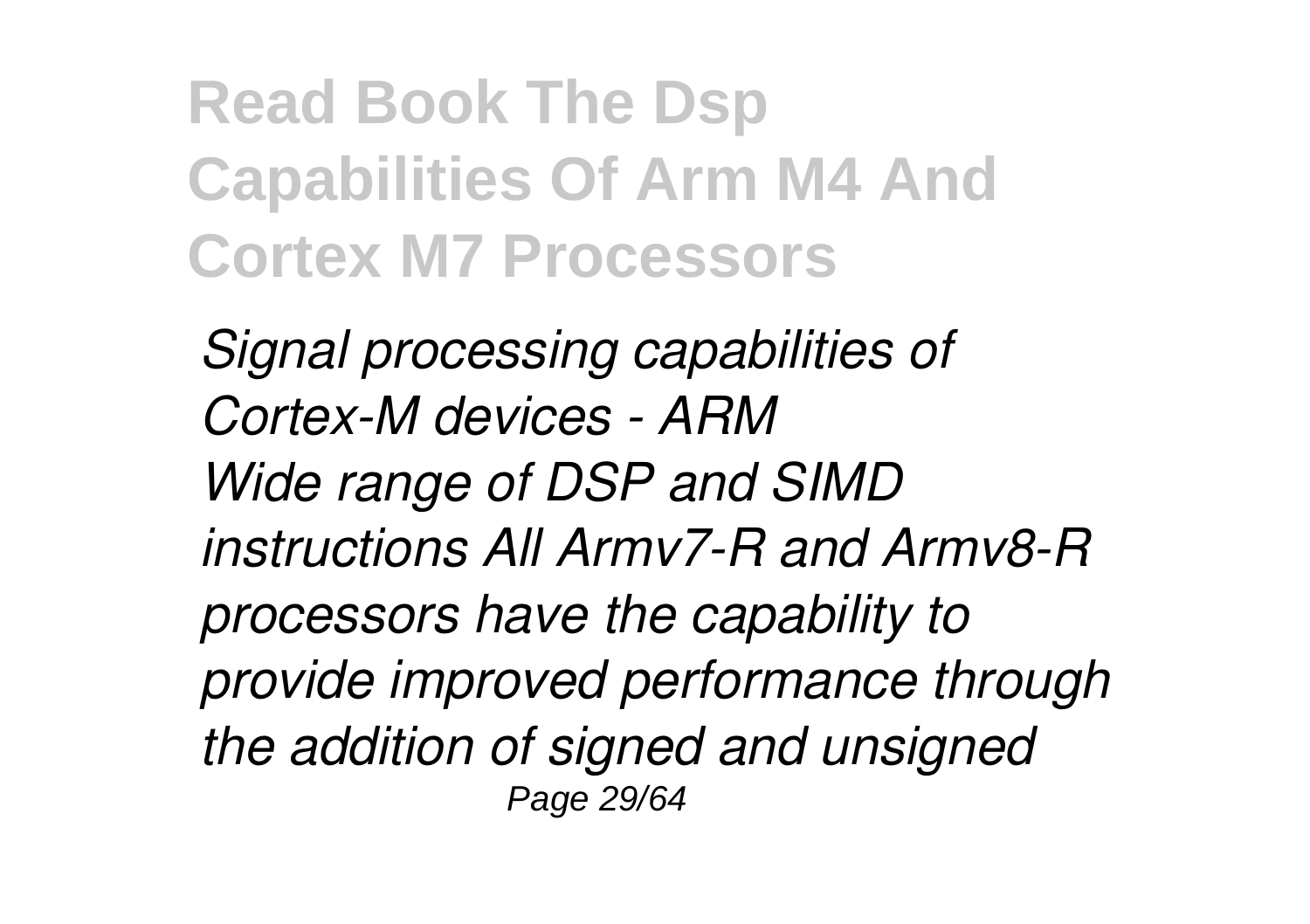**Read Book The Dsp Capabilities Of Arm M4 And**  $C$ operations for multiply, accumulate, *and divide operations, as well as support saturated arithmetic.*

*DSP extensions | DSP for Cortex-R – Arm Developer In this article, learn more about the multi-core, DSP acceleration, and co-*Page 30/64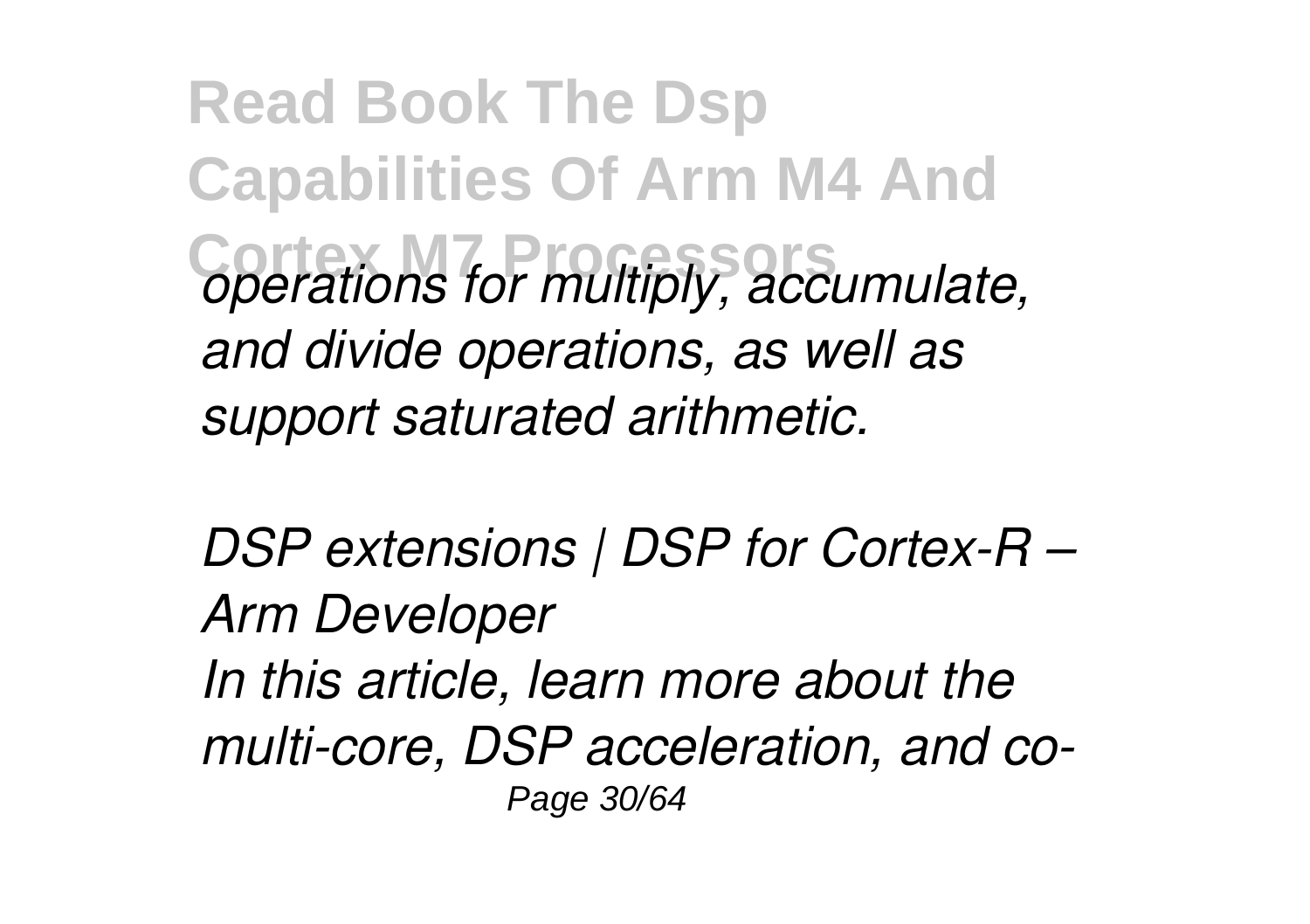**Read Book The Dsp Capabilities Of Arm M4 And Cortex M7 Processors** *processing features of the LPC5500 series of microcontrollers. Arm-Cortex-M33-based MCUs offer such features as a novel coprocessor interface that can be used in embedded applications to achieve significant speed-ups.*

*The Multi-Core and DSP Capabilities* Page 31/64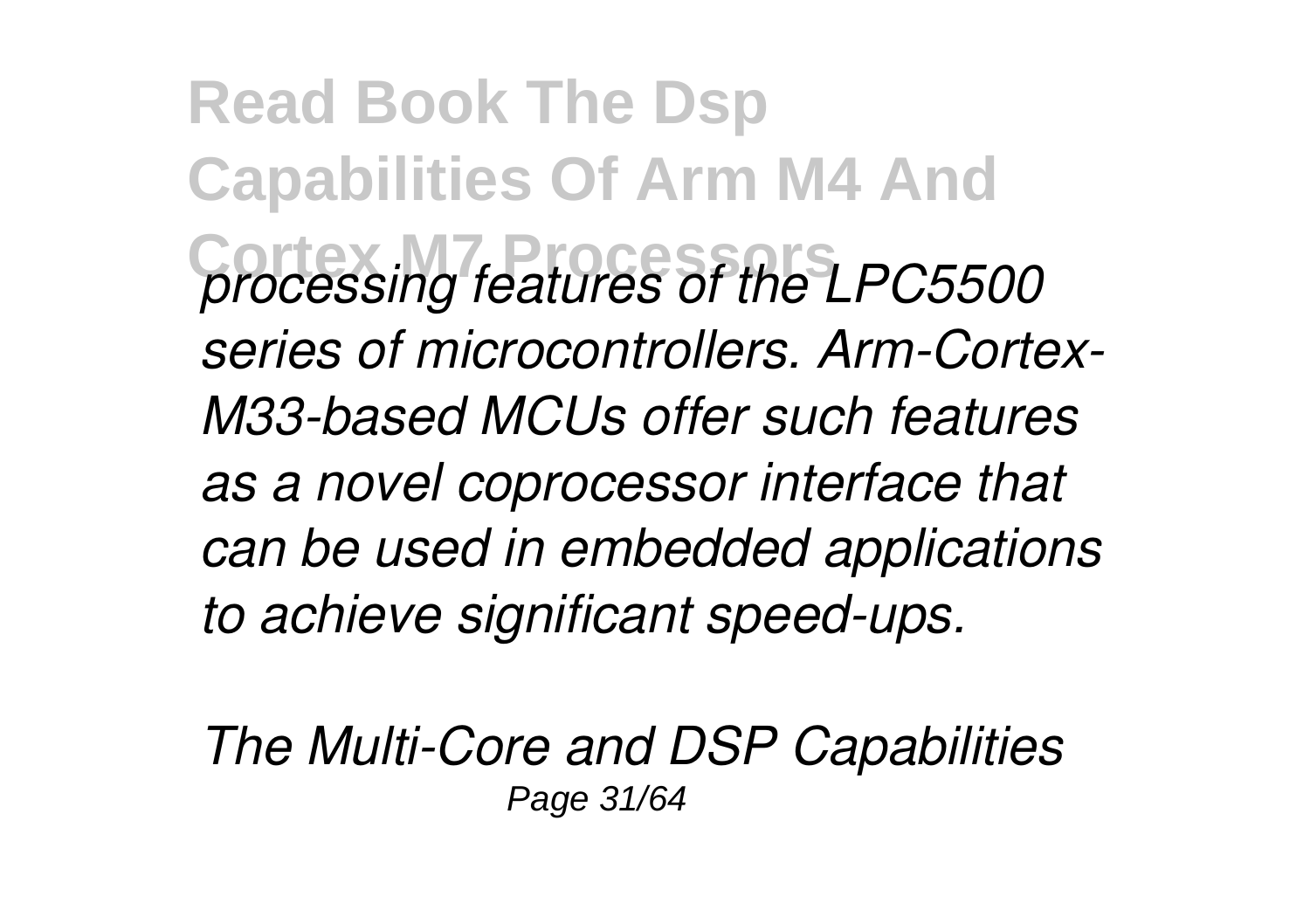**Read Book The Dsp Capabilities Of Arm M4 And Cortex M7 Processors** *of the LPC5500 MCU ... Use ASN Filter Designer to generate CMSIS-DSP code In this webinar you'll learn how to unleash the DSP capabilities of Arm Cortex-M based microcontrollers. Using the ASN Filter Designer tool, you can generate CMSIS-DSP compliant code that can* Page 32/64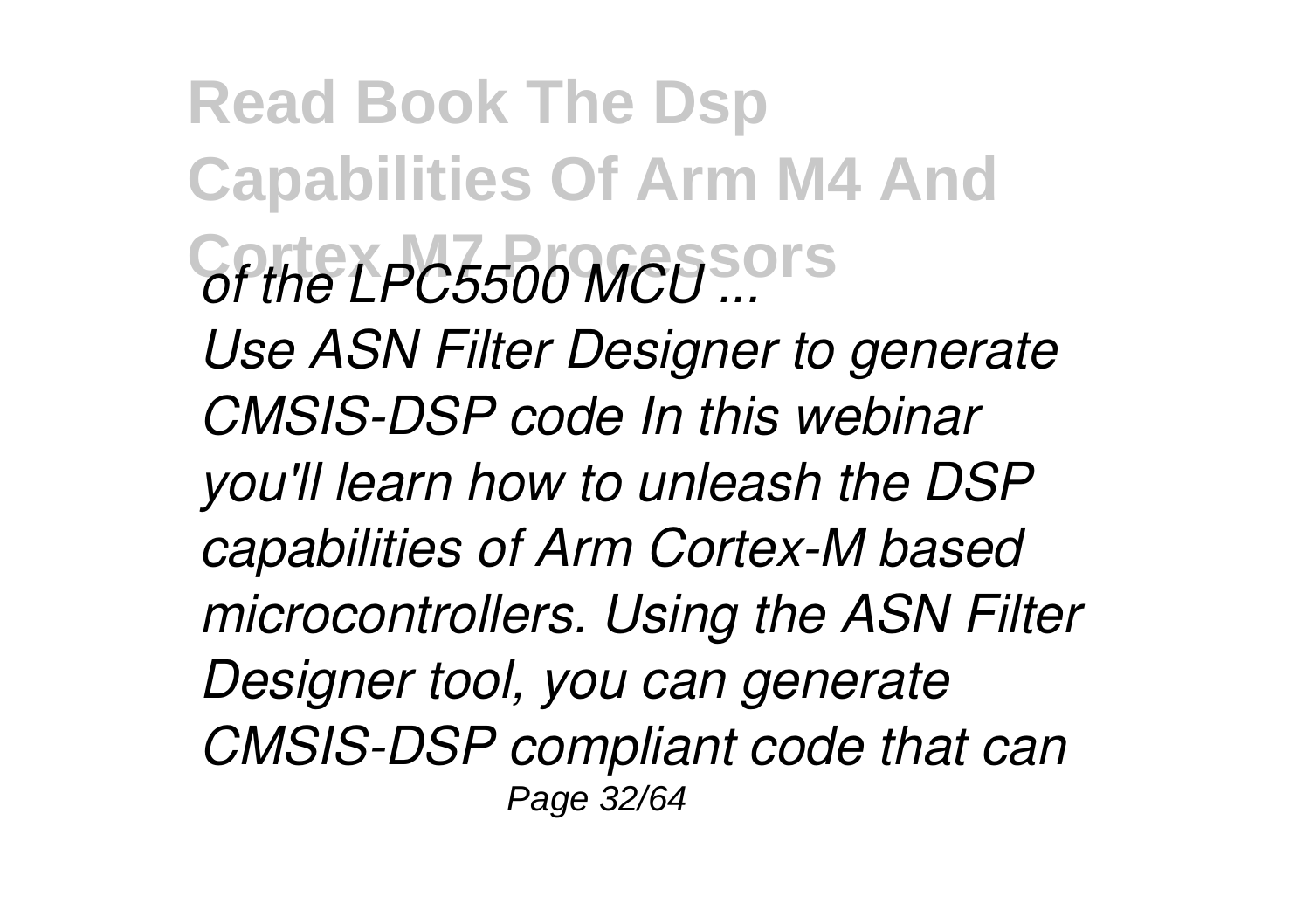**Read Book The Dsp Capabilities Of Arm M4 And Cortex M7 Processors** *be directly imported into µVision.*

*Running DSP Algorithms on Arm Cortex M Processors*

*ARM-based Digital Signal Processing WebinarGet to Know the ARM Cortex* Page 33/64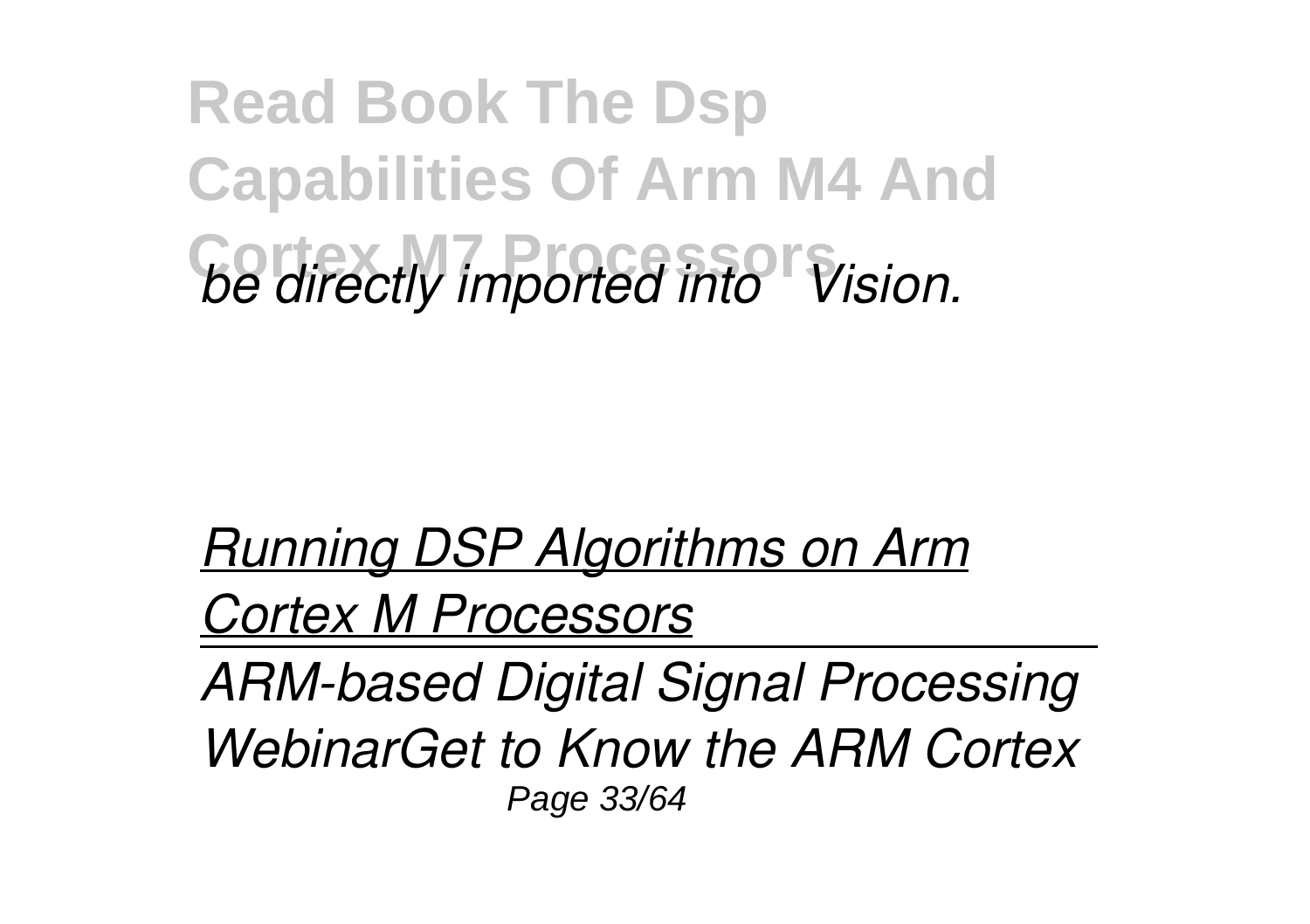**Read Book The Dsp Capabilities Of Arm M4 And** *M7 A History of The ARM Microprocessor | Dave Jaggar | Talks at Google Introduction to the CMSIS DSP library The Future of Computing (Heterogeneous Architecture – CPUs, GPUs, FPGAs, ASICs, ...) Learn DSP on ARM based Microcontrollers 2 of 2 The ARM University Program, ARM* Page 34/64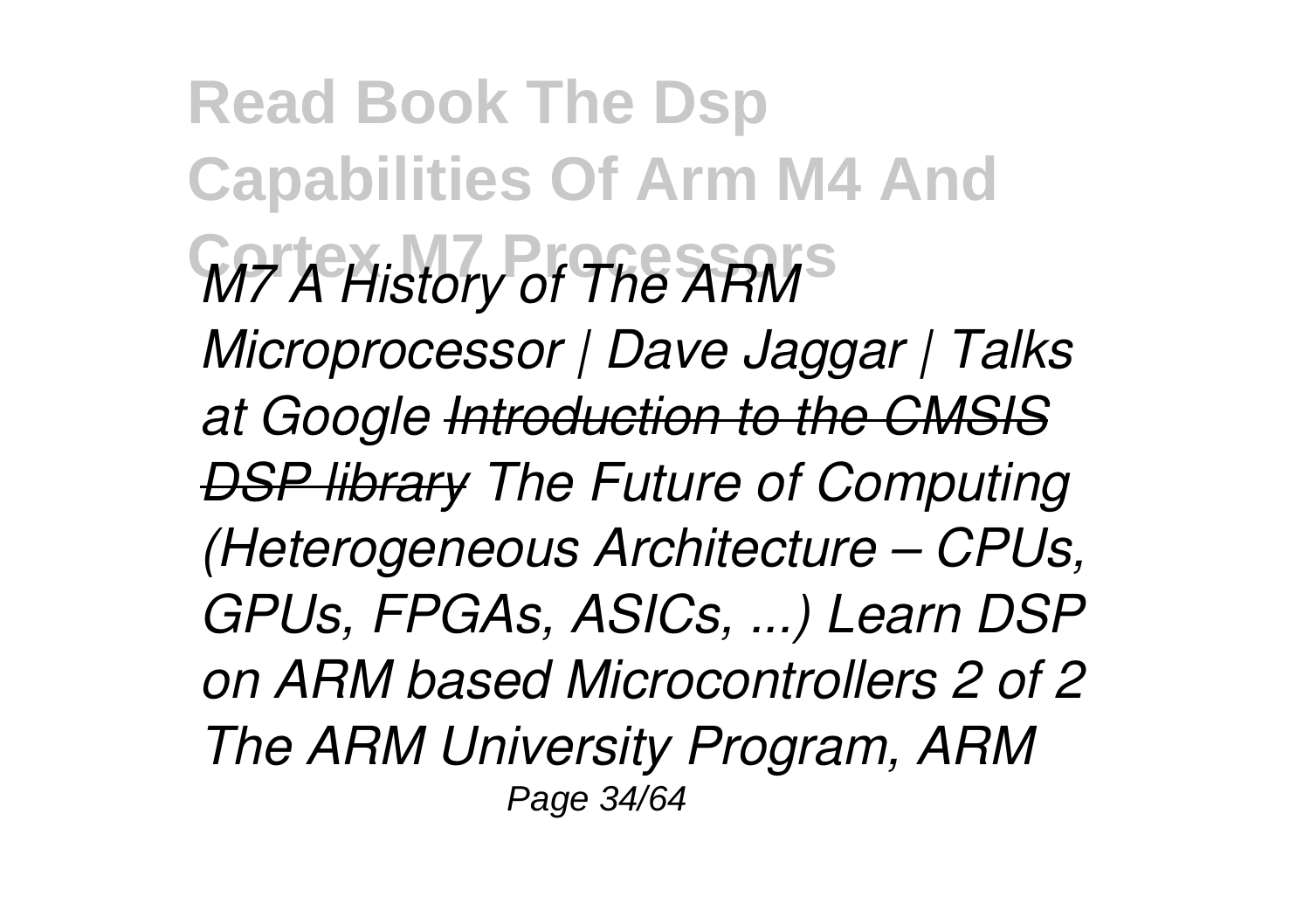**Read Book The Dsp Capabilities Of Arm M4 And Cortex M7 Processors** *Architecture Fundamentals Cortex-M4 DSP Capabilities DSP Audio Processing based on ARM Cortex-M7 (EMB 2015) How do Smartphone CPUs Work? || Inside the System on a Chip CMSIS DSP Library FIR Low Pass Filter example Intel is in serious trouble. ARM is the Future. DSP Tries* Page 35/64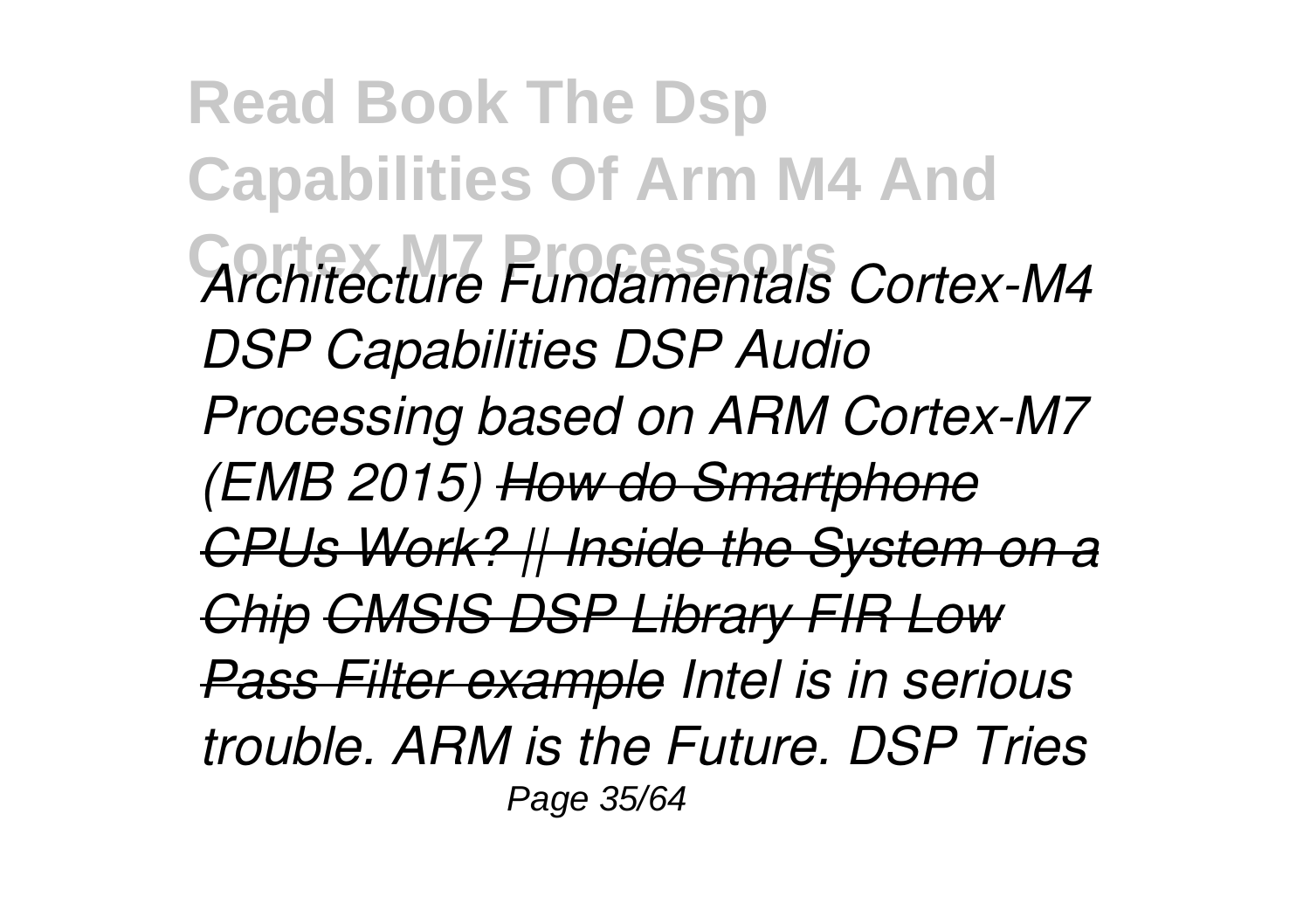**Read Book The Dsp Capabilities Of Arm M4 And Cortex M7 Processors** *It - Valedictorian Tales, The ''Incident'' 4th Annibegacy, VESTival After 100 Vest Streaks Custom ARM Macs coming in 2020? Let's talk about it Fourier Transform, Fourier Series, and frequency spectrum* 

*ARM inventor: Sophie Wilson (Part 1) What is DSP? Why do you need it?* Page 36/64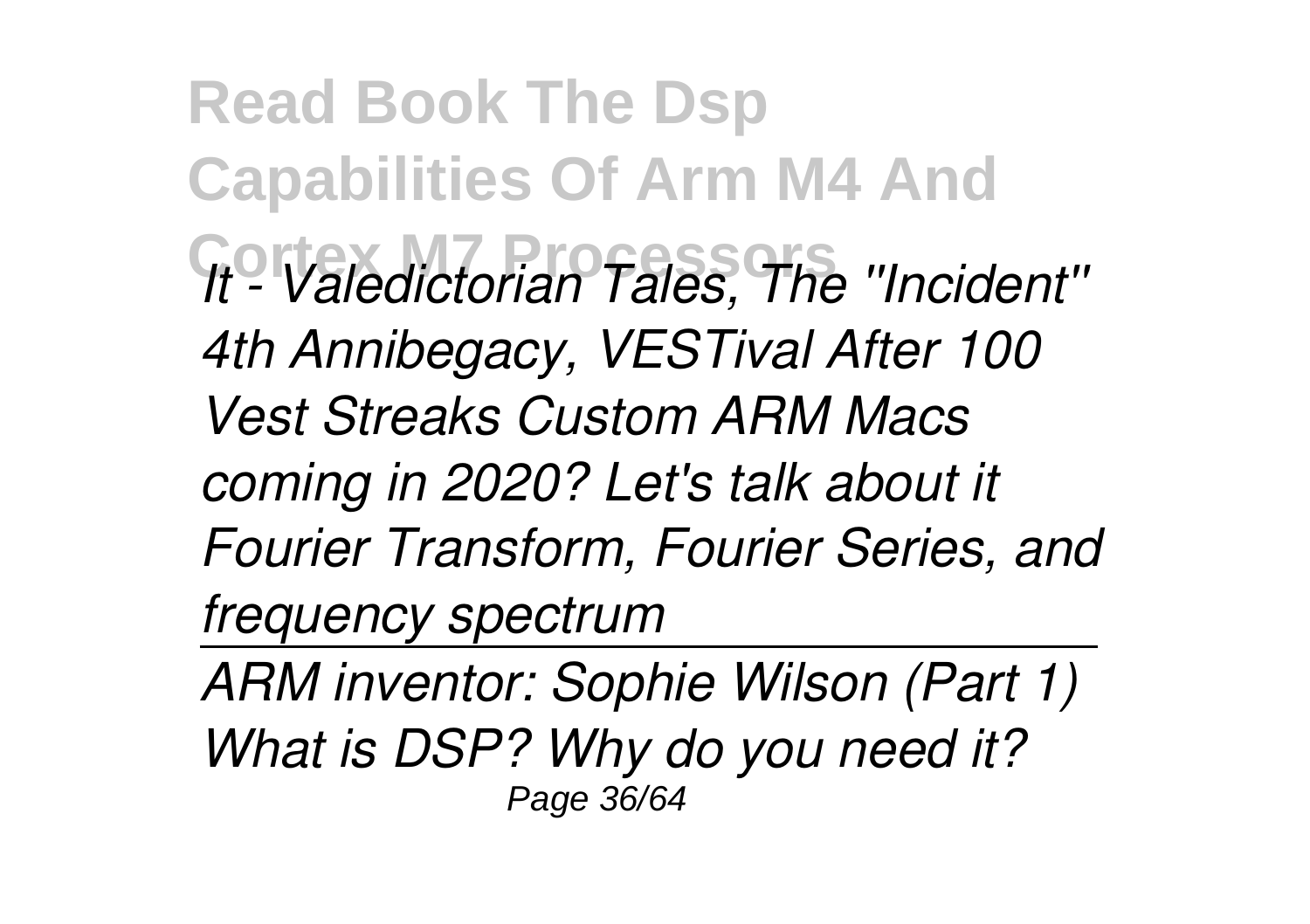**Read Book The Dsp Capabilities Of Arm M4 And Cortex M7 Processors** *What DSP its Better then the Dayton DSP ?* 

*FFT TutorialBut what is the Fourier*

*Transform? A visual introduction.*

*EEVblog #635 - FPGA's Vs*

*Microcontrollers Is Intel in trouble? Is*

*ARM The Future? STM32F7*

*workshop: 04.10 DSP corner - Fast* Page 37/64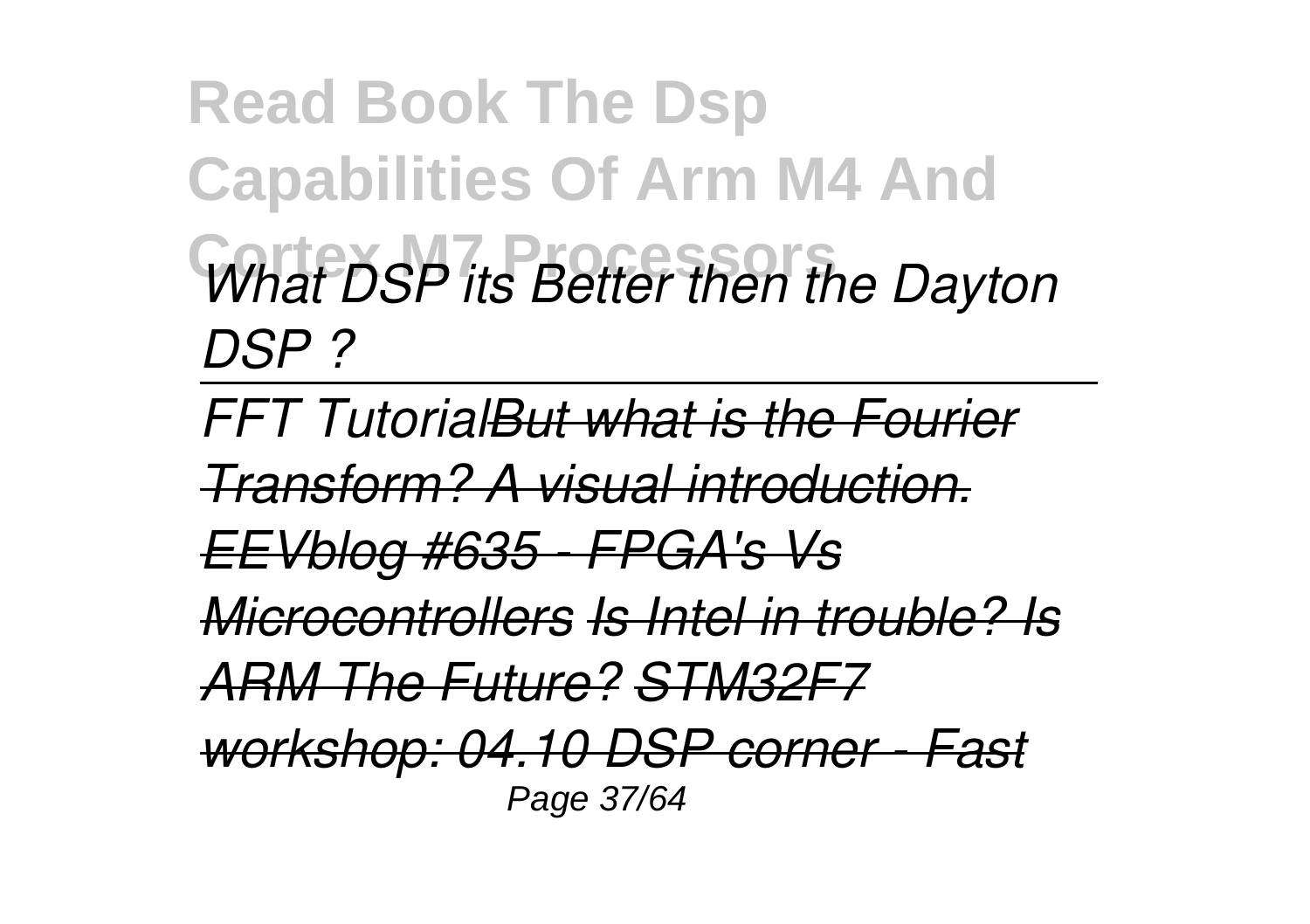**Read Book The Dsp Capabilities Of Arm M4 And Cortex M7 Processors** *Fourier transformation (FFT ) Machine learning for embedded systems at the edge by NXP \u0026 Arm Building a 6800 CPU on an FPGA with nMigen (part 1) ARM CMSIS DSP FFT Library Use ASN Filter Designer to Generate CMSIS-DSP Code [#15] CMSIS DSP Library - Audio DSP On STM32 (24 Bit* Page 38/64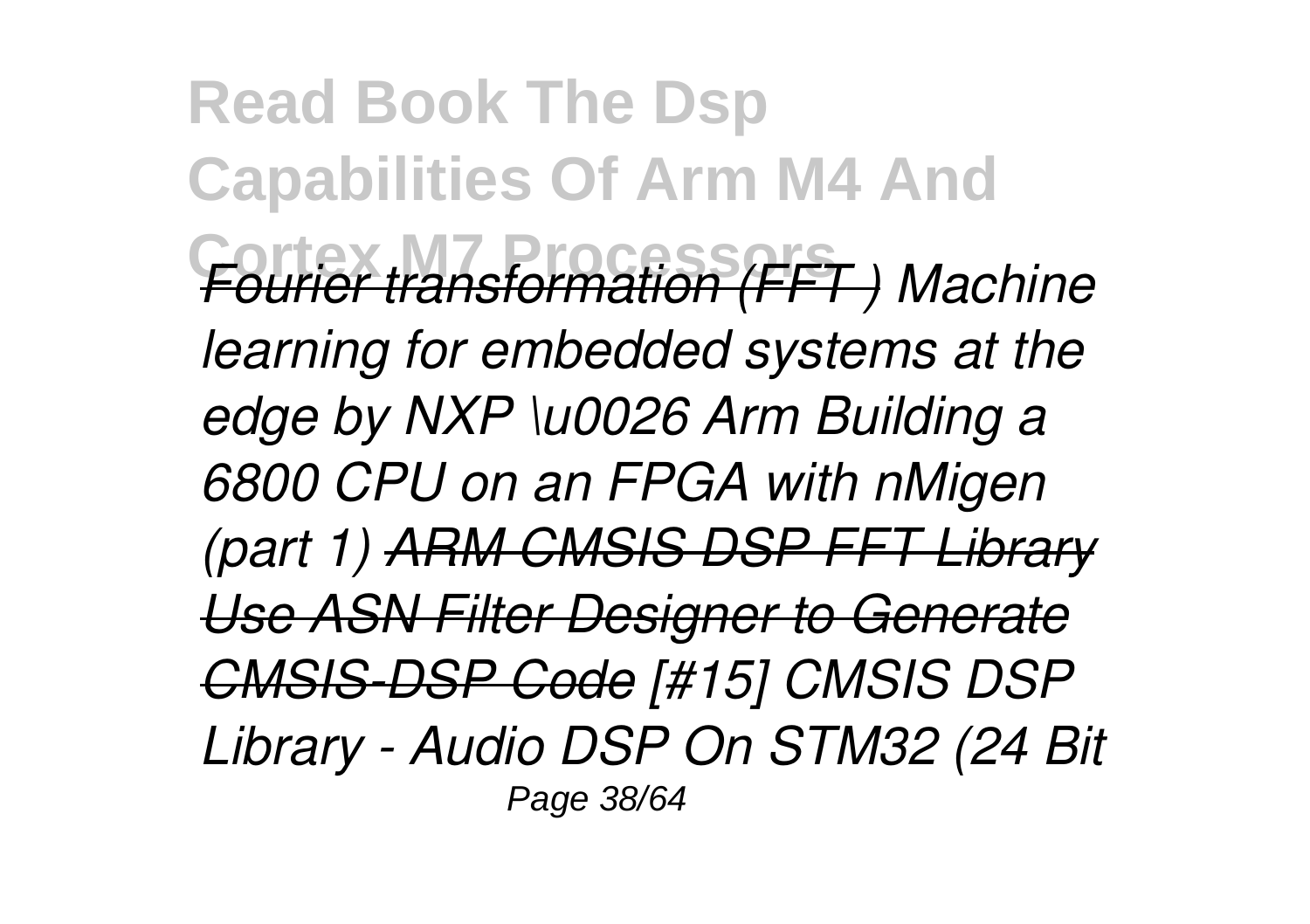**Read Book The Dsp Capabilities Of Arm M4 And Cortex M7 Processors** */ 48 kHz) Signal Processing and Communications Hands On Using scikit dsp comm | SciPy 2017 Tutorial | Mark Wic The Dsp Capabilities Of Arm as C or C++, rather than the handcrafted assembler often used for a proprietary DSP. ARM's Digital Signal Controllers, Cortex-M4 and* Page 39/64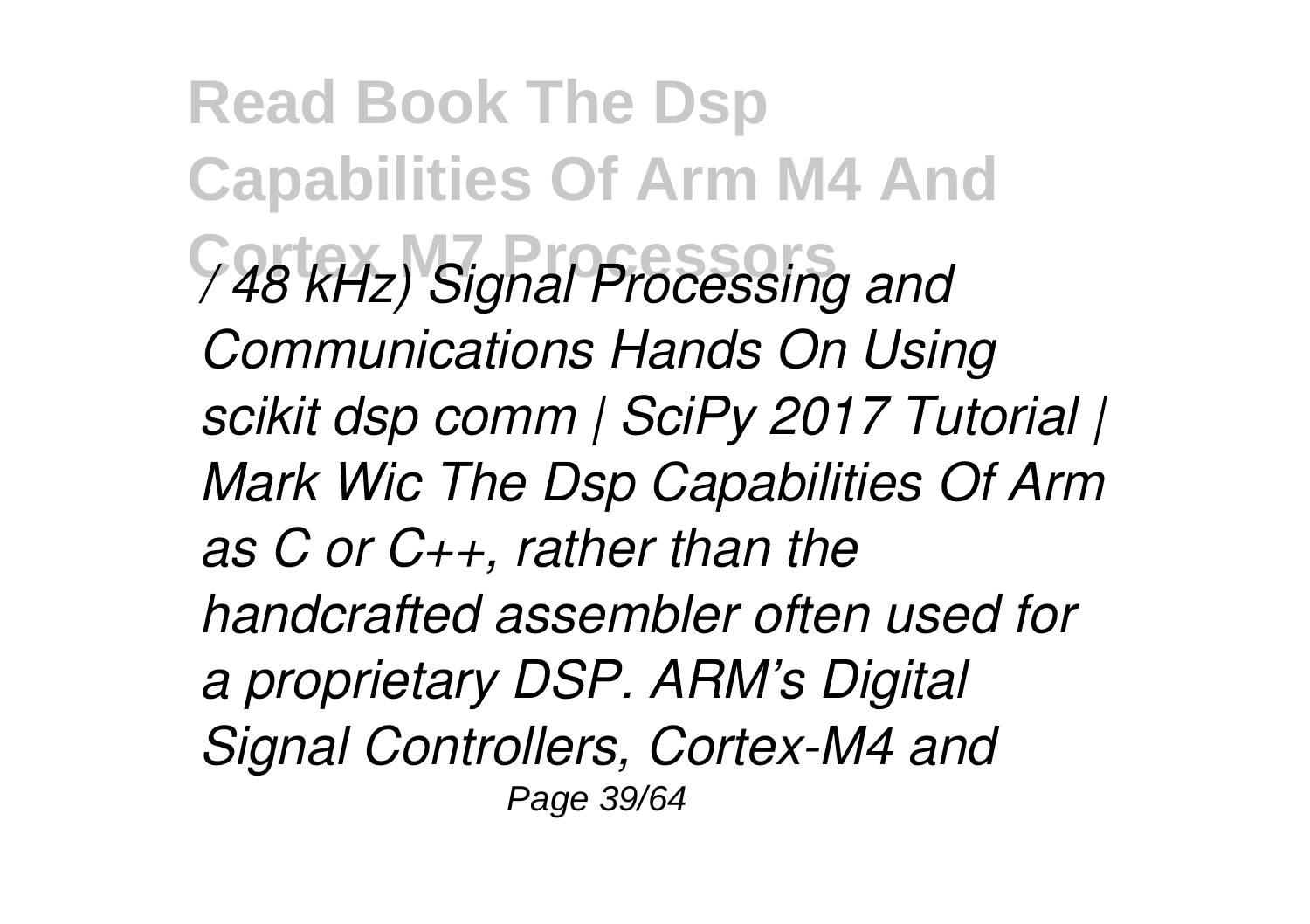**Read Book The Dsp Capabilities Of Arm M4 And**  $Cortex-M7, address the need for high$ *performance generic code processing as well as digital signal processing applications. The key feature of the Cortex-M4 and Cortex-M7*

*The DSP capabilities of ARM -M4 and Cortex-M7 Processors* Page 40/64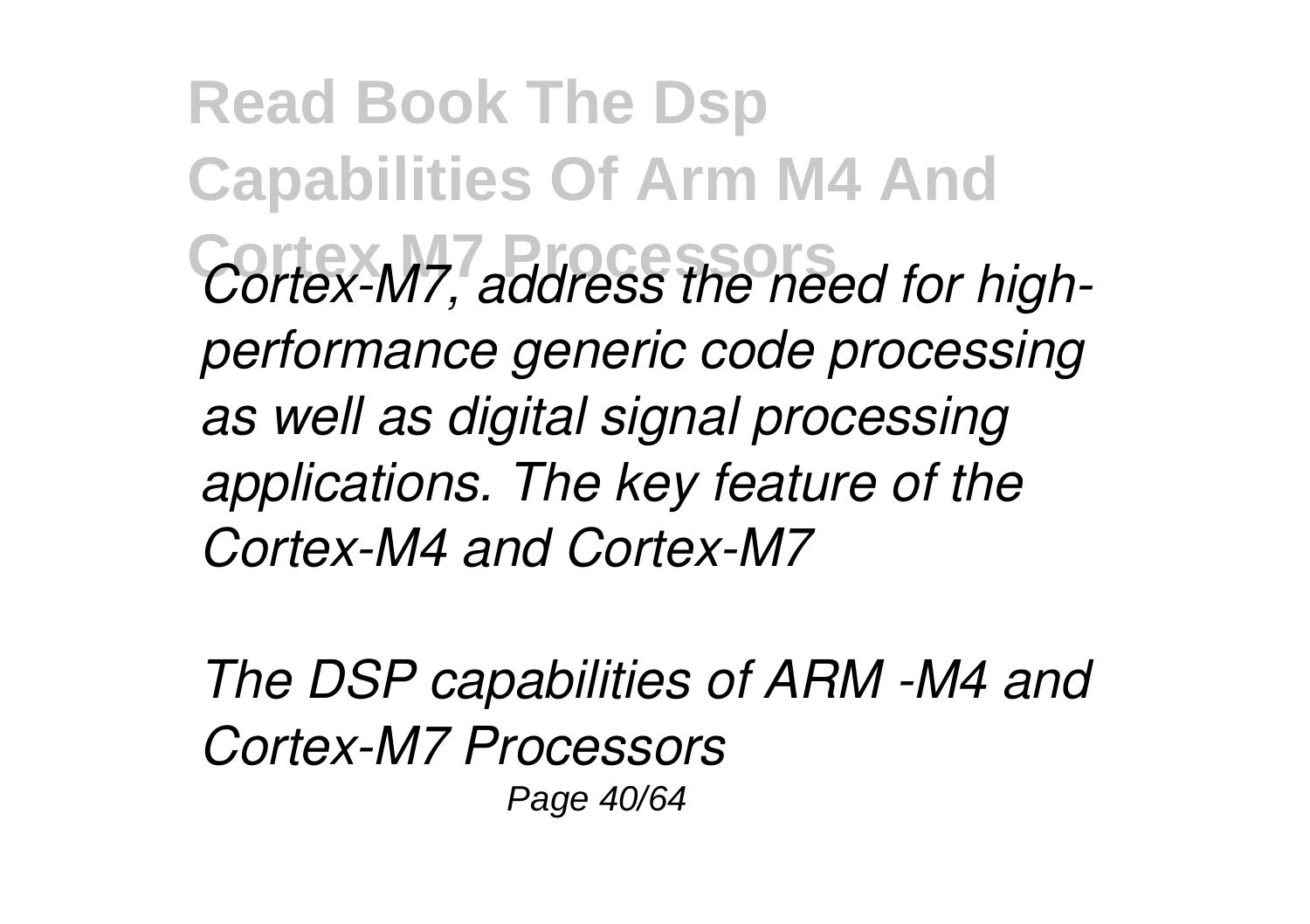**Read Book The Dsp Capabilities Of Arm M4 And Cortex M7 Processors** *Arm DSP instruction set extensions increase the DSP processing capability of Arm solutions in highperformance applications, while offering the low-power consumption required by portable, battery-powered devices. Due to their flexibility, Arm DSP instructions touch a wide range of* Page 41/64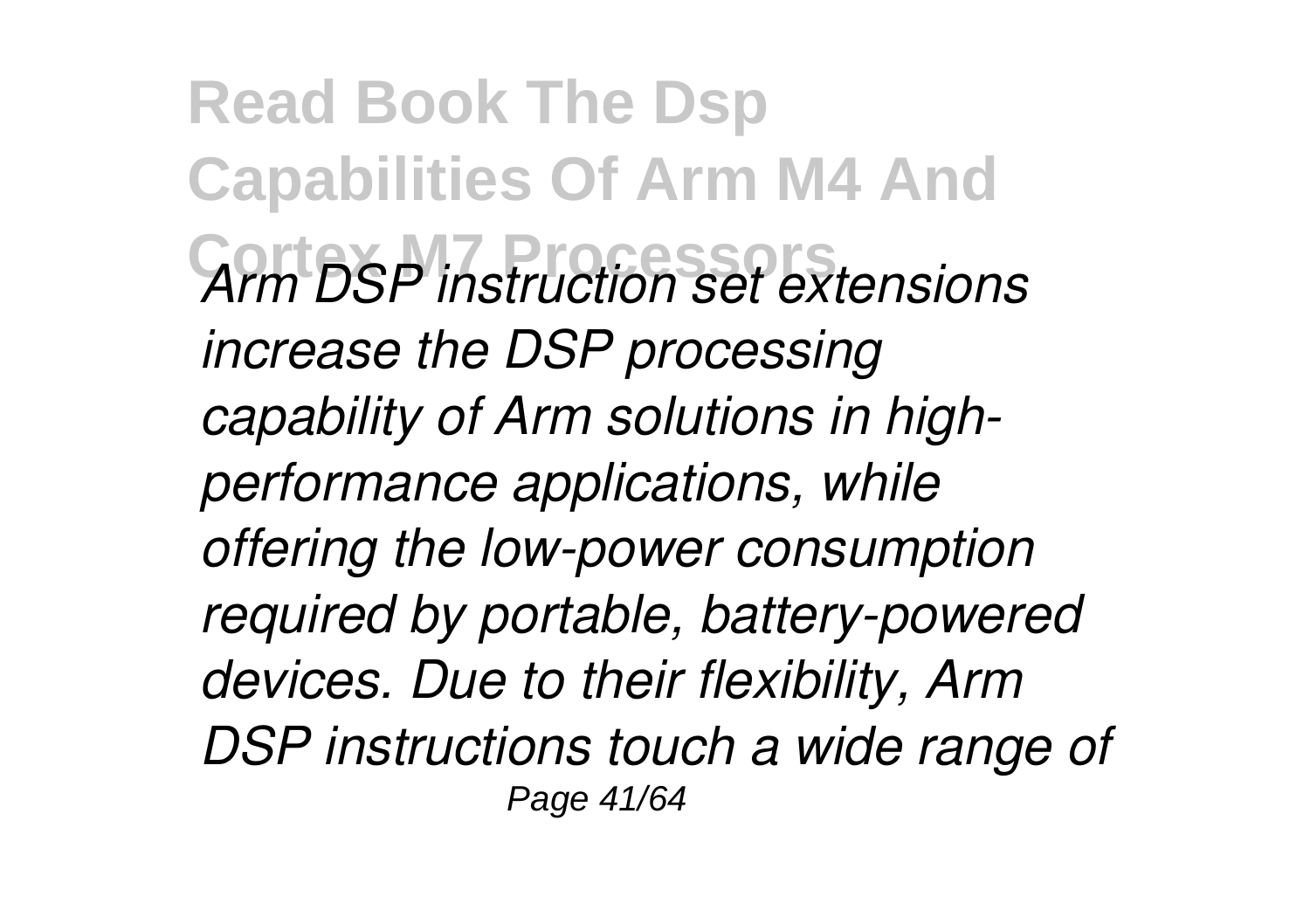**Read Book The Dsp Capabilities Of Arm M4 And Cortex M7 Processors** *applications and industries.*

*DSP – Arm ARM's Digital Signal Controllers, Cortex-M4 and Cortex-M7, address the need for high-performance generic code processing as well as DSP applications. The key feature of the* Page 42/64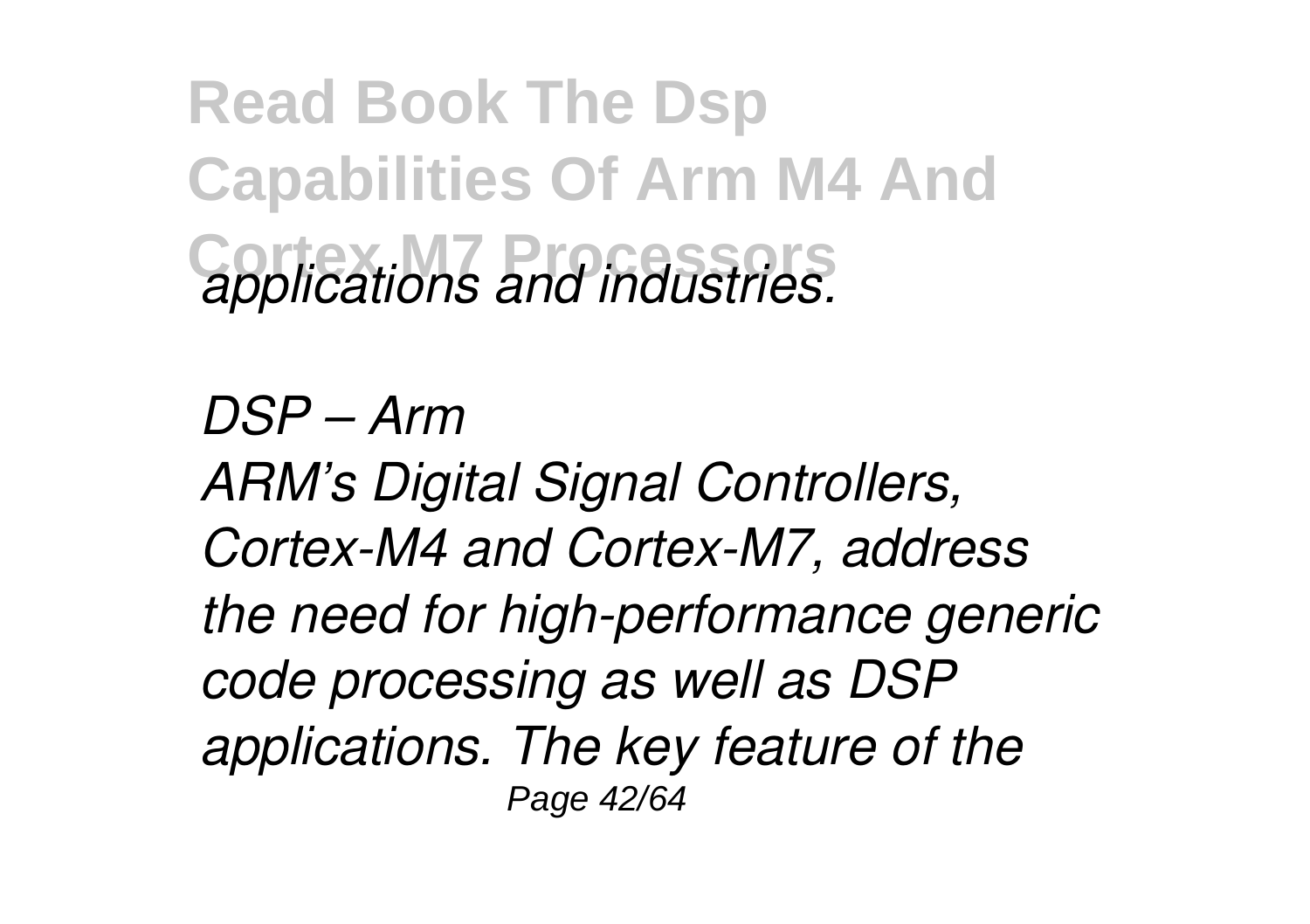**Read Book The Dsp Capabilities Of Arm M4 And Cortex M7 Processors** *Cortex-M4 and Cortex-M7 processors is the addition of DSP extensions to the Thumb instruction set, as defined in ARM's architecture ARMv7-M and the optional floating-point unit (FPU).*

*Whitepaper: DSP capabilities of Cortex-M4 and Cortex-M7 - ARM* Page 43/64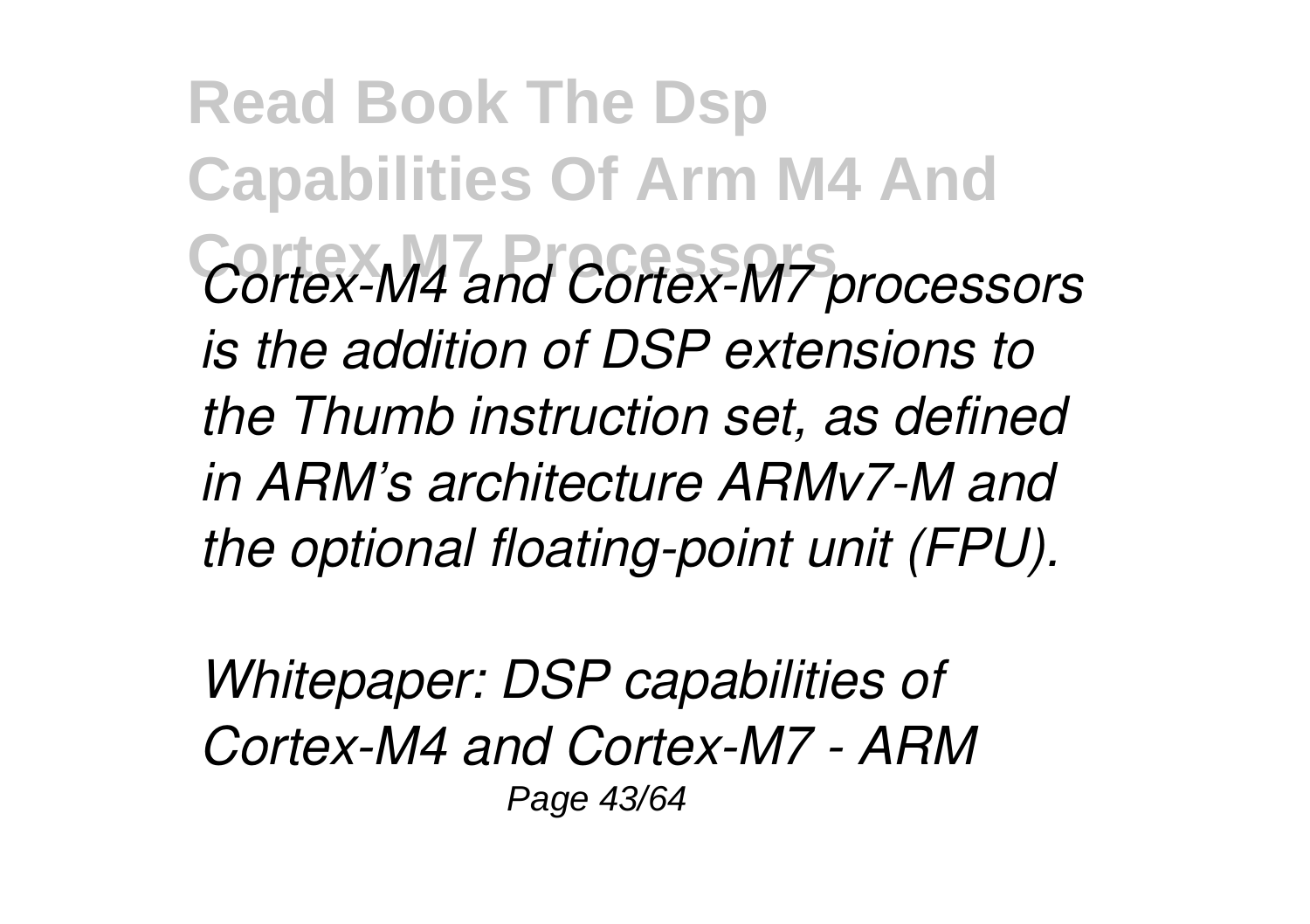**Read Book The Dsp Capabilities Of Arm M4 And Cortex M7 Processors** *the-dsp-capabilities-of-arm-m4-andcortex-m7-processors 1/3 Downloaded from dev.horsensleksikon.dk on November 28, 2020 by guest [Book] The Dsp Capabilities Of Arm M4 And Cortex M7 Processors Yeah, reviewing a ebook the dsp capabilities of arm m4 and cortex m7 processors* Page 44/64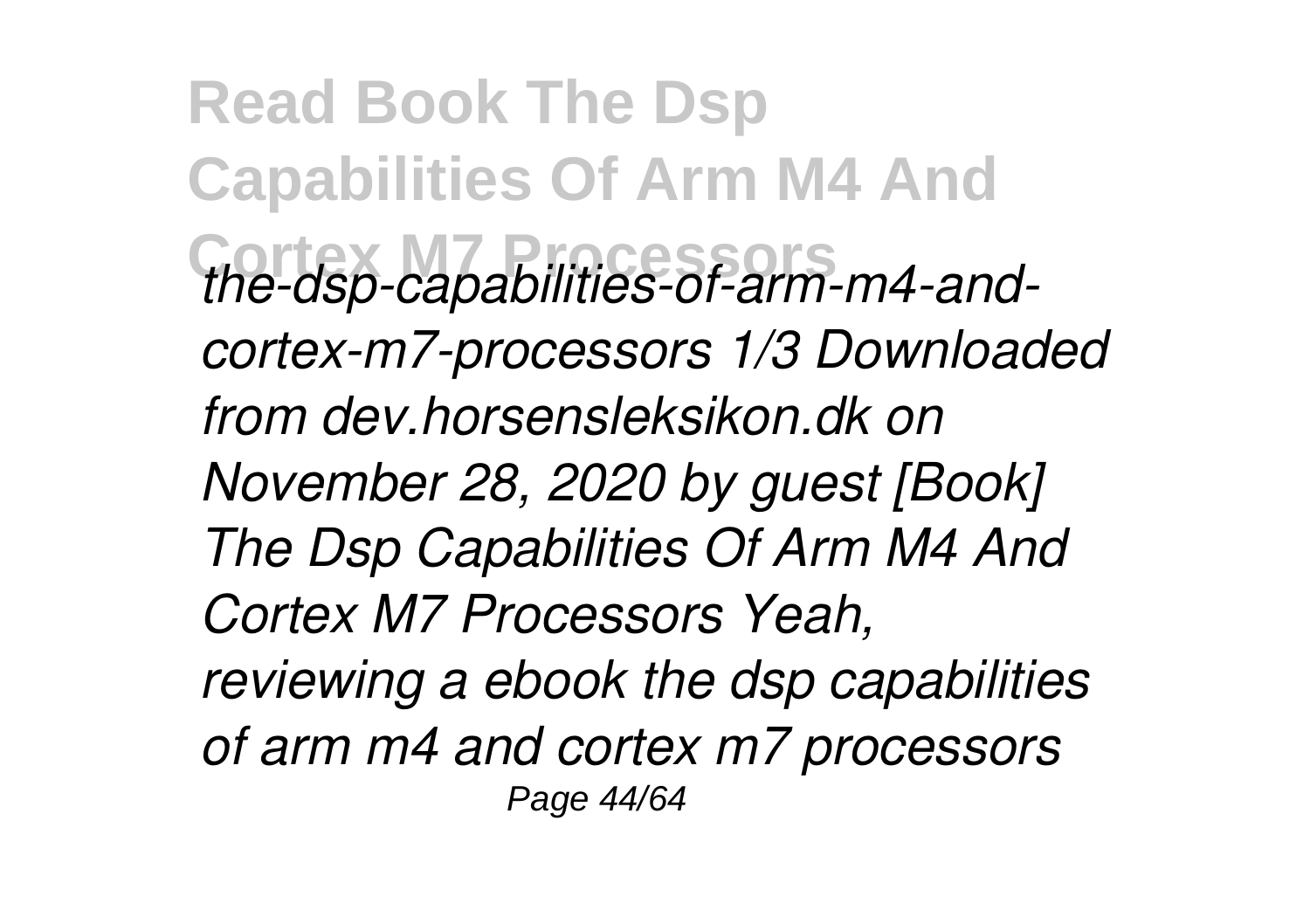**Read Book The Dsp Capabilities Of Arm M4 And**  $\overline{\text{could}}$  grow your close connections *listings.*

*The Dsp Capabilities Of Arm M4 And Cortex M7 Processors ... ARM's Digital Signal Controllers, Cortex-M4 and Cortex-M7, address the need for high-performance generic* Page 45/64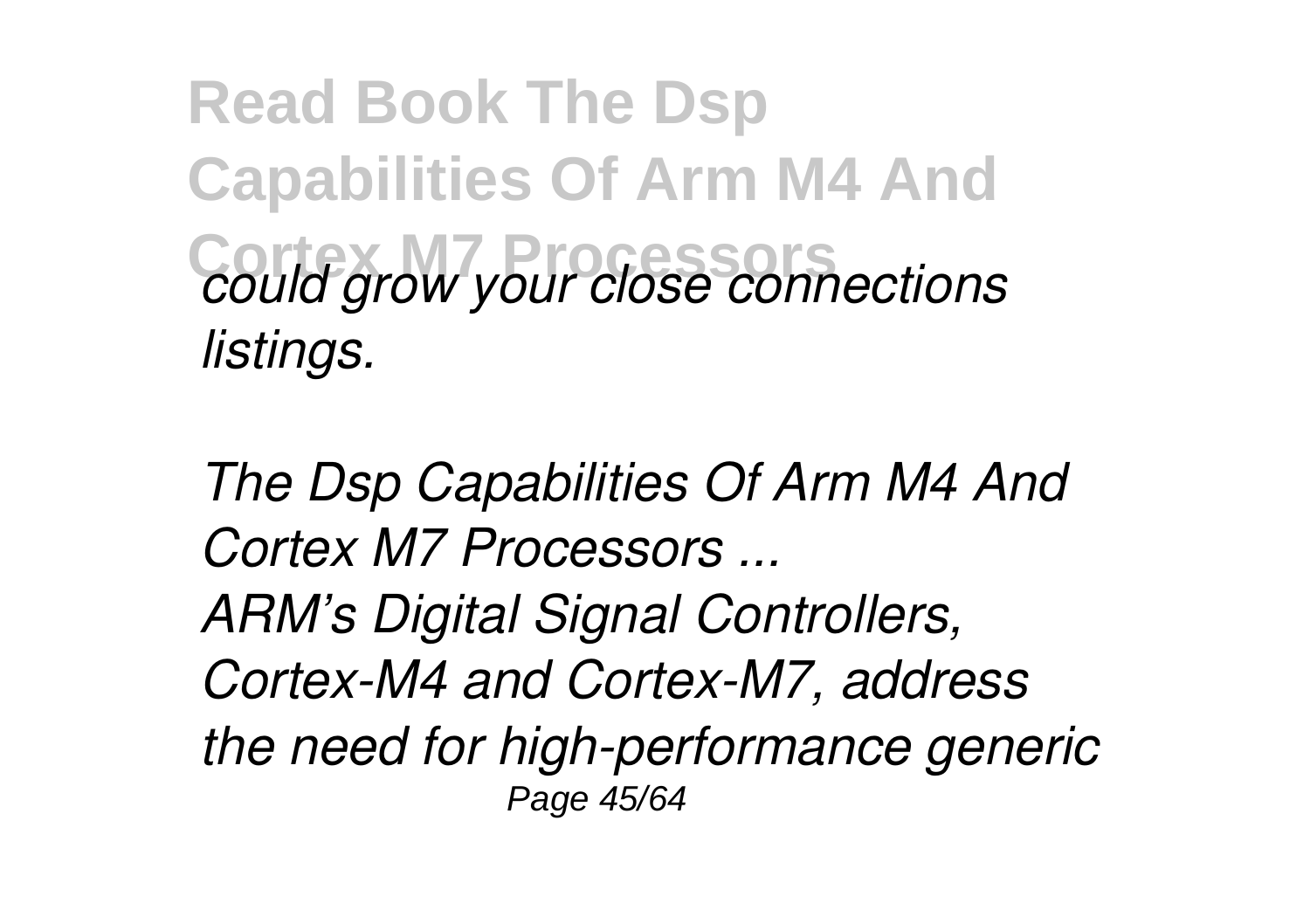**Read Book The Dsp Capabilities Of Arm M4 And Cortex M7 Processors** *code processing as well as DSP applications. The key feature of the Cortex-M4 and Cortex-M7 processors is the addition of DSP extensions to the Thumb instruction set, as defined in ARM's architecture ARMv7-M and the optional floating-point unit (FPU).*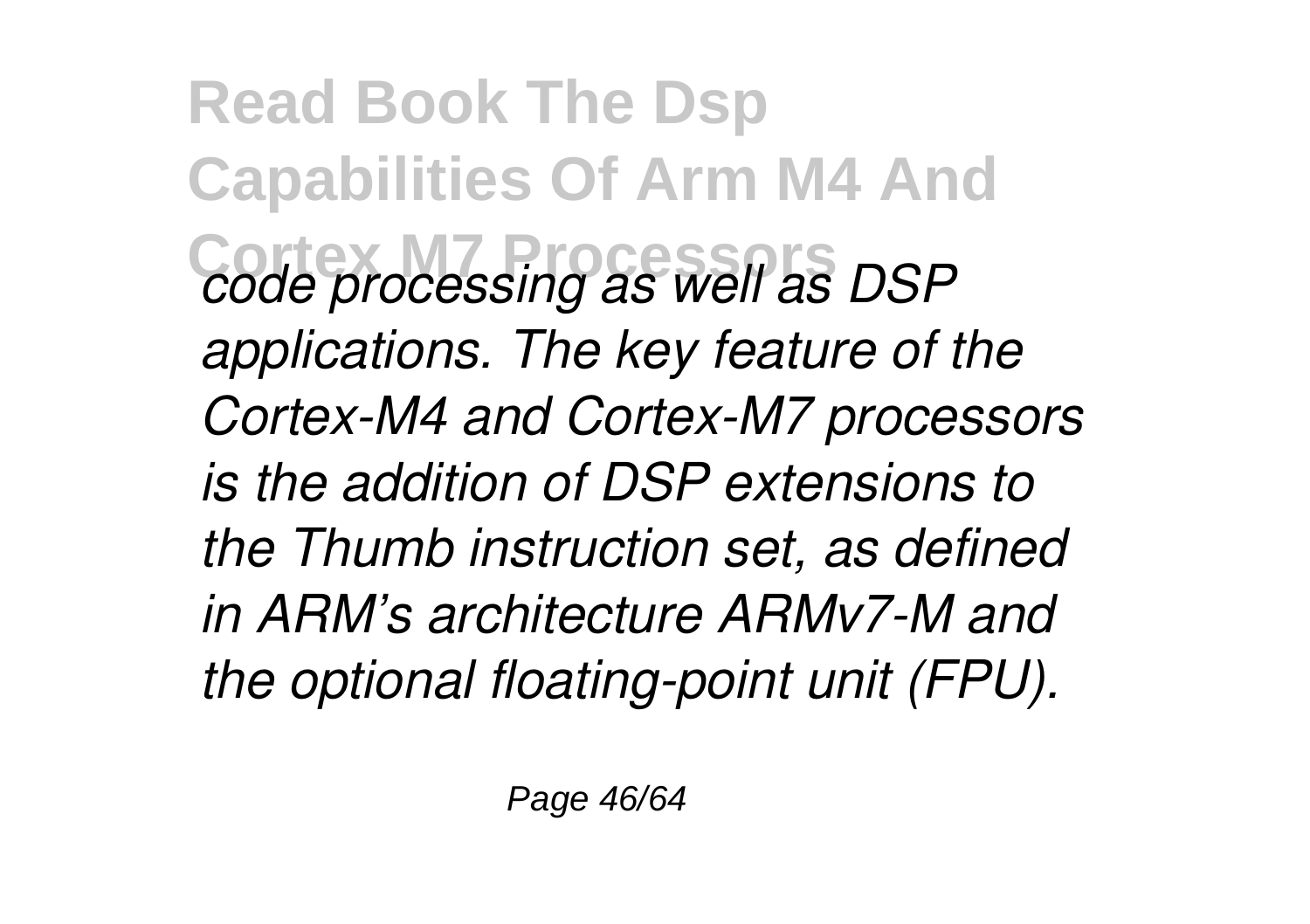**Read Book The Dsp Capabilities Of Arm M4 And Cortex M7 Processors** *Whitepaper: DSP capabilities of Cortex-M4 ... - Arm Community TI's commercial processors, including single and multicore Arm®, DSP, and Arm®+DSP, are well-suited to defense and avionics applications including radar, electronic warfare, avionics, and software defined radios (SDR) . Our* Page 47/64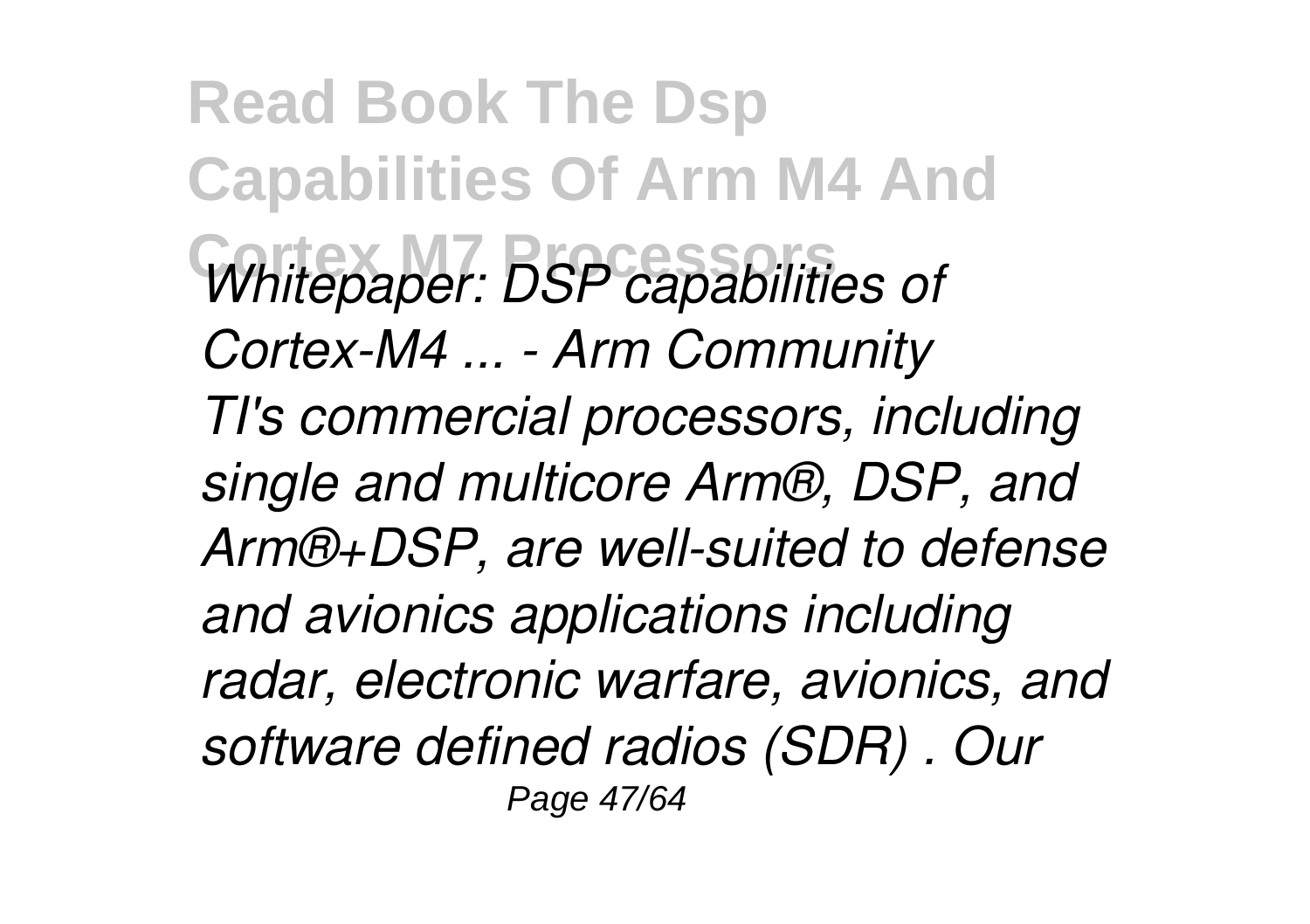**Read Book The Dsp Capabilities Of Arm M4 And Cortex M7 Processors** *processors feature industrial temperature ranges, ECC on on-chip memory, secure boot, security features.*

*DSP | Applications | Processors | TI.com Arm has been working on technologies* Page 48/64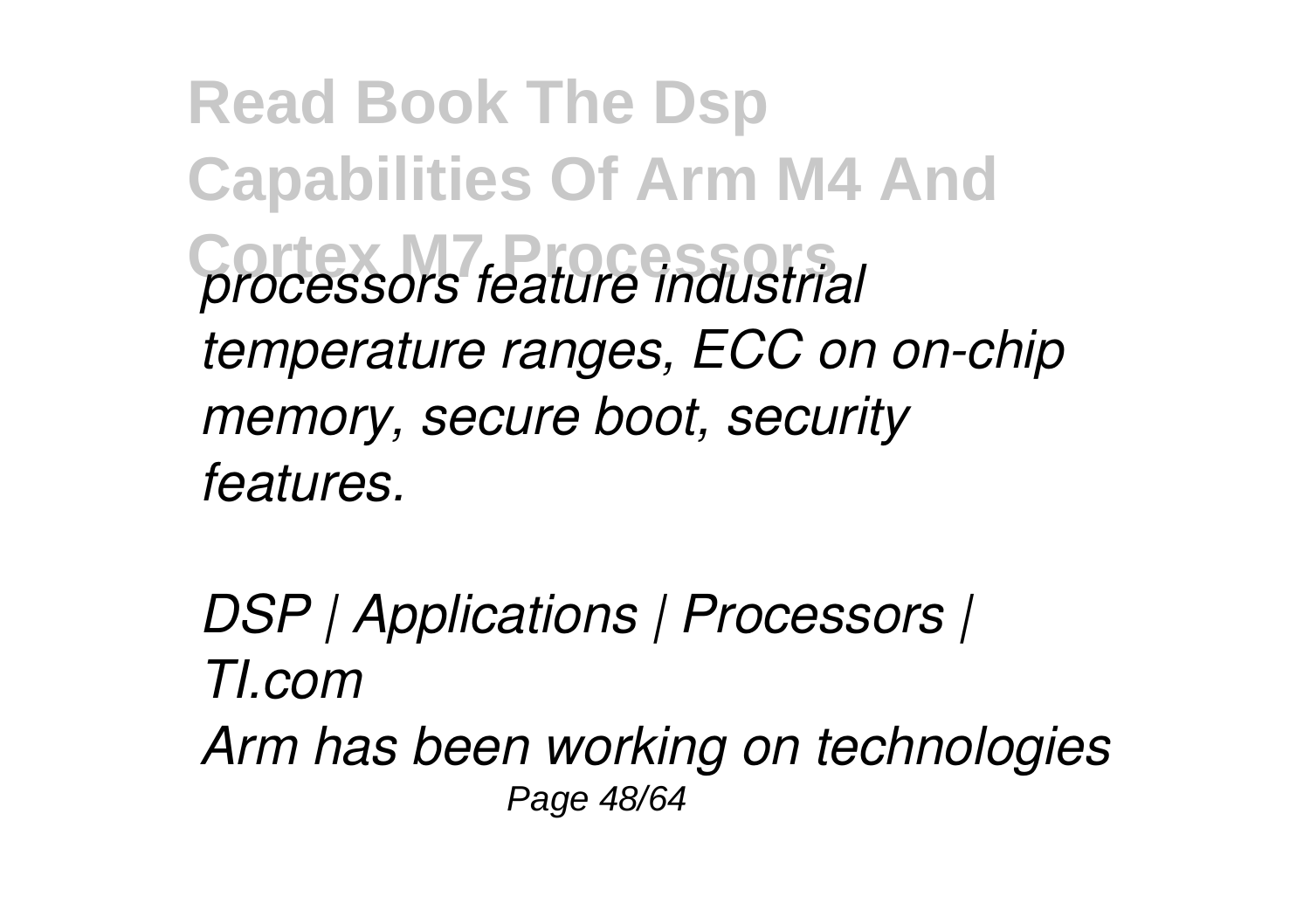**Read Book The Dsp Capabilities Of Arm M4 And Cortex M7 Processors** *that boost the signal processing and machine learning capabilities without the pain by combining them into one single processor solution. And recently, Arm announced the new Arm Cortex-M55 processor to take efficient on-device processing to the next level and simplify software development so* Page 49/64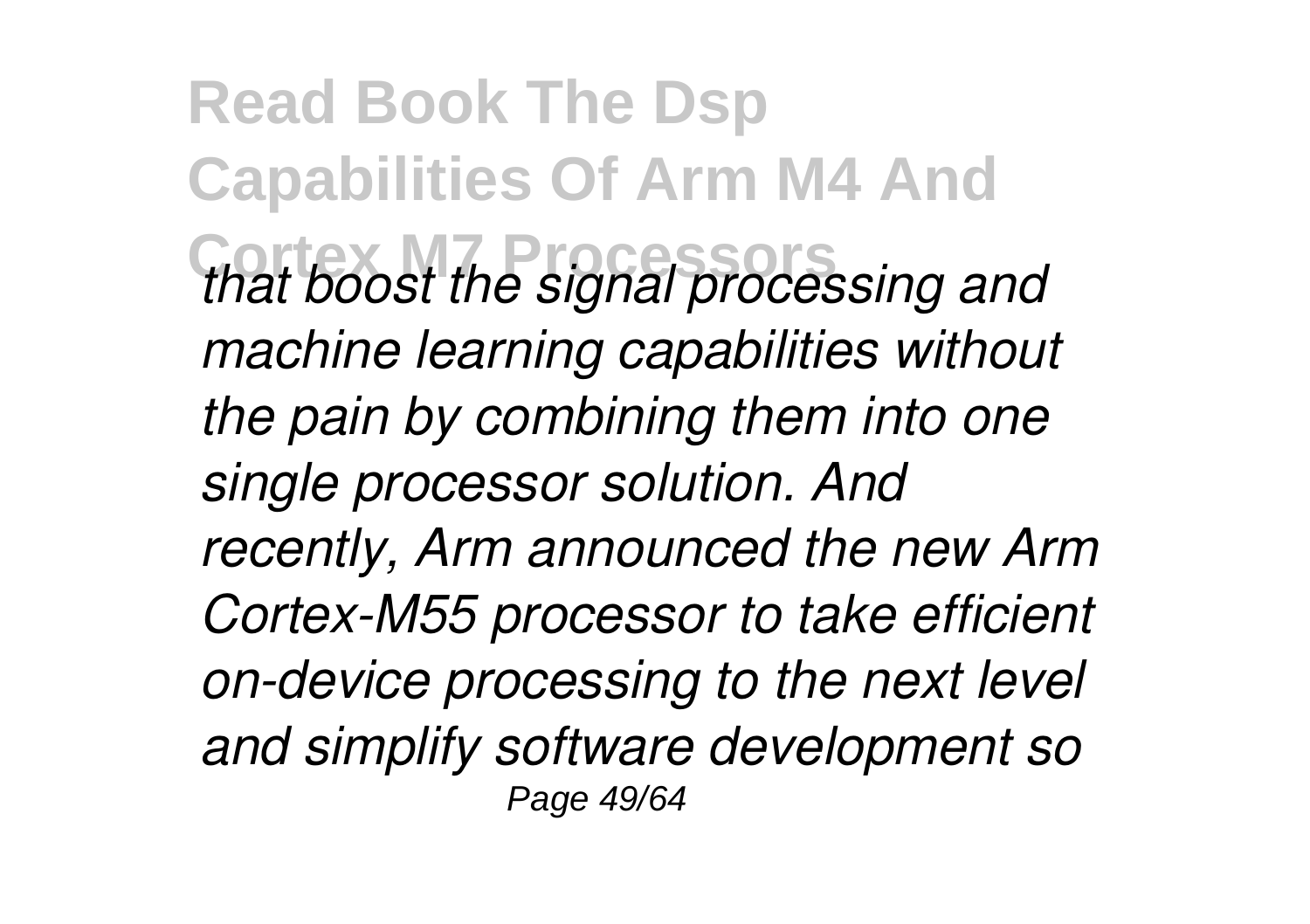**Read Book The Dsp Capabilities Of Arm M4 And Cortex M7 Processors** *billions more ...*

*White paper: Blending DSP and ML Features into a Low ... - ARM Gaining traction in DSP applications. 4 © 2017 Arm Limited. Addressing a wide range of performance points. NEON Cortex M Cortex- R Cortex-A.* Page 50/64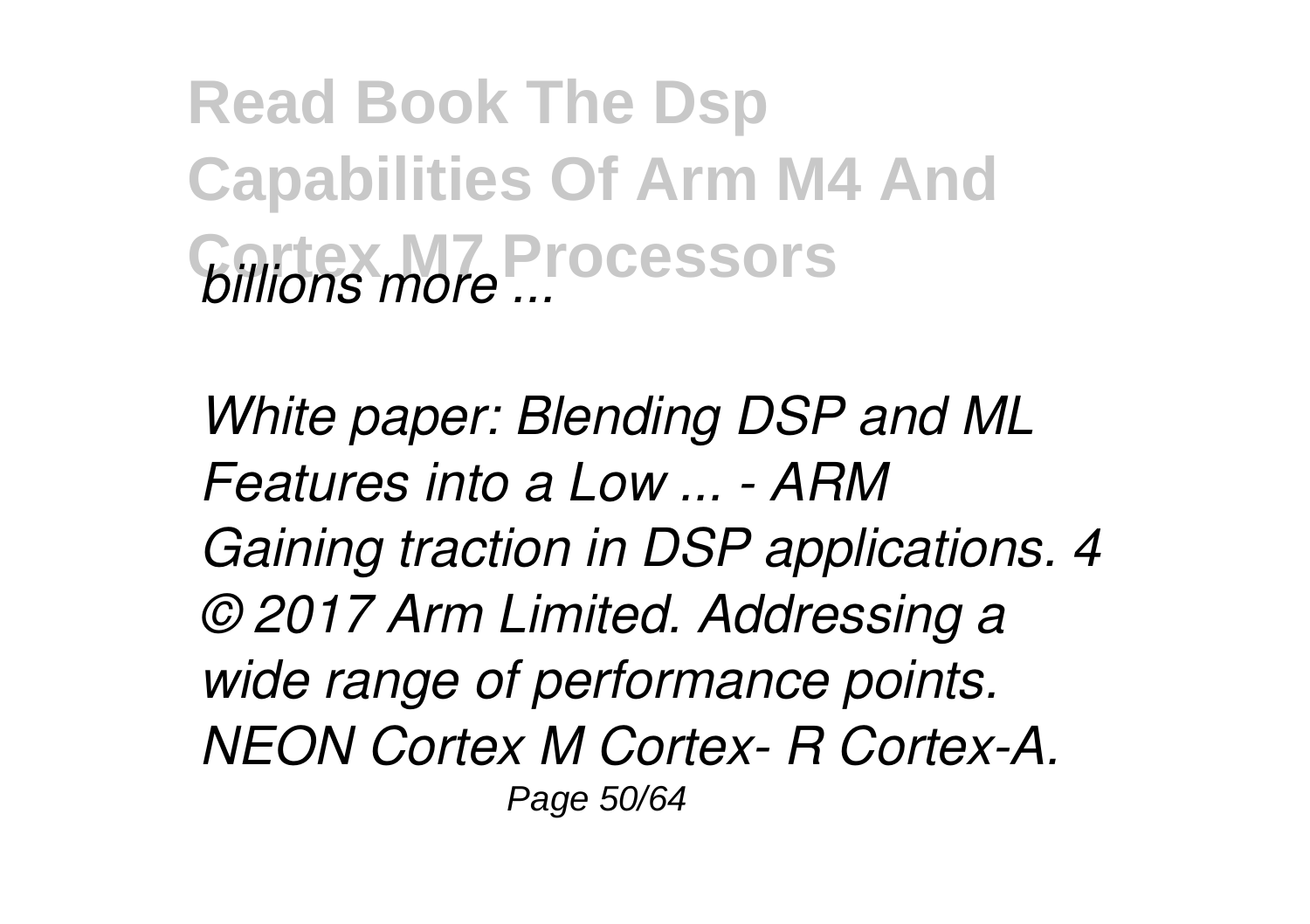**Read Book The Dsp Capabilities Of Arm M4 And Cortex M7 Processors** *Optimized DSP extensions. (8-bit, 16-bit SIMD capability) Designed for high-level operating systems Designed for high performance, hard real-time applications Designed for discrete processing and microcontrollers.*

*Unleash the DSP performance of Arm* Page 51/64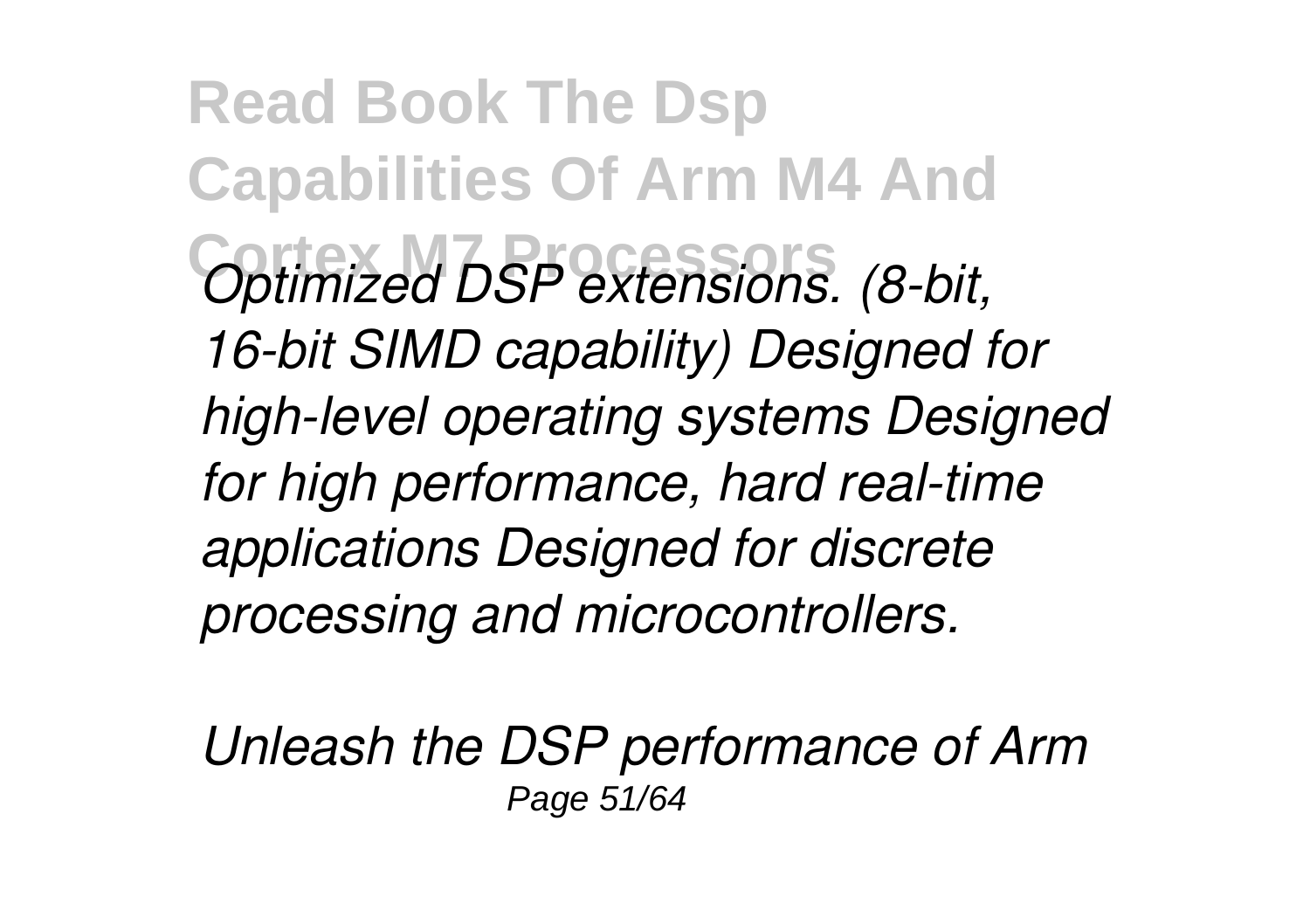**Read Book The Dsp Capabilities Of Arm M4 And Cortex M7 Processors** *Arm Helium technology is the M-Profile Vector Extension (MVE) for the Arm Cortex-M processor series. Helium is an extension of the Armv8.1-M architecture and delivers a significant performance uplift for machine learning (ML) and digital signal processing (DSP) applications.* Page 52/64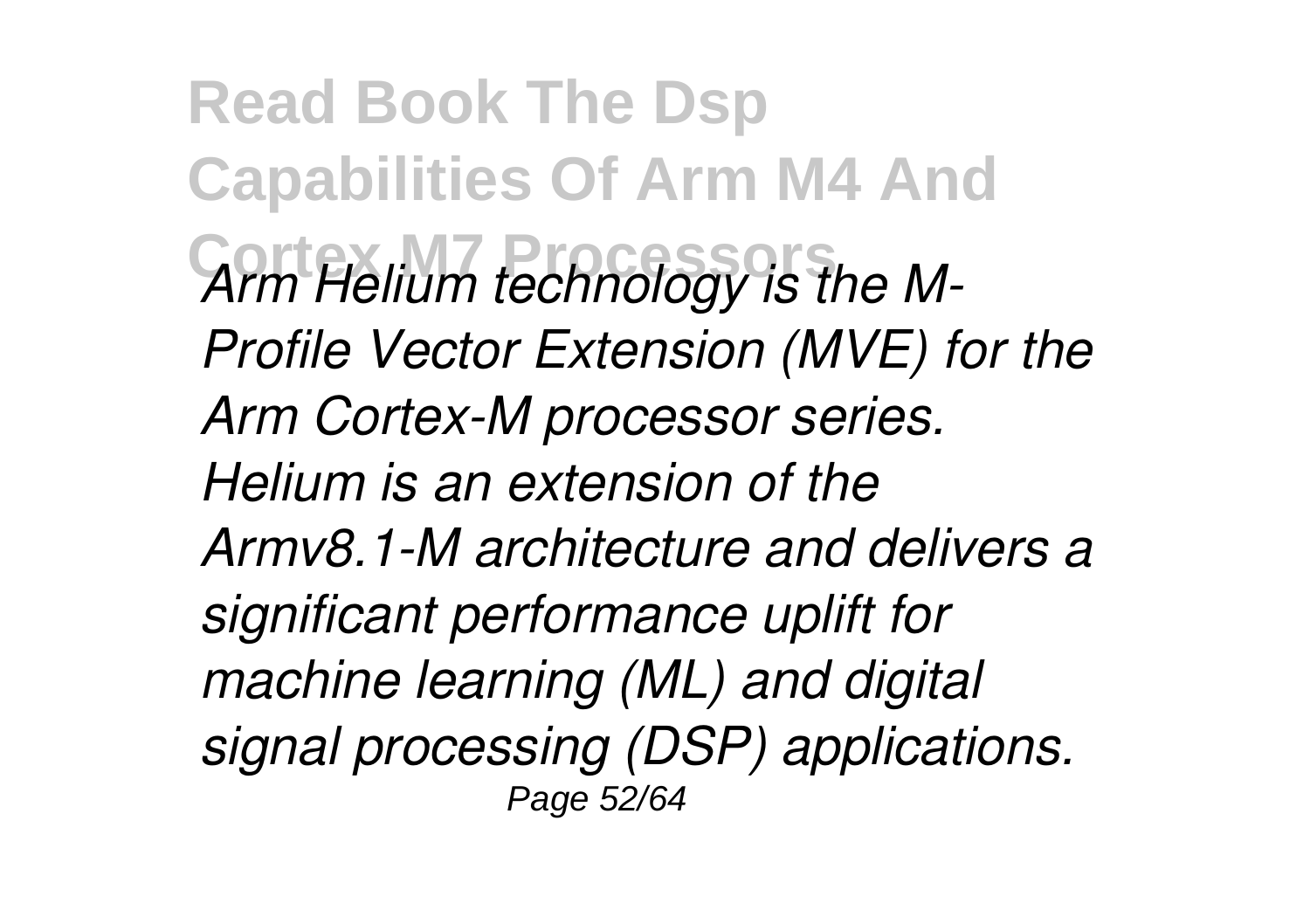**Read Book The Dsp Capabilities Of Arm M4 And The Cortex-M55 processor is the first** *Arm processor to support Helium, which enables small, low-power embedded systems to manage the compute challenges in many applications, such as audio devices, sensor hubs, keyword ...*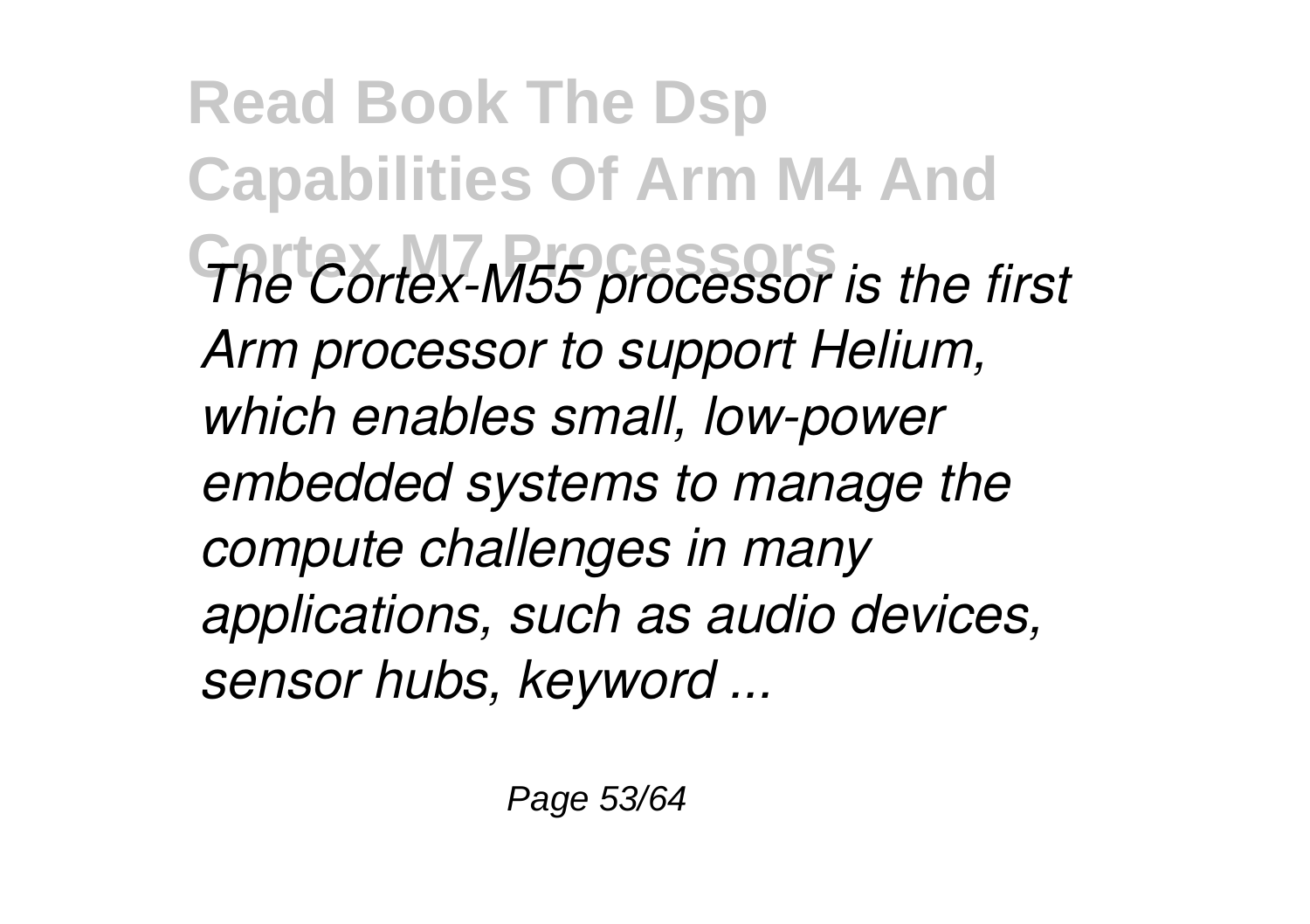**Read Book The Dsp Capabilities Of Arm M4 And Cortex M7 Processors** *Helium Technology – Arm 4. DSP Extension. The optional integer DSP extension adds 85 instructions. In most cases, the DSP instructions would increase performance by an average of three times, giving a boost to all applications that are centred around digital signal control. To* Page 54/64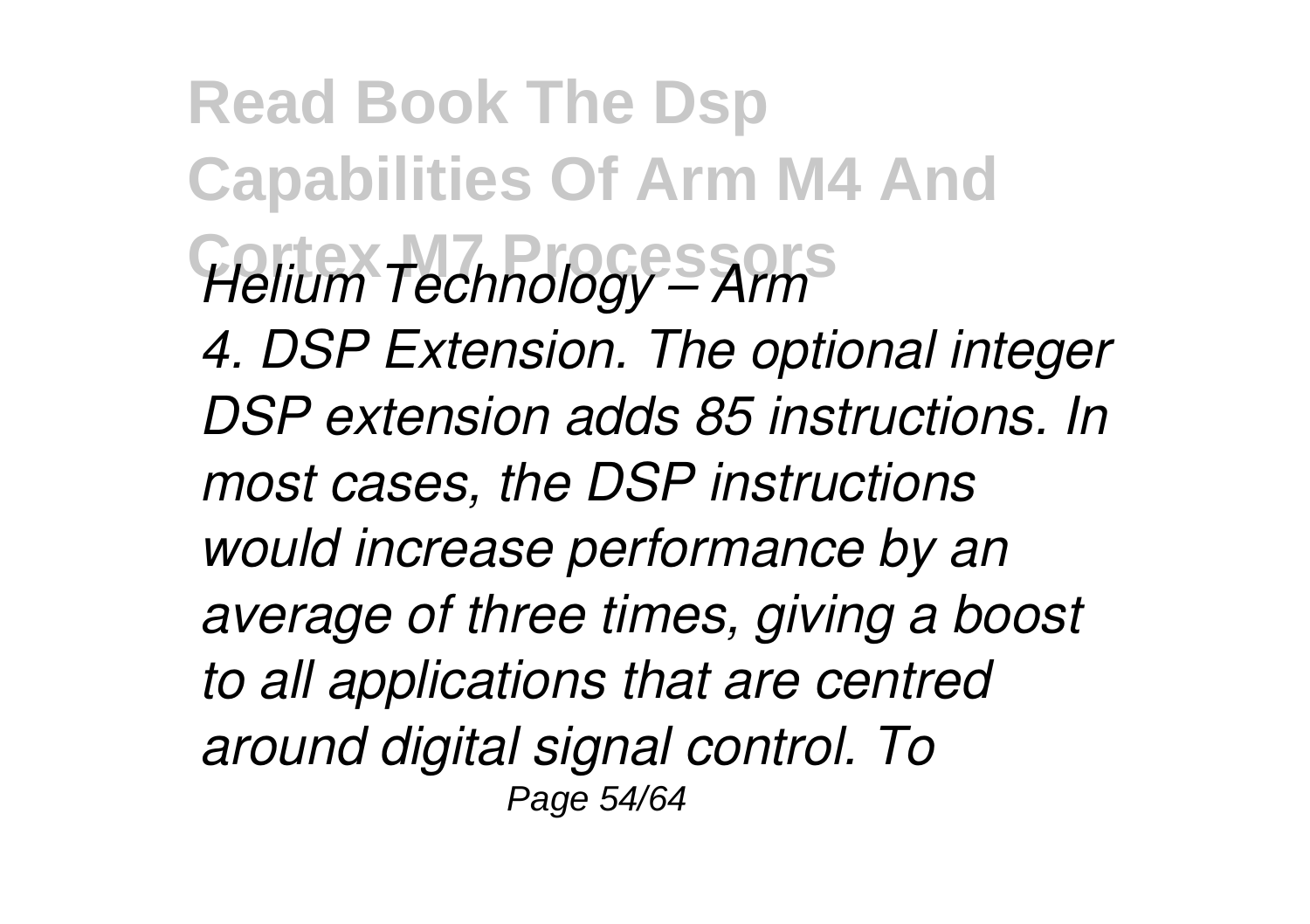**Read Book The Dsp Capabilities Of Arm M4 And Cortex M7 Processors** *accelerate software development, Arm also deliver a free DSP library in the CMSIS project. The library contains a range of filter, transformation and maths functions (e.g. matrix), and support a range of data types.*

*Five key features of the ARM Cortex-*Page 55/64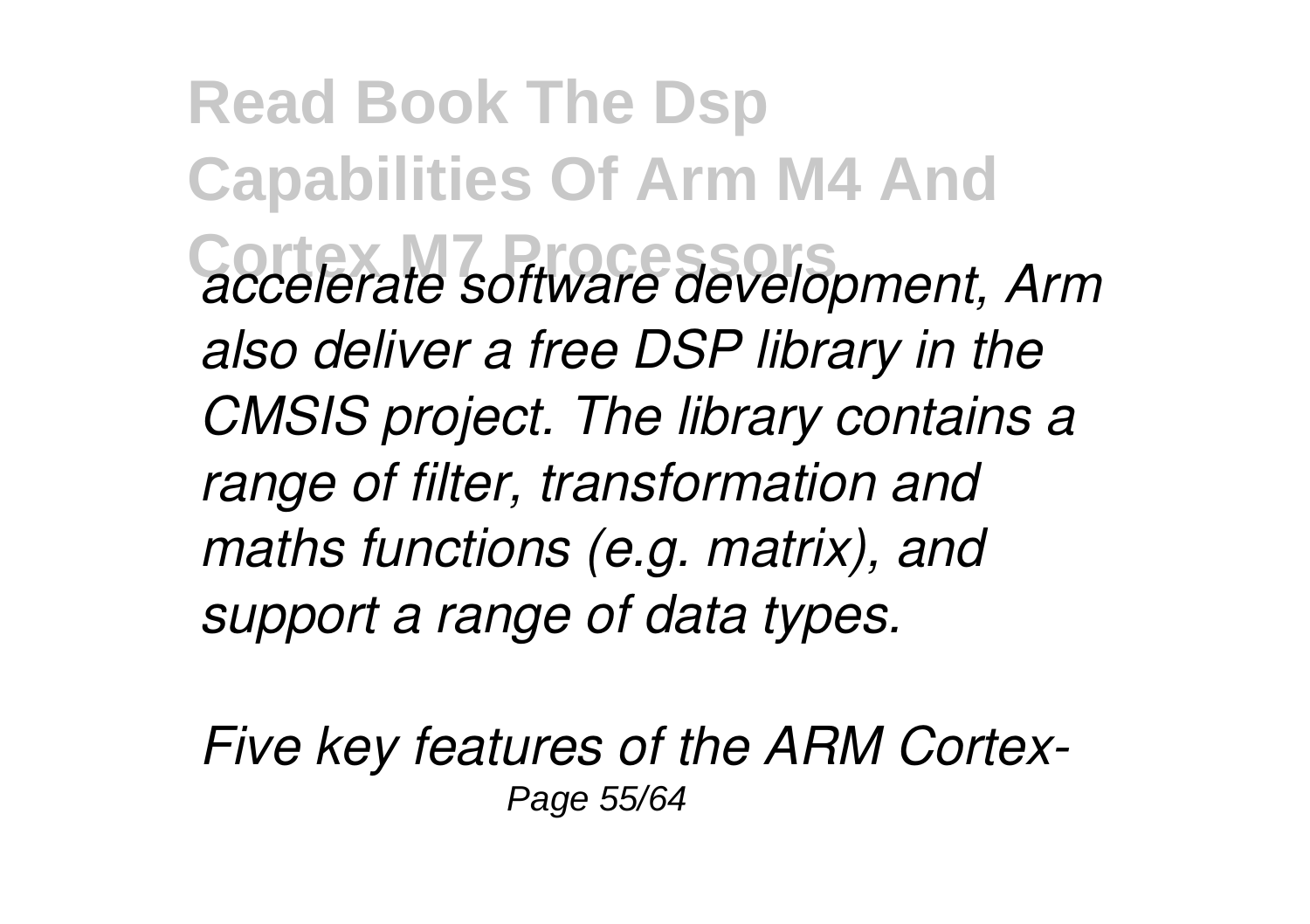**Read Book The Dsp Capabilities Of Arm M4 And Cortex M7 Processors** *M33 Processor ...*

*ARM Processors with this mode will support the extended DSP Instruction Set for high performance DSP applications. With these extended DSP instructions, the DSP performance of the ARM Processors can be increased without high clock* Page 56/64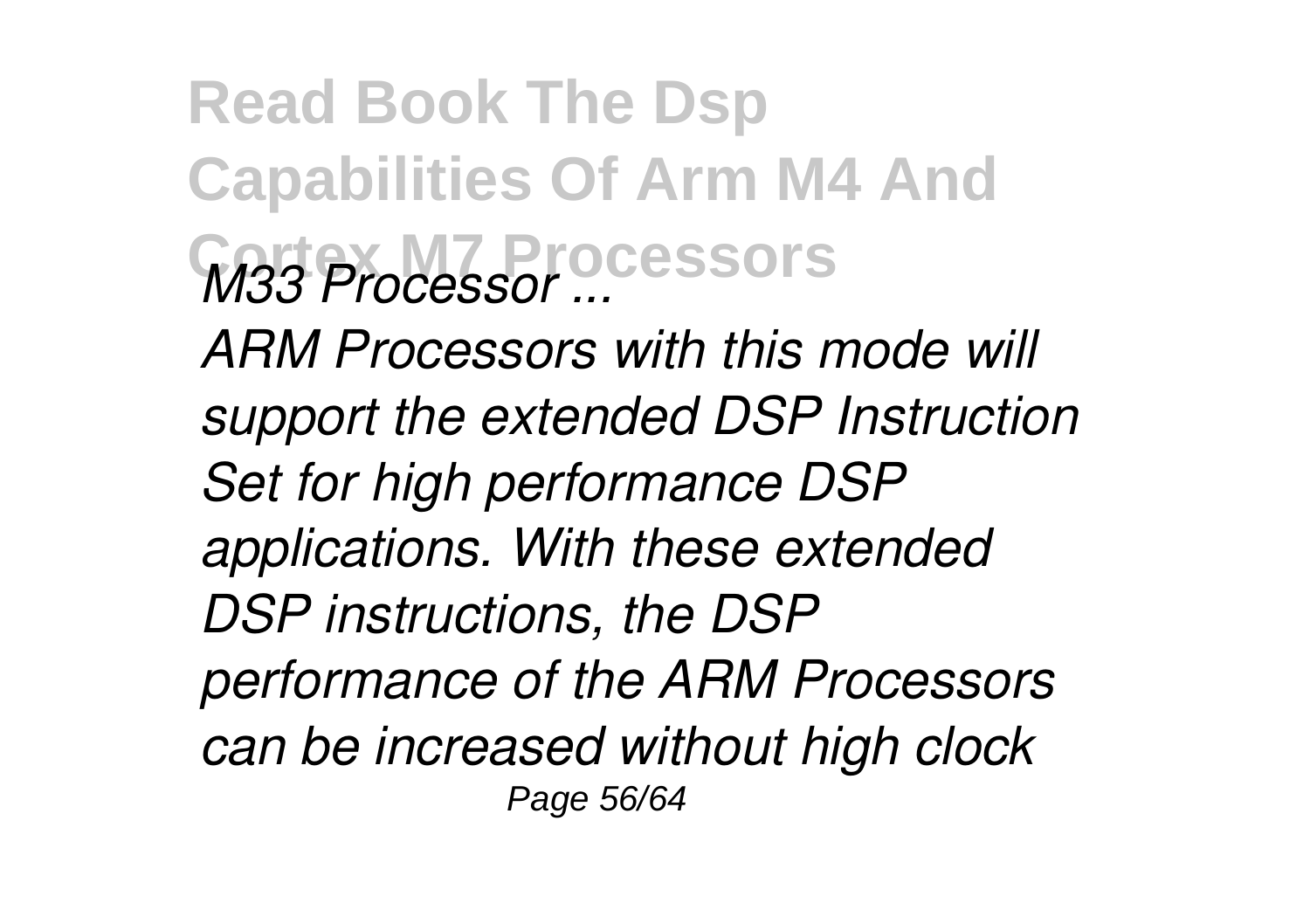**Read Book The Dsp Capabilities Of Arm M4 And Cortex M7 Processors** *frequencies. J – Jazelle. ARM Processors with Jazelle Technology can be used in accelerated execution of Java bytecodes.*

*ARM Introduction - Electronics Hub Arm's most advanced processor designed for safety-critical* Page 57/64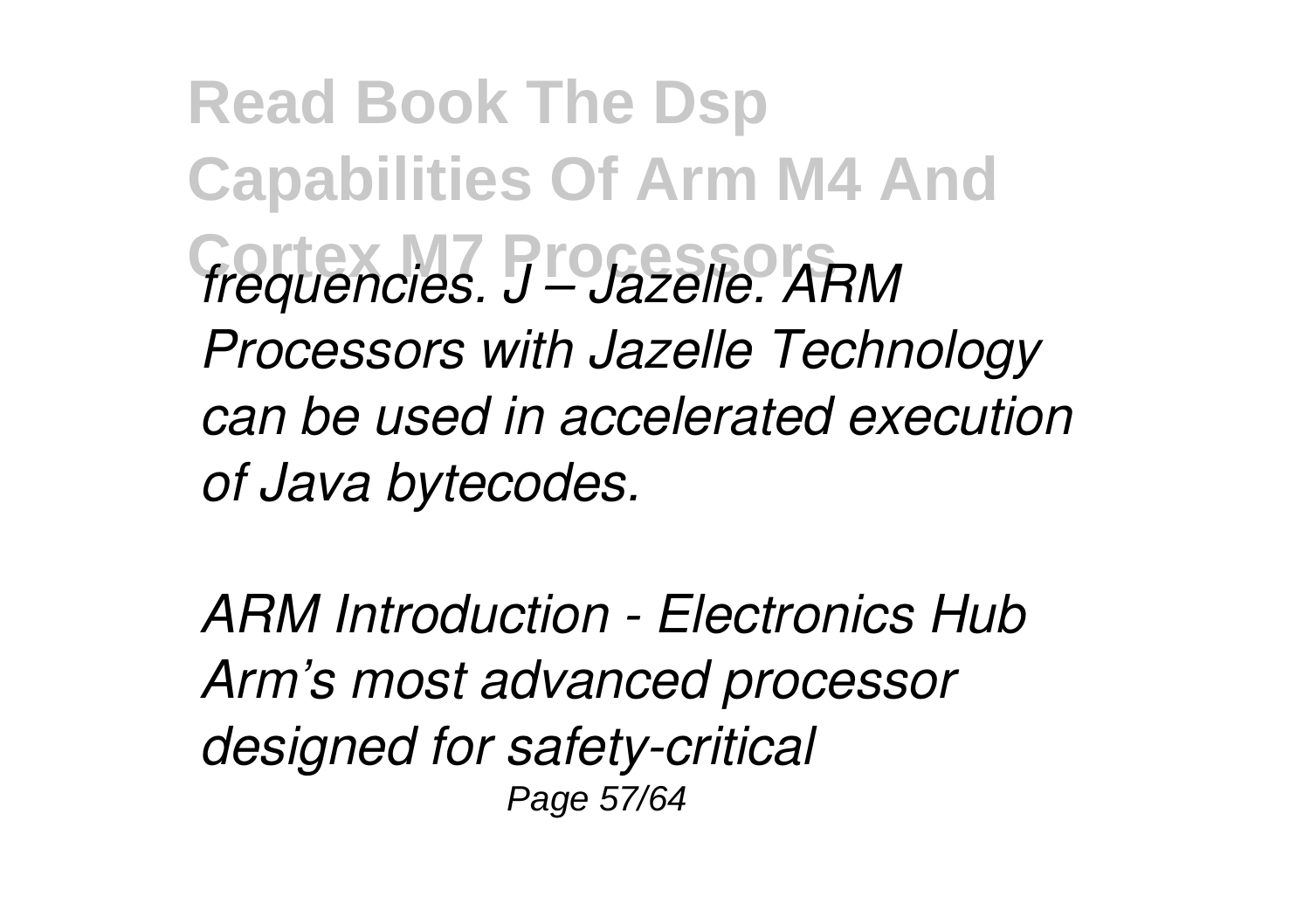**Read Book The Dsp Capabilities Of Arm M4 And Cortex M7 Processors** *applications. Suited to complex automated driving and industrial autonomous systems. Split-Lock capability with hybrid mode for flexible operations. Enhanced support for ISO 26262 ASIL B and ASIL D safety requirements.*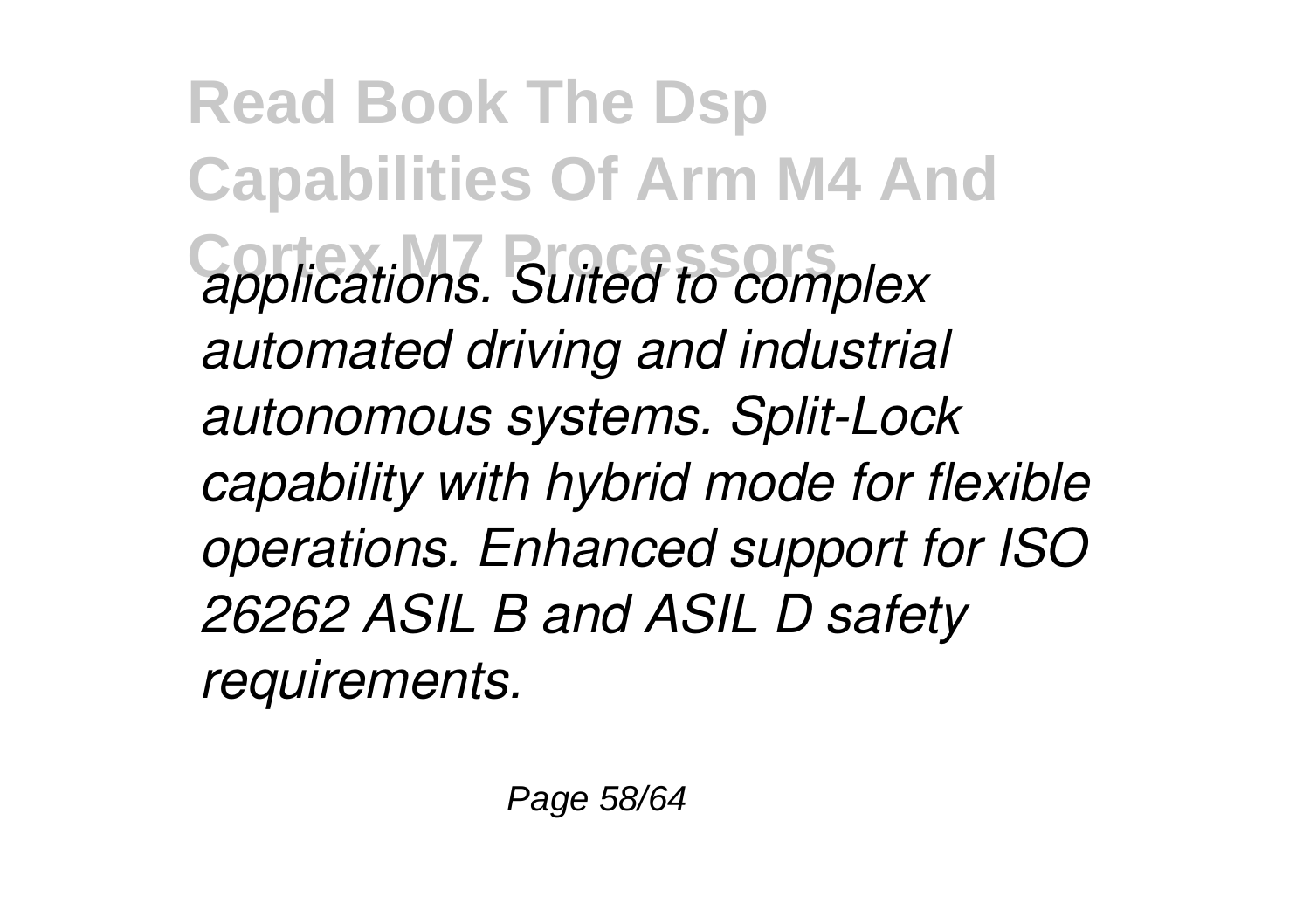## **Read Book The Dsp Capabilities Of Arm M4 And Cortex M7 Processors** *Microprocessor Cores and Technology – Arm*

*Arm Cortex-M processor portfolio, including those with DSP extensions Arm digital signal controllers with MCU and DSP capabilities The Cortex-M4, Cortex-M7, Cortex-M33 and Cortex-M35P are digital signal controllers that* Page 59/64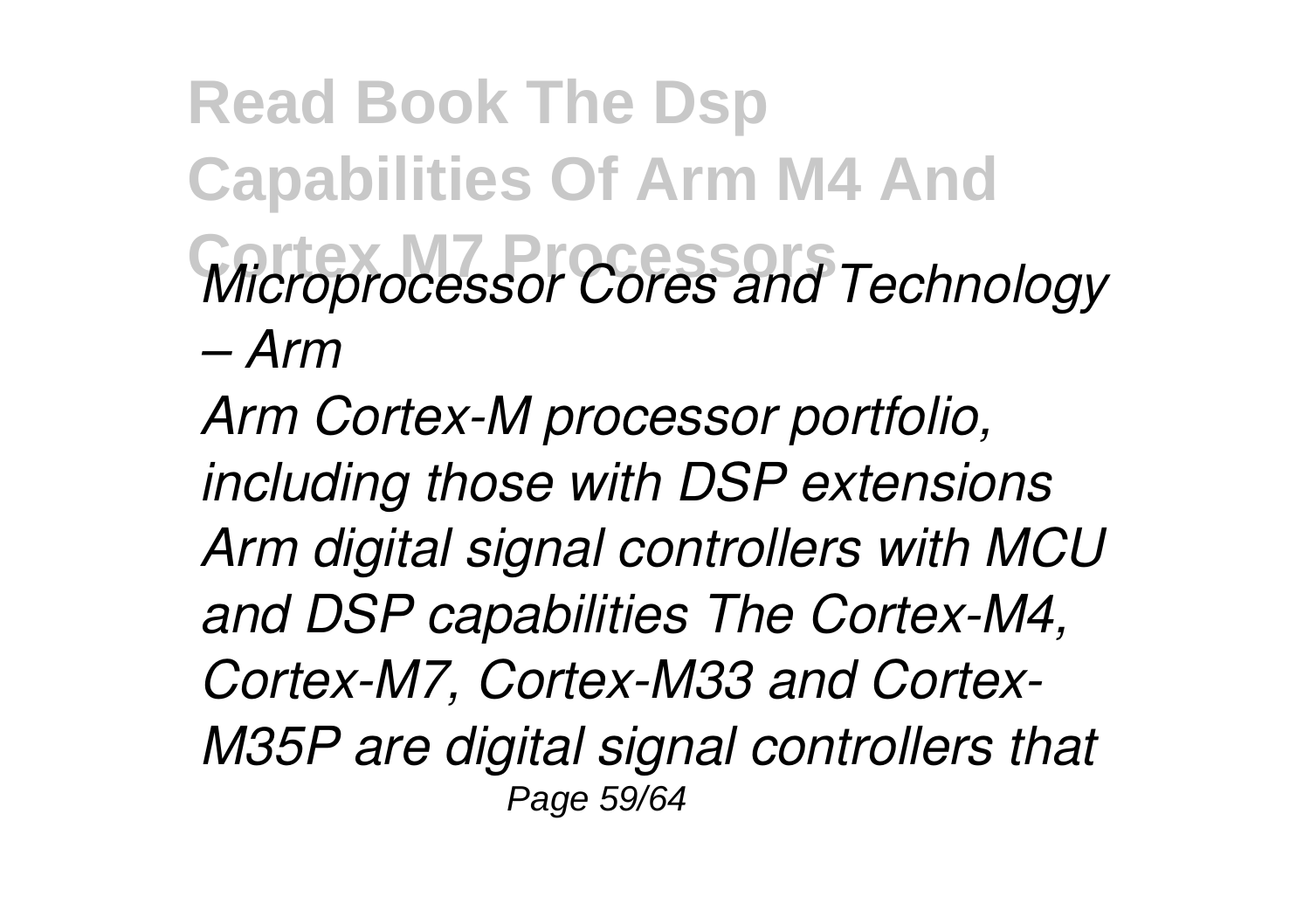**Read Book The Dsp Capabilities Of Arm M4 And Cortex M7 Processors** *address the need for highperformance generic code processing as well as digital signal processing applications.*

*Signal processing capabilities of Cortex-M devices - ARM Wide range of DSP and SIMD* Page 60/64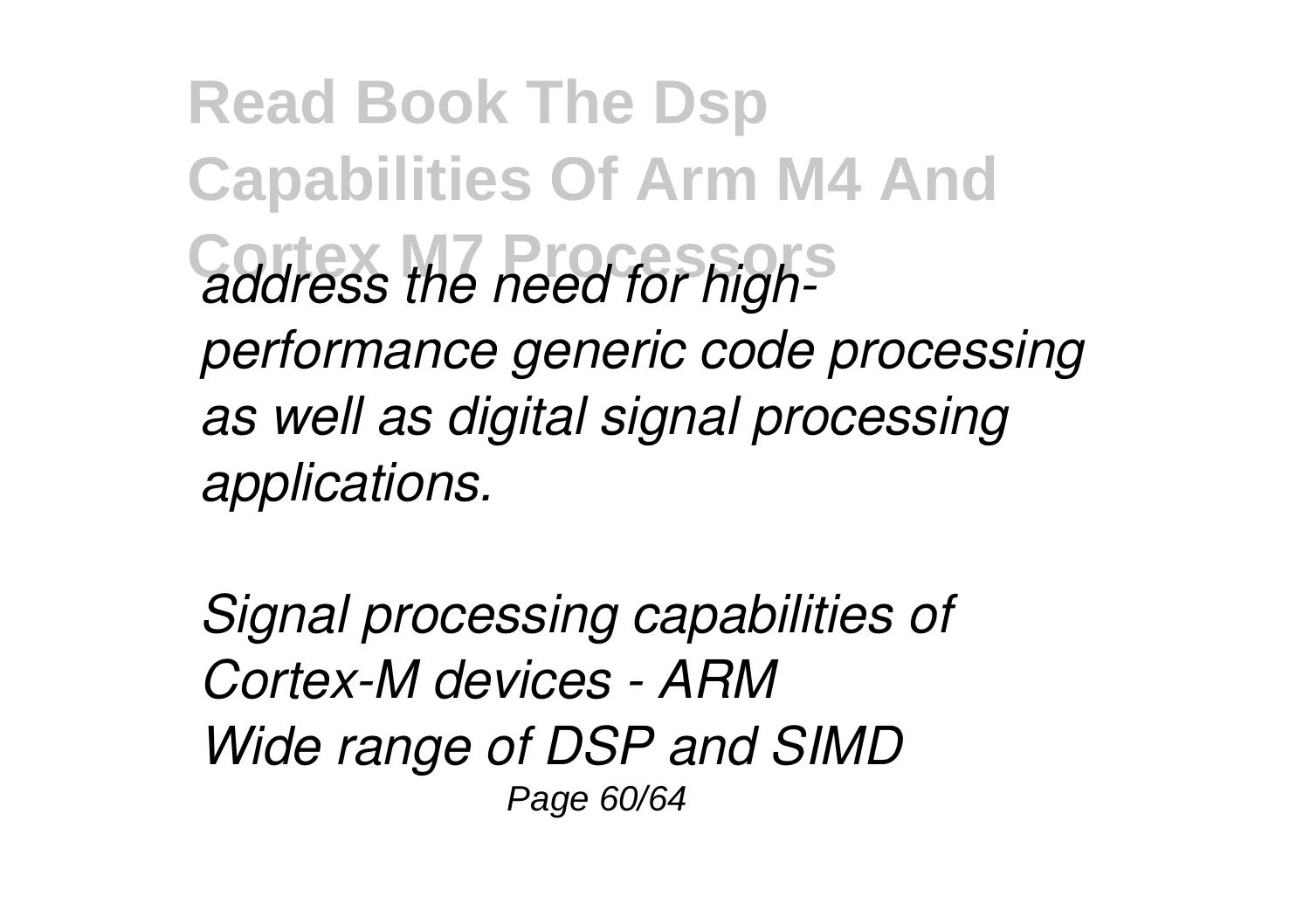**Read Book The Dsp Capabilities Of Arm M4 And Cortex M7 Processors** *instructions All Armv7-R and Armv8-R processors have the capability to provide improved performance through the addition of signed and unsigned operations for multiply, accumulate, and divide operations, as well as support saturated arithmetic.*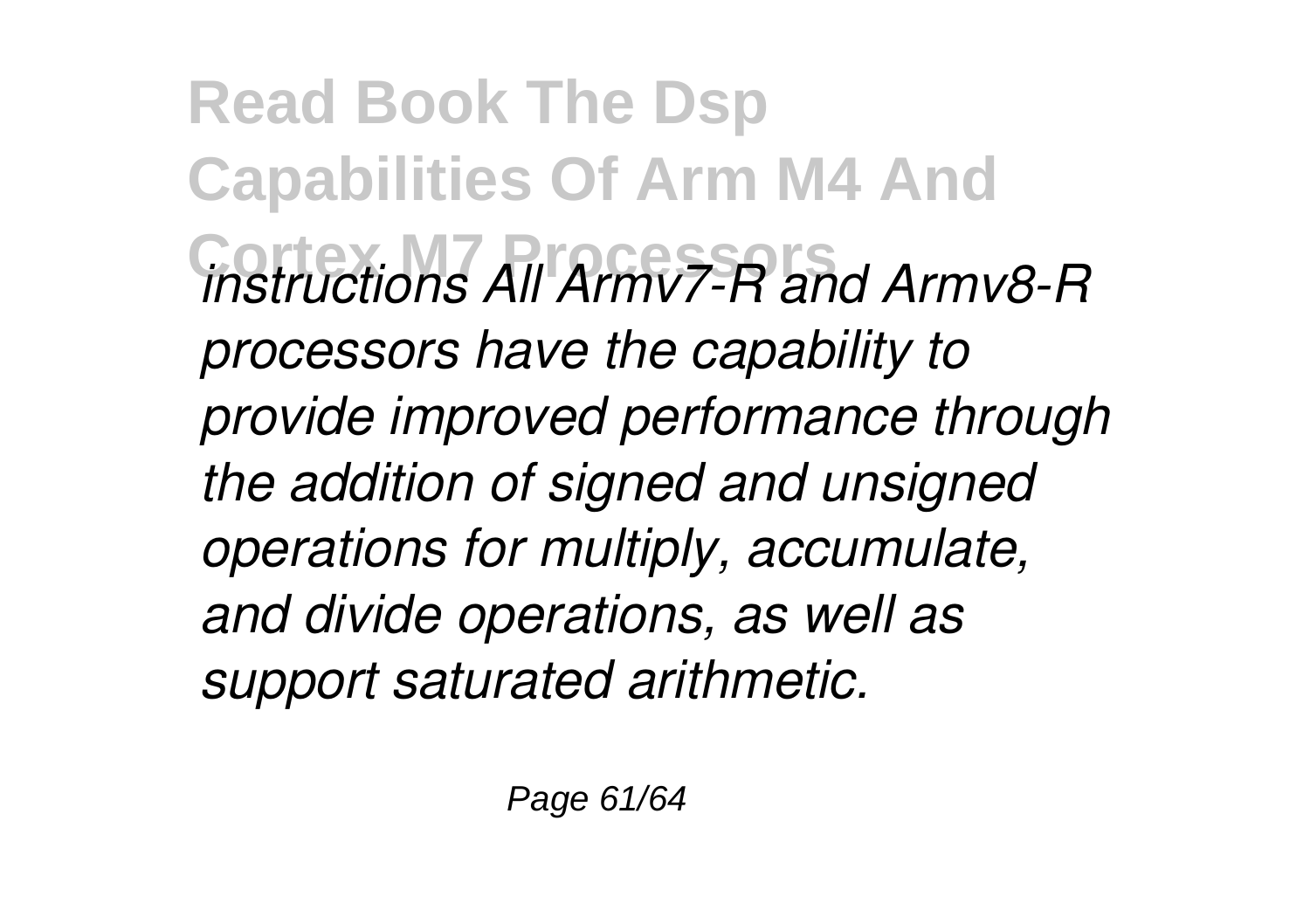**Read Book The Dsp Capabilities Of Arm M4 And Cortex M7 Processors** *DSP extensions | DSP for Cortex-R – Arm Developer In this article, learn more about the multi-core, DSP acceleration, and coprocessing features of the LPC5500 series of microcontrollers. Arm-Cortex-M33-based MCUs offer such features as a novel coprocessor interface that* Page 62/64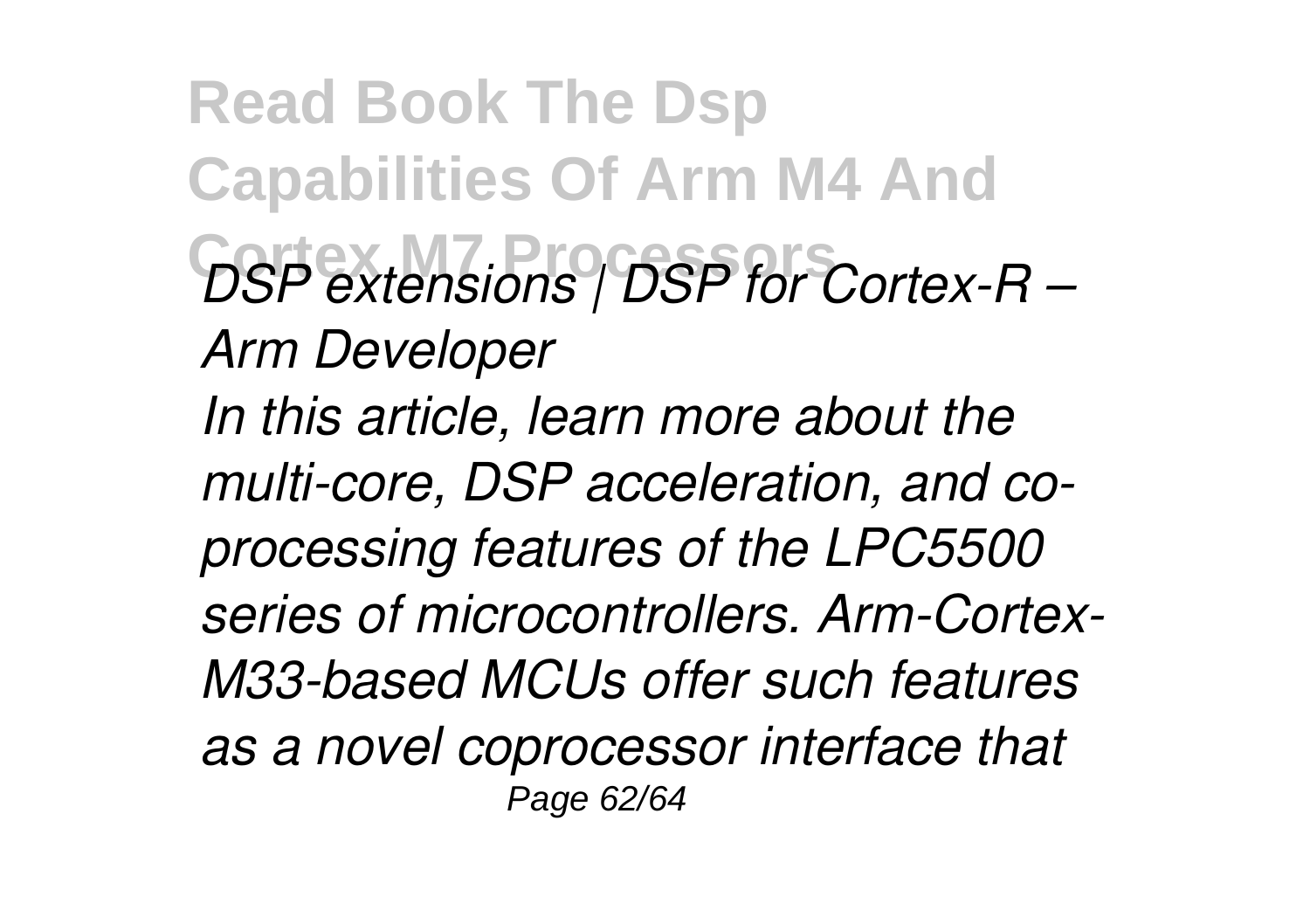**Read Book The Dsp Capabilities Of Arm M4 And**  $c$ an be used in embedded applications *to achieve significant speed-ups.*

*The Multi-Core and DSP Capabilities of the LPC5500 MCU ...*

*Use ASN Filter Designer to generate CMSIS-DSP code In this webinar you'll learn how to unleash the DSP* Page 63/64